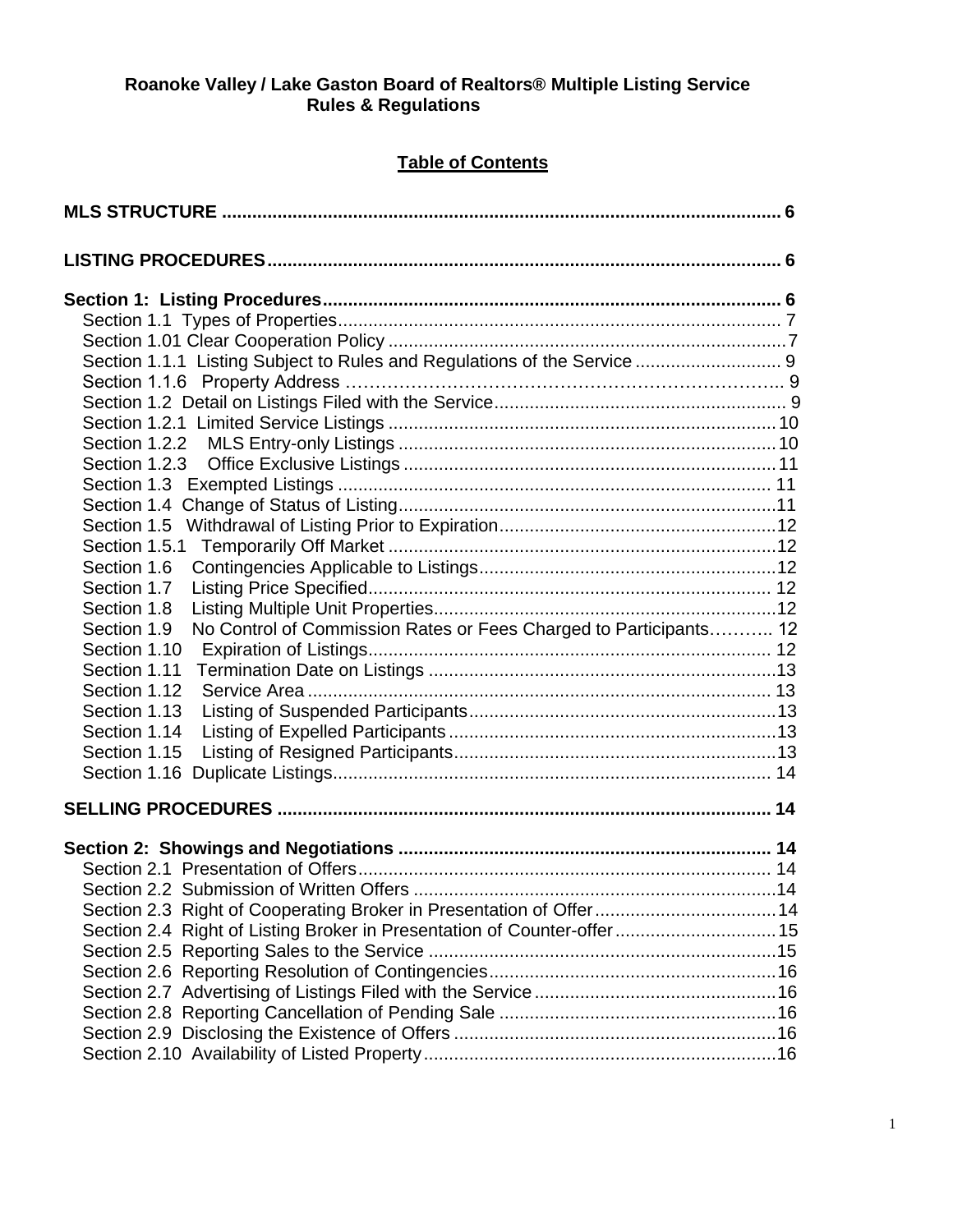| Section 3: Refusal to Sell 17                                       |  |
|---------------------------------------------------------------------|--|
|                                                                     |  |
|                                                                     |  |
|                                                                     |  |
|                                                                     |  |
|                                                                     |  |
|                                                                     |  |
|                                                                     |  |
|                                                                     |  |
|                                                                     |  |
|                                                                     |  |
|                                                                     |  |
|                                                                     |  |
|                                                                     |  |
|                                                                     |  |
|                                                                     |  |
|                                                                     |  |
|                                                                     |  |
|                                                                     |  |
|                                                                     |  |
|                                                                     |  |
|                                                                     |  |
| Section 7: Compliance with Rules - Authority to Impose Discipline23 |  |
|                                                                     |  |
|                                                                     |  |
|                                                                     |  |
|                                                                     |  |
|                                                                     |  |
|                                                                     |  |
|                                                                     |  |
|                                                                     |  |
|                                                                     |  |
|                                                                     |  |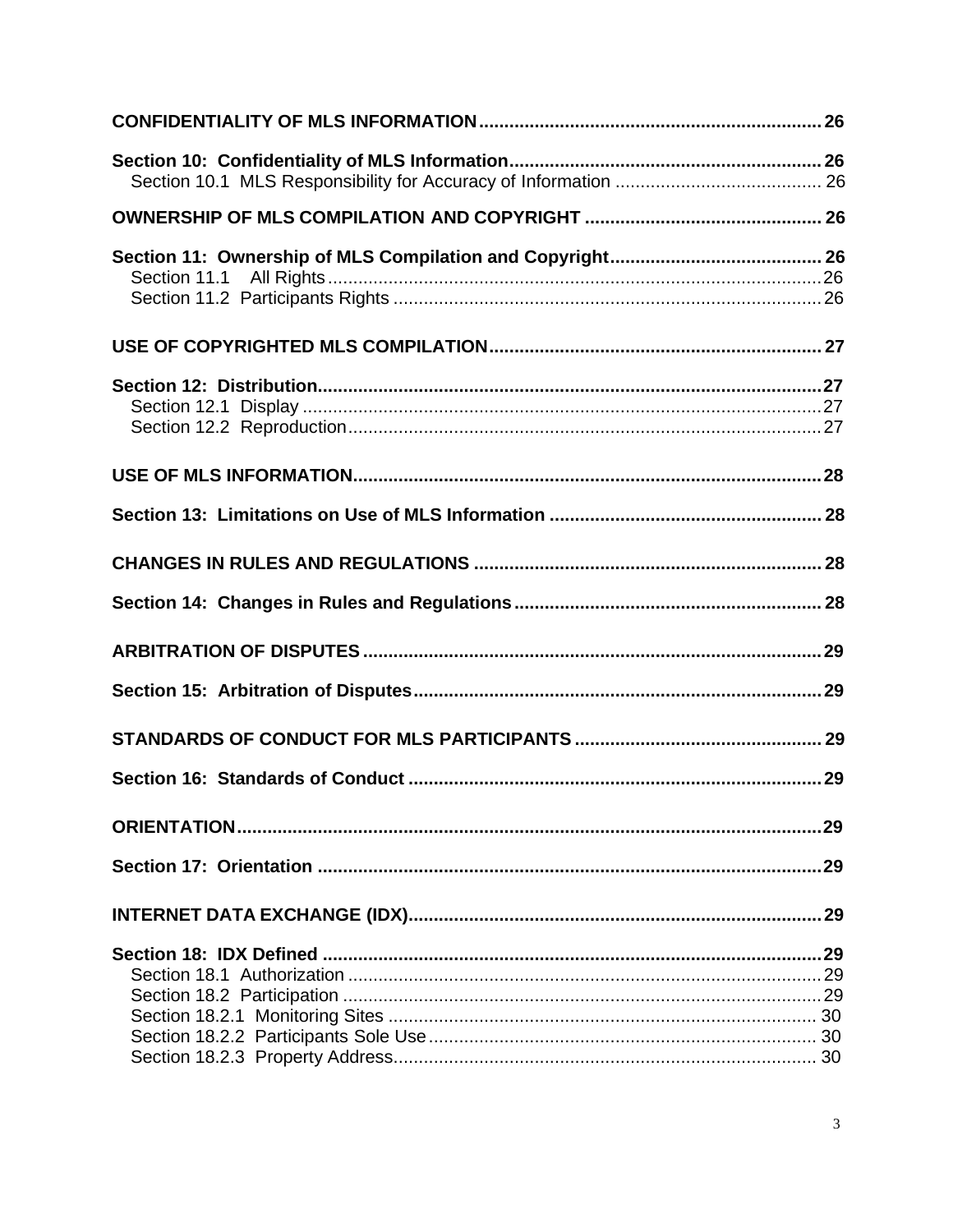| Section 18.2.9 Means to Communicate Inaccurate 3rd Party Information 31 |  |
|-------------------------------------------------------------------------|--|
|                                                                         |  |
|                                                                         |  |
|                                                                         |  |
|                                                                         |  |
|                                                                         |  |
|                                                                         |  |
|                                                                         |  |
|                                                                         |  |
|                                                                         |  |
|                                                                         |  |
|                                                                         |  |
|                                                                         |  |
|                                                                         |  |
|                                                                         |  |
|                                                                         |  |
|                                                                         |  |
|                                                                         |  |
|                                                                         |  |
|                                                                         |  |
|                                                                         |  |
|                                                                         |  |
|                                                                         |  |
|                                                                         |  |
|                                                                         |  |
|                                                                         |  |
|                                                                         |  |
|                                                                         |  |
|                                                                         |  |
|                                                                         |  |
|                                                                         |  |
|                                                                         |  |
|                                                                         |  |
|                                                                         |  |
|                                                                         |  |
|                                                                         |  |
| Section 19.8 Means to Communicate Inaccurate 3rd Party Information  36  |  |
|                                                                         |  |
|                                                                         |  |
|                                                                         |  |
|                                                                         |  |
|                                                                         |  |
|                                                                         |  |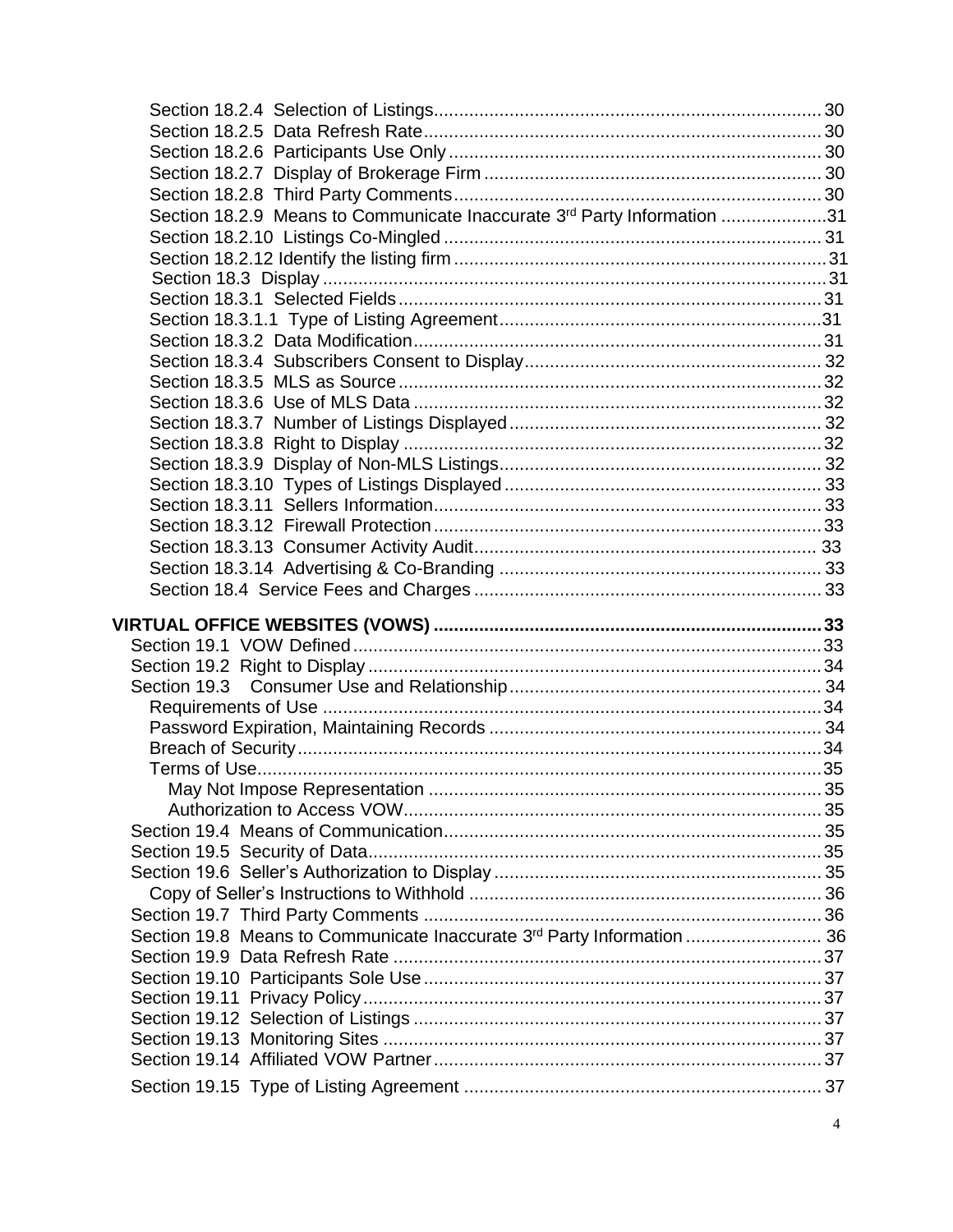| Section 20.8 Issuing electronic programmers or keypads on temporary basis 41 |  |
|------------------------------------------------------------------------------|--|

# **[Appendix-](#page-24-0)**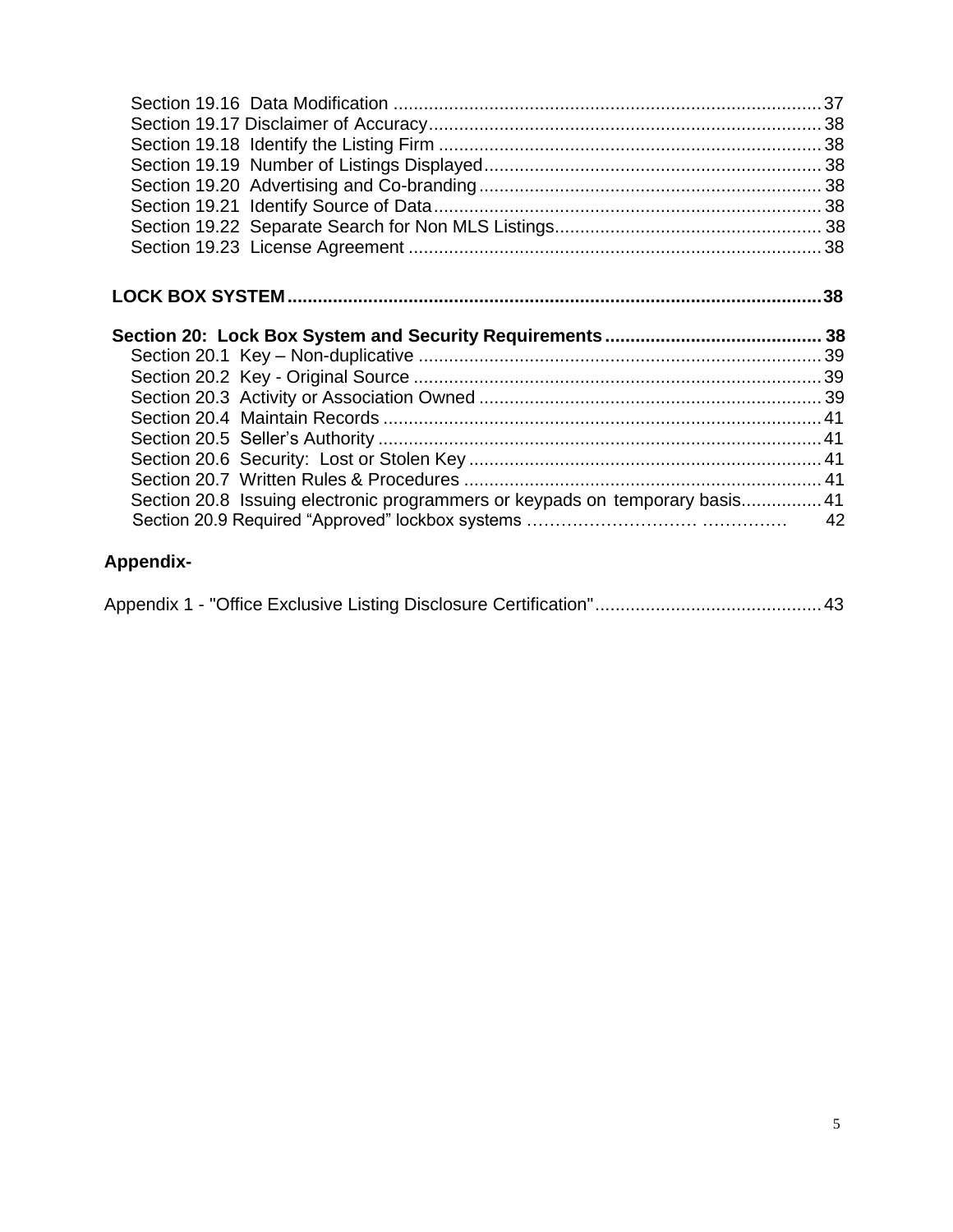# **ROANOKE VALLEY / LAKE GASTON BOARD OFREALTORS Multiple Listing Service Rules & Regulations**

The MLS (Service) is separately incorporated as MLS-RVLG, Inc., but wholly owned by the Roanoke Valley Lake Gaston Board of Realtors.

## **MLS STRUCTURE**

A multiple listing activity available for voluntary participation, but requiring members (Principals,) who participate (Participant) to submit all listings of designated types of property, is termed "a mandatory listing service." The mandatory service permits each Realtor® to decide whether or not multiple listing is consistent with the Realtors® method of doing business. If a decision is made to participate in the activity, however, then all listings covered by the rules are required to be submitted.

The MLS is a "mandatory listing service," and all listings covered by the rules are required to be submitted**.**

# **LISTING PROCEDURES**

### **Section 1: Listing Procedures**

Listings of real or personal property of the following types, which are listed subject to a real estate broker's license, and are located within the service area (VA-Mecklenburg, Brunswick, Greensville, & Southampton counties, City of Emporia. NC-Vance, Warren, Halifax, Northampton, Hertford, Nash & Edgecombe counties) of the multiple listing service, and are taken by participants on exclusive right to sell and exclusive agency forms accepted by the Service shall be delivered to the multiple listing service within seventy-two (72) hours after all necessary signatures of seller(s) have been obtained Or, within one (1) business day of marketing a property to the public, the listing broker must submit the listing to the MLS for cooperation with other MLS participants. Public marketing includes, not is not limited to, flyers displayed in windows, yard signs, digital marketing on public facing websites, brokerage website displays (including IDX and VOW), digital communications marketing (email blasts), multi-brokerage listing sharing networks, and applications available to the general public. The "list date" entered into the MLS should be the date all seller(s) signatures have been obtained on the Listing Agreement. The Multiple Listing Service reserves the right to request a copy of the Listing Agreement(s) and/or Disclosures. When delayed marketing is selected by a client on a listing agreement the delayed marketing date should be entered in the MLS list date field.

If listing entry is delayed, due to listing agreement returned by courier, US Mail or email, listing must be entered within 24 hours of receipt of seller(s) signed listing agreement. A copy of signed listing agreement and postmarked envelope/delivery receipt or copy of dated email must be submitted to service electronically upon listing entry. Failure to do so will result in late entry fines.

- a. single family homes for sale or exchange
- b. vacant lots and acreage for sale or exchange
- c. two-family, three-family, and four-family residential buildings for sale or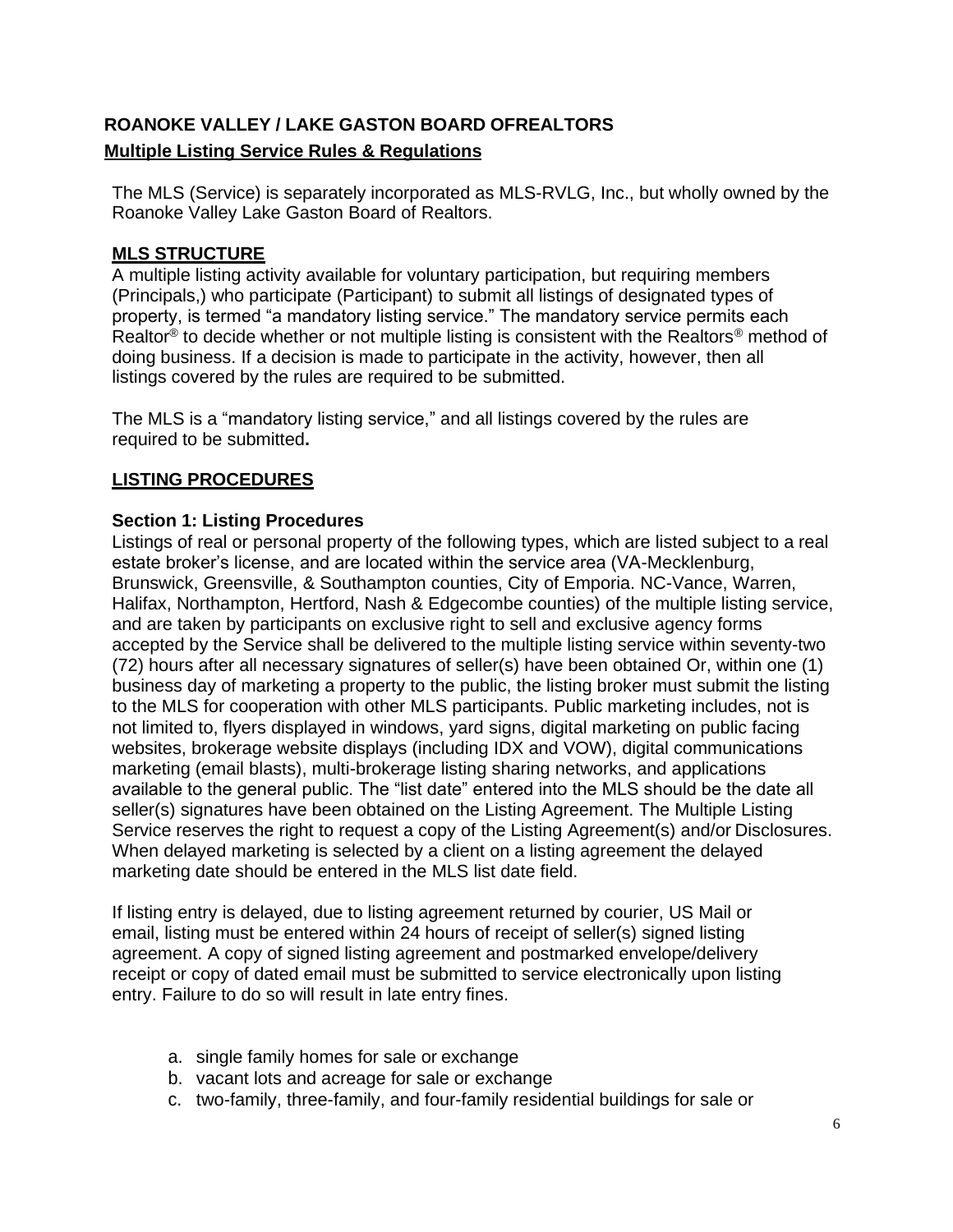exchange vacant lots and acreage for sale or exchange

d. commercial building and/or lots for sale or exchange

# **Section 1.1 Types of Properties**

Following are some of the types of properties that may be published through the service, including types described in the preceding paragraph that are required to be filed with the service and other types that may be filed with the service at the participant's option provided, however, that any listing submitted is entered into within the scope of the participant's licensure as a real estate broker:

- 
- residential subdivided vacant business
- motel-hotel **lot** lot opportunity
- residential mobile home parks industrial
- 
- income land and ranch
- mobile homes commercial
- - income
- 
- 

**Section 1.01: Clear Cooperation Policy**

Within one (1) business day of marketing a property to the public, the listing broker must submit the listing to the MLS for cooperation with other MLS participants. Public marketing includes, but is not limited to, flyers displayed in windows, yard signs, digital marketing on public facing websites, brokerage website displays (including IDX and VOW), digital communications marketing (email blasts), multi-brokerage listing sharing networks, and applications available to the general public.

Note: Exclusive listing information for required property types must be filed and distributed to other MLS Participants for cooperation under the Clear Cooperation Policy. This applies to listings filed under Section 1 and listings exempt from distribution under Section 1.3 of the NAR model MLS rules, and any other situation where the listing broker is publicly marketing an exclusive listing that is required to be filed with the service and is not currently available to other MLS Participants.

It will be required that the Exclusive Right to Sell Listing Agreement and Office Exclusive Listing Disclosure Certification Form (see Appendix 1) be submitted to RVLG-MLS within three (3) calendar days of the list date.

- Note 1: The multiple listing service shall not require a participant to submit listings on a form other than the form the participant individually chooses to utilize provided the listing is of a type accepted by the service, although a property data form may be required as approved by the multiple listing service. However, the multiple listing service, through its legal counsel:
	- may reserve the right to refuse to accept a listing form which fails to adequately protect the interests of the public and the participants
	- assure that no listing form filed with the multiple listing service establishes,  $\epsilon$ directly or indirectly, any contractual relationship between the multiple listing service and the client (buyer or seller)

The multiple listing service shall accept exclusive right-to-sell listing contracts and exclusive agency listing contracts, and may accept other forms of agreement which make it possible for the listing broker to offer compensation to the other participants of the multiple listing service acting as subagents, buyer agents, or both.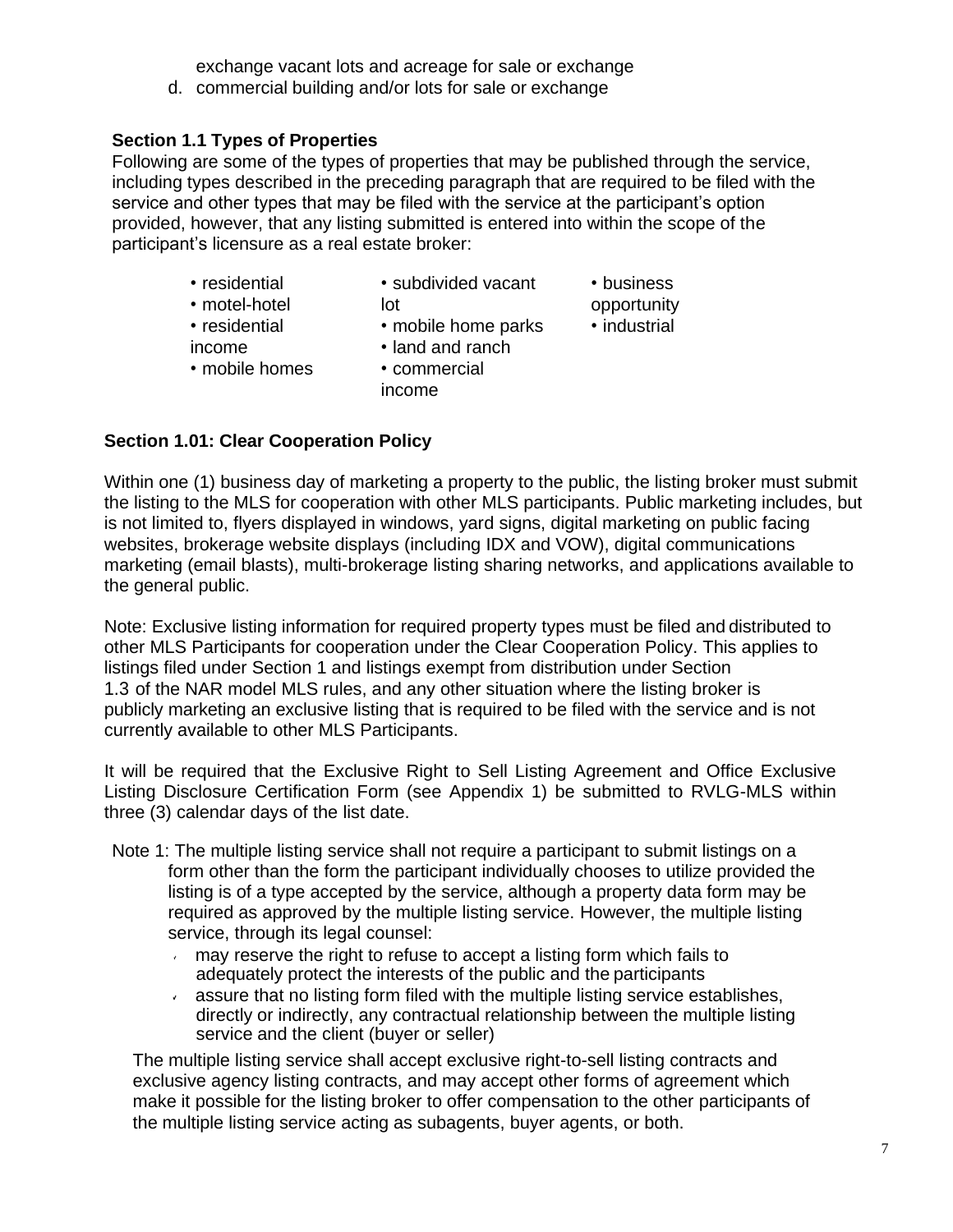The listing agreement must include the seller's written authorization to submit the agreement to the multiple listing service*.*

The different types of listing agreements include:

- a. Exclusive Right-to-Sell Listing: A contractual agreement under which the listing broker acts as the agent or as the legally recognized non-agency representative of the seller(s), and the seller(s) agrees to pay a commission to the listing broker, regardless of whether the property is sold through the efforts of the listing broker, the seller(s), or anyone else; and a contractual agreement under which the listing broker acts as the agent or as the legally recognized non-agency representative of the seller(s), and the seller(s) agrees to pay a commission to the listing broker regardless of whether the property is sold through the efforts of the listing broker, the seller(s), or anyone else, except that the seller(s) may name one or more individuals or entities as exemptions in the listing agreement and if the property is sold to any exempted individual or entity, the seller(s) is not obligated to pay a commission to the listing broker.
- b. Exclusive Agency Listing**:** A contractual agreement under which the listing broker acts as the agent or as the legally recognized non-agency representative of the seller(s), and the seller(s) agrees to pay a commission to the listing broker if the property is sold through the efforts of any real estate broker. If the property is sold solely through the efforts of the seller(s), the seller(s) is not obligated to pay a commission to the listing broker.

The service may not accept **net listings** because they are deemed unethical and, in most states, illegal. **Open listings** are not accepted except where required by law because the inherent nature of an open listing is such as to usually not include the authority to cooperate and compensate other brokers and inherently provides a disincentive for cooperation*.*

The **exclusive right-to-sell** listing is the conventional form of listing submitted to the multiple listing service in that the seller authorizes the listing broker to cooperate with and to compensate other brokers.

The **exclusive agency** listing also authorizes the listing broker, as exclusive agent, to offer cooperation and compensation on blanket unilateral bases, but also reserves to the seller the general right to sell the property on an unlimited or restrictive basis. Exclusive agency listings and exclusive right-to-sell listings with named prospects exempted should be clearly distinguished by a simple designation such as a code or symbol from exclusive right-to-sell listings with no named prospects exempted, since

they can present special risks of procuring cause controversies and administrative problems not posed by exclusive right-to- sell listings with no named prospects exempted. Care should be exercised to ensure that different codes or symbols are used to denote exclusive agency and exclusive right-to-sell listings with prospect reservations.

Note 2: A multiple listing service does not regulate the type of listings its members may take. This does not mean that a multiple listing service must accept every type of listing. The multiple listing service shall decline to accept open listings (except where acceptance is required by law) and net listings, and it may limit its service to listings of certain kinds of property. But, if it chooses to limit the kind of listings it will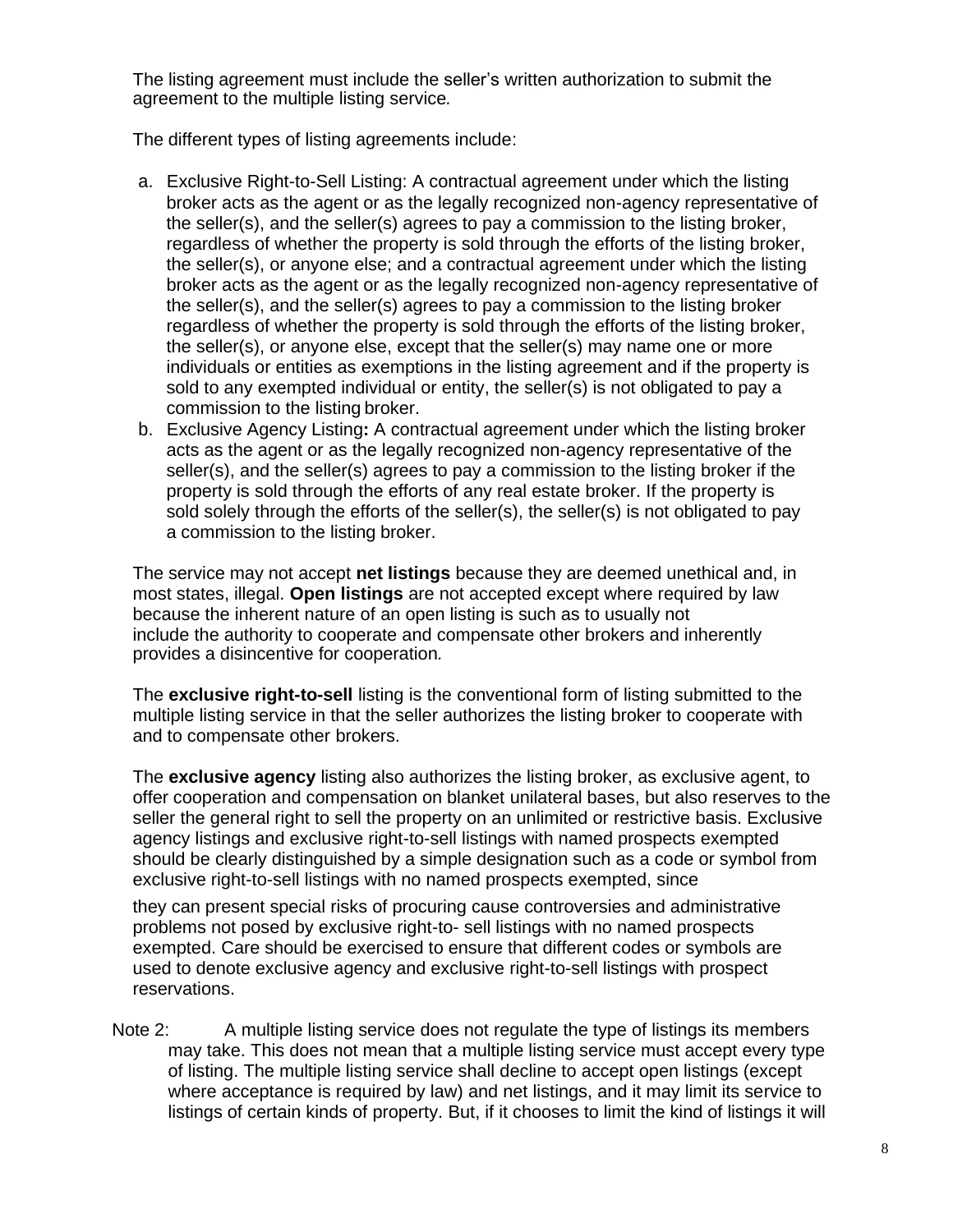accept, it shall leave its members free to accept such listings to be handled outside the multiple listing service.

Note 3: A multiple listing service may, as a matter of local option, accept exclusively listed property that is subject to auction. If such listings do not show a listed price, they may be included in a separate section of the MLS compilation of current listings.

# <span id="page-8-0"></span>**Section 1.1.1 Listing Subject to Rules and Regulations of the Service**

Any listing taken on a contract to be filed with the multiple listing service is subject to the rules and regulations of the service upon signature of the seller(s).

# **Section 1.1.6 Property Address**

At the time of filing a listing, participants and subscribers must include a property address available to other participants and subscribers, and if an address doesn't exist a parcel identification number can be used. Where an address or parcel identification number are unavailable, the information filed with the MLS must include a legal description of the property sufficient to describe its location.

### **Section 1.2 Detail on Listings Filed with the Service**

A listing agreement or property data form, when filed with the multiple listing service by the listing broker, shall be complete in every detail which is ascertainable as specified on the property data form. Particular attention should be given to:

- a. Objectivity and Facts: The information included in any MLS compilation should be limited to information related to the sale of listed property which is objective and capable of being verified by any interested party. The MLS information should not include any subjective impressions or opinions that could be misunderstood or misconstrued.
- b. Square Footage: The Roanoke Valley Lake Gaston Board of Realtors MLS requires that accurate square footage of Living Area be reported to the Service at the time of submission. The MLS will use the NC Real Estate Commission's Residential Square Footage Guidelines publication as the standard used. The MLS currently provides the following fields for this purpose:
	- 1. Living area above grade
	- 2. Living area below grade
	- 3. Total living area (the sum of the two figures above)
- c. Agency /Agent Information: Any information pertaining to agency or agent must be restricted to the default fields of the MLS, and shall not be included in any manner in the remarks fields or photos.
- d. Photographs / Graphic Representation: Within three (3) calendar days of notifying the Service of a new listing, agent must submit a Main View Photograph. Such main view photo may be the most marketable feature of a property from the perspective of Seller and Listing Agent.

In the case of an improved property, (if main view photo does not depict structure itself), there MUST also be a "front view" photo of the dwelling/structure added within same 3 days. (Front view is the side determined to be the most marketable view by

Seller and Listing Agent. In the case of waterfront homes, this may be street side or lakeside.

Each improved and unimproved listing classified with a special feature (i.e. waterfront, pond, creek, water view) must also include a photo of the special feature if that special feature constitutes a significant amount of the marketing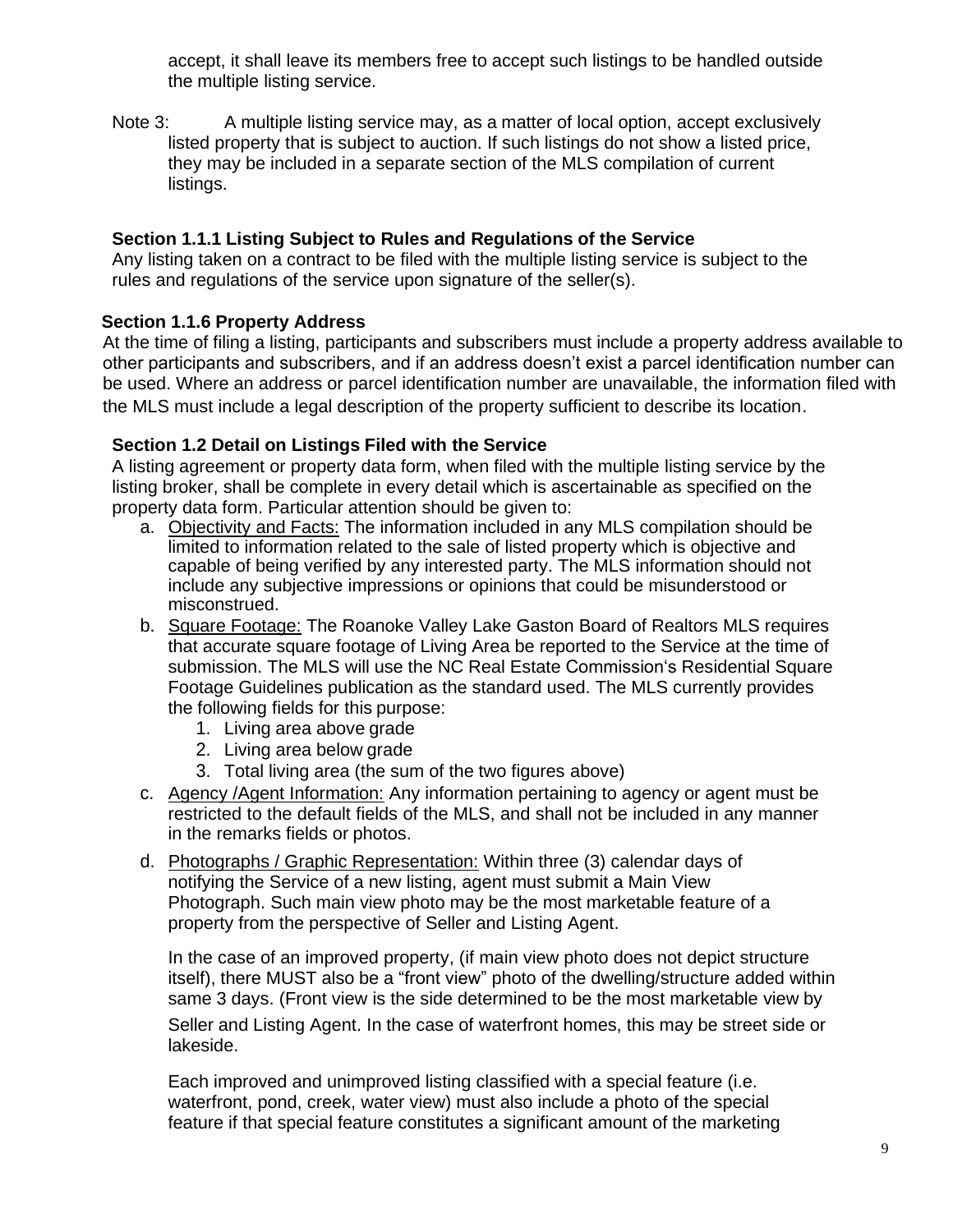appeal or value of the property. Additional photographs are optional.

New construction listings must submit a front view once the exterior siding/façade and roofing are finished. At closing, it is recommended that that under construction photos be updated with actual photo of property.

Photographs shall not provide identification information of listing agent, listing firm, seller(s) or contain promotional message.

- e. Disclosures: All State required disclosures must be uploaded to additional documents at the time the listing is entered. ie: Residential Property Disclosure, Mineral and Oil and Gas Rights Mandatory Disclosure Statement, Owner's Association Disclosure, Summary of Rights, etc.
- Note: Multiple Listing Services may, as a matter of local discretion, require submission of a reasonable number of photographs or other graphic representations that accurately depict listed property except where sellers expressly direct that photographs of their property not appear in MLS compilations.

# **Section 1.2 Accuracy of Listing Data**

Participants and subscribers are required to submit accurate listing data and required to correct any known errors

### **Section 1.2.1 Limited Service Listings**

Listing agreements under which the listing broker will not provide one, or more, of the following services:

- a. arrange appointments for cooperating brokers to show listed property to potential purchasers but instead gives cooperating brokers authority to make such appointments directly with the seller(s)
- b. accept and present to the seller(s) offers to purchase procured by cooperating brokers but instead gives cooperating brokers authority to present offers to purchase directly to the seller(s)
- c. advise the seller(s) as to the merits of offers to purchase
- d. assist the seller(s) in developing, communicating, or presenting counter-offers
- e. participate on the seller's(s') behalf in negotiations leading to the sale of the listed property will be identified with an appropriate code or symbol (e.g., LR or LS) in MLS compilations so potential cooperating brokers will be aware of the extent of

the services the listing broker will provide to the seller(s), and any potential for cooperating brokers being asked to provide some or all of these services to listing brokers' clients, prior to initiating efforts to show or sell the property.

# **Section 1.2.2 MLS Entry-only Listings**

Listing agreements under which the listing broker will not provide any of the following services:

- a. arrange appointments for cooperating brokers to show listed property to potential purchasers but instead gives cooperating brokers authority to make such appointments directly with the seller(s)
- b. accept and present to the seller(s) offers to purchase procured by cooperating brokers but instead gives cooperating brokers authority to present offers to purchase directly to the seller(s)
- c. advise the seller(s) as to the merits of offers to purchase
- d. assist the seller(s) in developing, communicating, or presenting counter-offers
- e. participate on the seller's(s') behalf in negotiations leading to the sale of the listed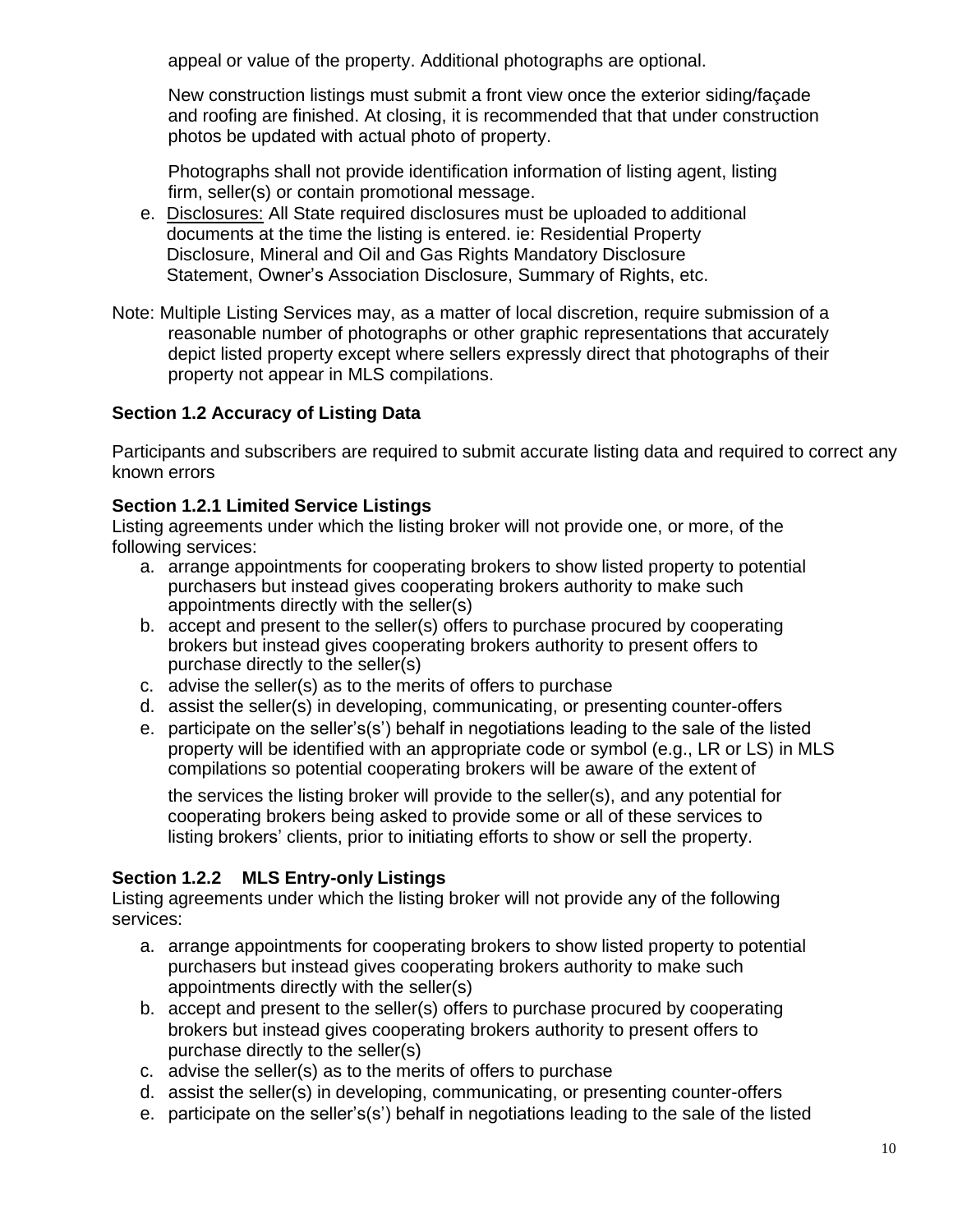property will be identified with an appropriate code or symbol (e.g., EO) in MLS compilations so potential cooperating brokers will be aware of the extent of the services the listing broker will provide to the seller(s), and any potential for cooperating brokers being asked to provide some or all of these services to listing brokers' clients, prior to initiating efforts to show or sell the property.

## **Section 1.2.3 Office Exclusive Listings**

 Listing information must be filed with the RVLG Multiple Listing Service within three (3) Calendar days of the list date. If seller(s) refuse(s) to permit the listing to be disseminated by the service, the Listing Broker may then take the listing as an Office Exclusive and such listing shall befiled with the service, but NOT disseminated to other REALTORS®. If seller(s) do(es) not desire the listing to be disseminated to other REALTORS®, this form must be signed by the Listing Agent and Seller(s) and submitted to the RVLG MLS within three (3) calendar days of the list date.

 Office Exclusive listings may not be marketed to the public. If Office Exclusive status is released by Seller(s), or property is marketed to the public, listing must be submitted to the service and Office Disclosure Certification must be resubmitted. Public marketing includes, but is not limited to, flyers displayed in windows, yard signs, digital marketing on public-facing websites, brokerage website displays, social media, digital communications marketing (email blasts), multi-brokerage listing sharing networks, and applications available to the general public.

# **Section 1.3 Exempted Listings**

If the seller refuses to permit the listing to be disseminated by the service, the participant may then take the listing (office exclusive) and such listing shall be filed with the service but not disseminated to the participants. Filing of the listing should be accompanied by certification signed by the seller that he does not desire the listing to be disseminated by the service. (See Appendix 1 "Office Exclusive Listing Disclosure Certification").

Exempted listing may not be entered into Navica either as either active, pending, sold or for "comp purposes only" .

Listings that are released from Office Exempt status, must have "Office Exclusive Listing Disclosure Certification" form resubmitted to the service, and listing entered into the MLS within (3) calendar days of release date or within (1) business day of publicly marketing the listing. (See Section 1.01 Clear Cooperation Policy).

### **Section 1.4 Change of Status of Listing**

Any change in listed price or other change in the original listing agreement shall be made only when authorized in writing by the seller and shall be filed with the service within twenty-four (24) hours (excepting weekends, holidays, and postal holidays) after the authorized change is received by the listing broker.

Status Identification: The following codes appear in the RVLG MLS to identify the status of listings:

| ΙA           | Active: Listing that is currently for sale.                                                                                                                                                                                                 |
|--------------|---------------------------------------------------------------------------------------------------------------------------------------------------------------------------------------------------------------------------------------------|
| P            | Under Contract/Pending: Listing where the property is under contract and the<br>purchase contract may or may not have contingencies and settlement is pending.<br>The listing will continue to appear in IDX sites as potentially for sale. |
| $\mathsf{C}$ | Closed: Settlement of sale.                                                                                                                                                                                                                 |
| W            | Withdrawn: Listing that has been withdrawn, in writing by the Seller, prior to<br>contract expiration date.                                                                                                                                 |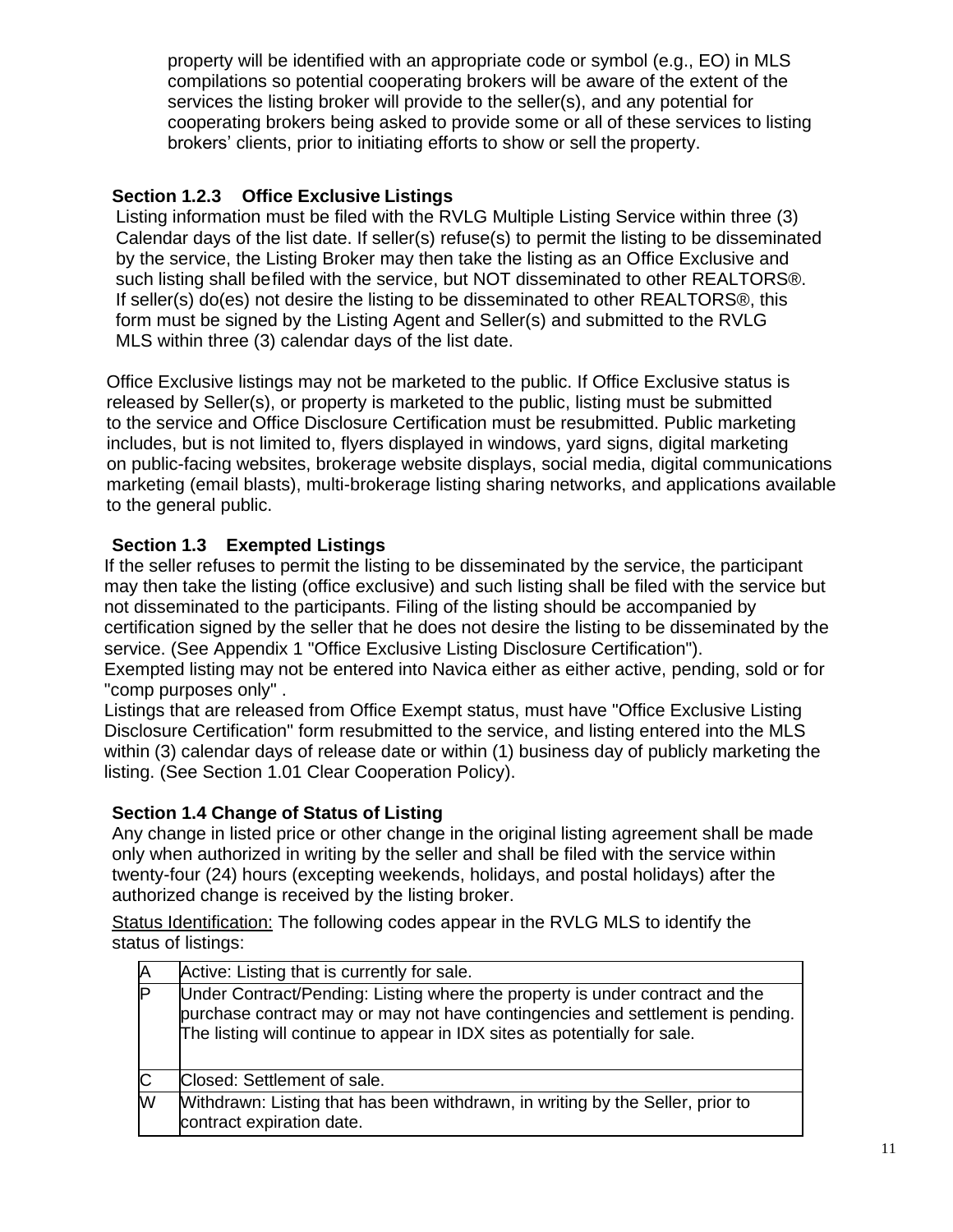|    | Deleted: Listing that has been marked for Deletion from the database (for<br>erroneous listings, i.e. duplicated or accidentally cloned listings) |
|----|---------------------------------------------------------------------------------------------------------------------------------------------------|
| E. | <b>Expired:</b> Listing that has reached or passed its termination date.                                                                          |
|    | <b>Temporarily Off Market</b>                                                                                                                     |

**Section 1.5 Withdrawl of Listing Prior to Expiration** - Listings of property may be withdrawn from the multiple listing service by the listing brokerbefore the expiration date of the listing agreement, provided notice is filed with the service,including a copy of the agreement between the seller and the listing broker which authorizes the withdrawal.

Sellers do not have the unilateral right to require an MLS to withdraw a listing without the listing broker's concurrence. However, when a seller(s) can document that his exclusive relationship with the listing

broker has been terminated, the multiple listing service may remove the listing at the request of the seller.

# **Section 1.5.1 Temporarily Off Market**

 This is a status that an agent can move an active listing to (at any time), if the property is temporarily off the market. For example, seller has emergency in the family, having guest for the holidays, to repair unexpected damage, etc which will not allow the property to be shown. This should only be used in cases where the intention is to make the listing active again as soon as possible. Property MAY NOT BE SHOWN while in the Temporarily Off Market status.

### **Section 1.6 Contingencies Applicable to Listings**

Any contingency or conditions of any term in a listing shall be specified and noticed to the participants.

### **Section 1.7 Listing Price Specified**

The full gross listing price stated in the listing contract will be included in the information published in the MLS compilation of current listings, unless the property is subject to auction.

### **Section 1.8 Listing Multiple Unit Properties**

All properties which are to be sold or which may be sold separately must be indicated individually in the listing and on the property data form. When part of a listed property has been sold, proper notification should be given to the multiple listing service.

### **Section 1.9 No Control of Commission Rates or Fees Charged to Participants**

The multiple listing service shall not fix, control, recommend, suggest, or maintain commission rates or fees for services to be rendered by participants. Further, the multiple listing service shall not fix, control, recommend, suggest, or maintain the division of commissions or fees between cooperating participants or between participants and nonparticipants.

### **Section 1.10 Expiration of Listings**

Listings filed with the multiple listing service will automatically be removed from the compilation of current listings on the expiration date specified in the agreement, unless prior to that date the MLS receives notice that the listing has been extended or renewed. If notice of renewal or extension is received after the listing has been removed from the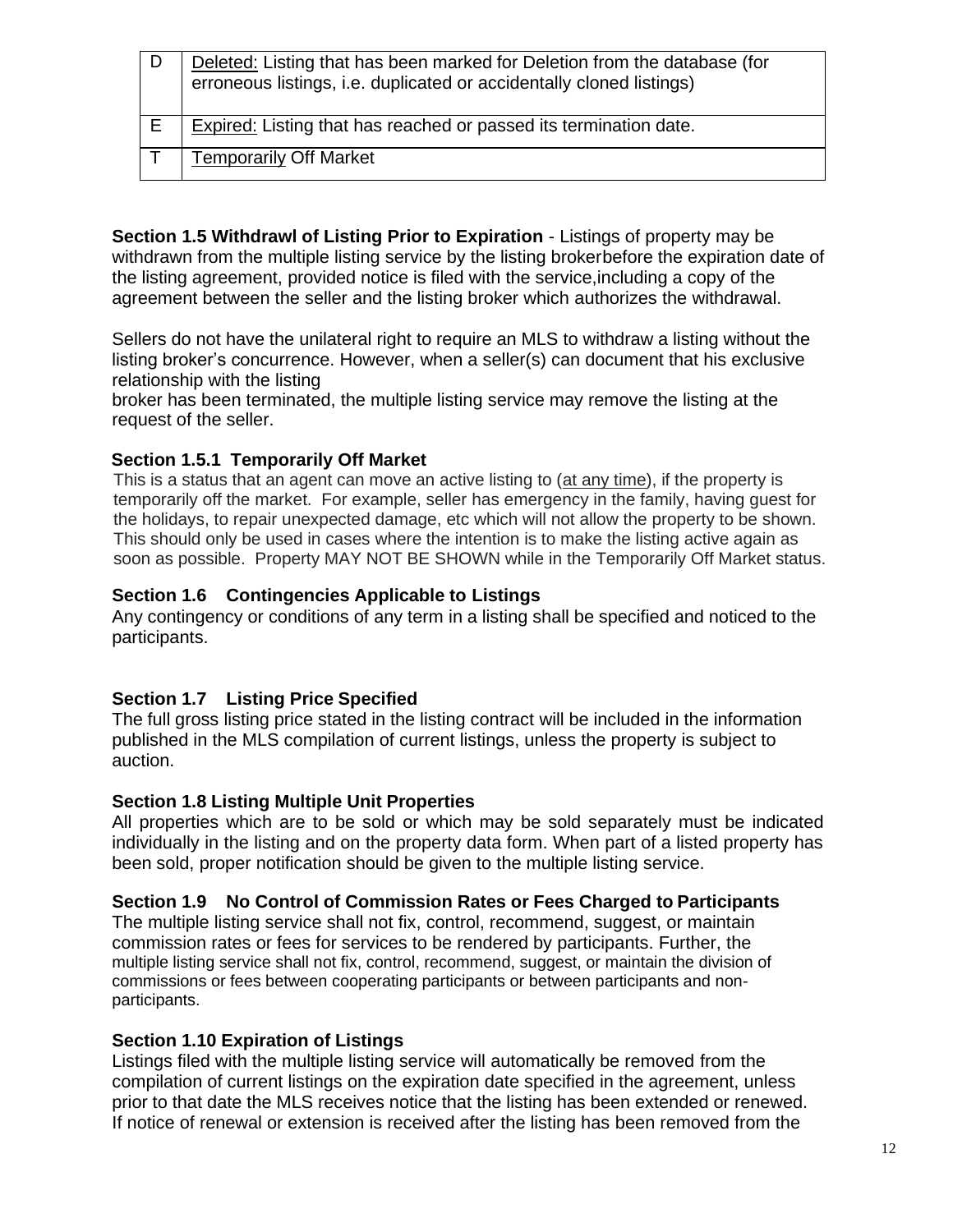compilation of current listings, the extension or renewal will be published in the same manner as a new listing. Extensions and renewals of listings must be signed by the seller(s) and filed with the service.

## **Section 1.11 Termination Date on Listings**

Listings filed with the service shall bear a definite and final termination date, as negotiated between the listing broker and the seller.

# **Section 1.12 Service Area**

Only listings of the designated types of property located within the service area of the MLS are required to be submitted to the service. Listings of property located outside the MLS's service area will be accepted if submitted voluntarily by a participant, but cannot be required by the service.

# **Section 1.13 Listing of Suspended Participants**

When a participant of the service is suspended from the MLS for failing to abide by a membership duty (i.e., violation of the Code of Ethics, association bylaws, MLS bylaws, MLS rules and regulations, or other membership obligation except failure to pay appropriate dues, fees, or charges), all listings currently filed with the MLS by the suspended participant shall, at the participant's option, be retained in the service until sold, withdrawn or expired, and shall not be renewed or extended by the MLS beyond the termination date of the listing agreement in effect when the suspension became effective. If a participant has been suspended from the association (except where MLS participation without association membership is permitted by law) or MLS (or both) for failure to pay appropriate dues, fees, or charges, an association MLS is not obligated to provide MLS services, including continued inclusion of the suspended participant's listings in the MLS compilation of current listing information. Prior to any removal of a suspended participant's listings from the MLS, the suspended participant should be advised, in writing, of the intended removal so that the suspended participant may advise his clients.

# **Section 1.14 Listing of Expelled Participants**

When a participant of the service is expelled from the MLS for failing to abide by a membership duty (i.e., violation of the Code of Ethics, association bylaws, MLS bylaws, MLS rules and regulations, or other membership obligations except failure to pay appropriate dues, fees, or charges), all listings currently filed with the MLS by the

expelled participant shall, at the participant's option, be retained in the service until sold, withdrawn, or expired, and shall not be renewed or extended by the MLS beyond the termination date of the listing agreement in effect when the expulsion became effective. If a participant has been expelled from the association (except where MLS participation without association membership is permitted by law) or MLS (or both) for failure to pay appropriate dues, fees, or charges, an association MLS is not obligated to provide MLS services, including continued inclusion of the expelled participant's listings in the MLS compilation of current listing information. Prior to any removal of an expelled

participant's listings from the MLS, the expelled participant should be advised, in writing, of the intended removal so that the expelled participant may advise his clients.

# **Section 1.15 Listing of Resigned Participants**

When a participant resigns from the MLS, the MLS is not obligated to provide services, including continued inclusion of the resigned participant's listings in the MLS compilation of current listing information. Prior to any removal of a resigned participant's listings from the MLS, the resigned participant should be advised, in writing, of the intended removal so that the resigned participant may advise his clients.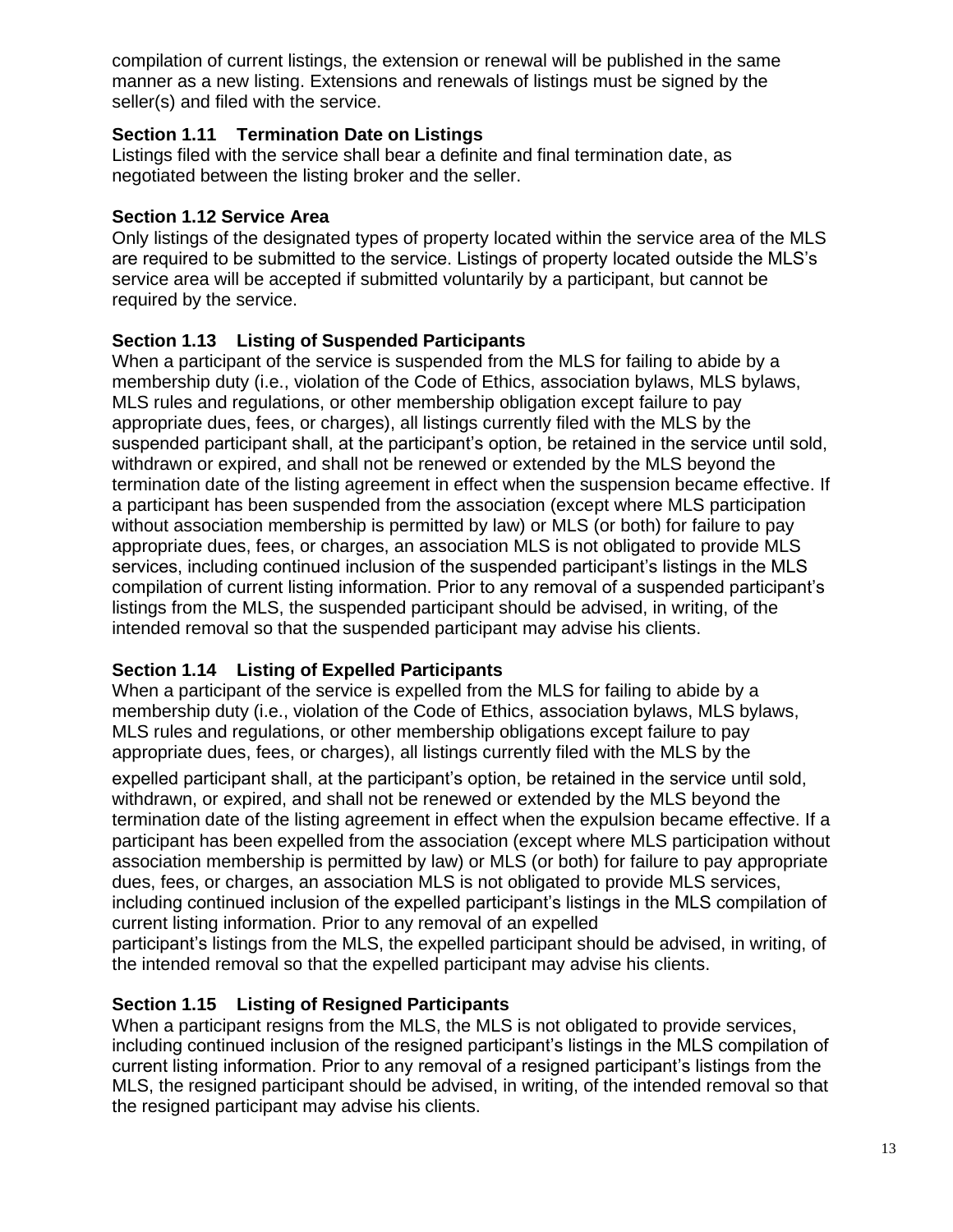## **Section 1.16 Duplicate Listings**

In some instances, a seller may specify in the listing agreement that the same property be marketed in multiple ways. The MLS may accommodate duplicate listings of the same property in different categories under the following circumstances. Only one of the multiple listings may be marked Sold in the MLS, and all others shall be deleted from the MLS at the same time the sale is reported to the MLS. –

- a. An unimproved lot may be listed as a lot and/or a residence if it has an existing, livable structure that has little or unsubstantial value.
- b. An improved lot may be listed as a lot and/or a residence if the seller intends to begin foundation construction within two months.
- c. An improved lot that can be occupied as a residential or commercial property.

# **SELLING PROCEDURES**

### **Section 2: Showings and Negotiations**

Appointments for showings and negotiations with the seller for the purchase of listed property filed with the multiple listing service shall be conducted through the listing broker, except under the following circumstances:

- a. the listing broker gives the cooperating broker specific authority to show and/or negotiate directly, or
- b. after reasonable effort, the cooperating broker cannot contact the listing broker or his representative; however, the listing broker, at his option, may preclude such direct negotiations by cooperating brokers.

### **Section 2.1 Presentation of Offers**

The listing broker must make arrangements to present the offer as soon as possible, or give the cooperating broker a satisfactory reason for not doing so.

#### **Section 2.2 Submission of Written Offers**

The listing broker shall submit to the seller all written offers until closing unless precluded by law, government rule, regulation, or agreed otherwise in writing between the seller and the listing broker. Unless the subsequent offer is contingent upon the termination of an existing contract, the listing broker shall recommend that the seller obtain the advice of legal counsel prior to acceptance of the subsequent offer.

Participants representing buyers or tenants shall submit to the buyer or tenant all offers and counter-offers until acceptance, and shall recommend that buyers and tenants obtain legal advice where there is a question about whether a pre-existing contract has been terminated.

#### <span id="page-13-0"></span>**Section 2.3 Right of Cooperating Broker in Presentation of Offer**

The cooperating broker (subagent or buyer agent) or his representative has the right to participate in the presentation to the seller or lessor of any offer he secures to purchase or lease. He does not have the right to be present at any discussion or evaluation of that offer by the seller or lessor and the listing broker. However, if the seller or lessor gives written instructions to the listing broker that the cooperating broker not be present when an offer the cooperating broker secured is presented, the cooperating broker has the right to a copy of the seller's or lessor's written instructions. None of the foregoing diminishes the listing broker's right to control the establishment of appointments for such presentations.

Where the cooperating broker is not present during the presentation of the offer, the cooperating broker can request in writing, and the listing broker must provide as soon as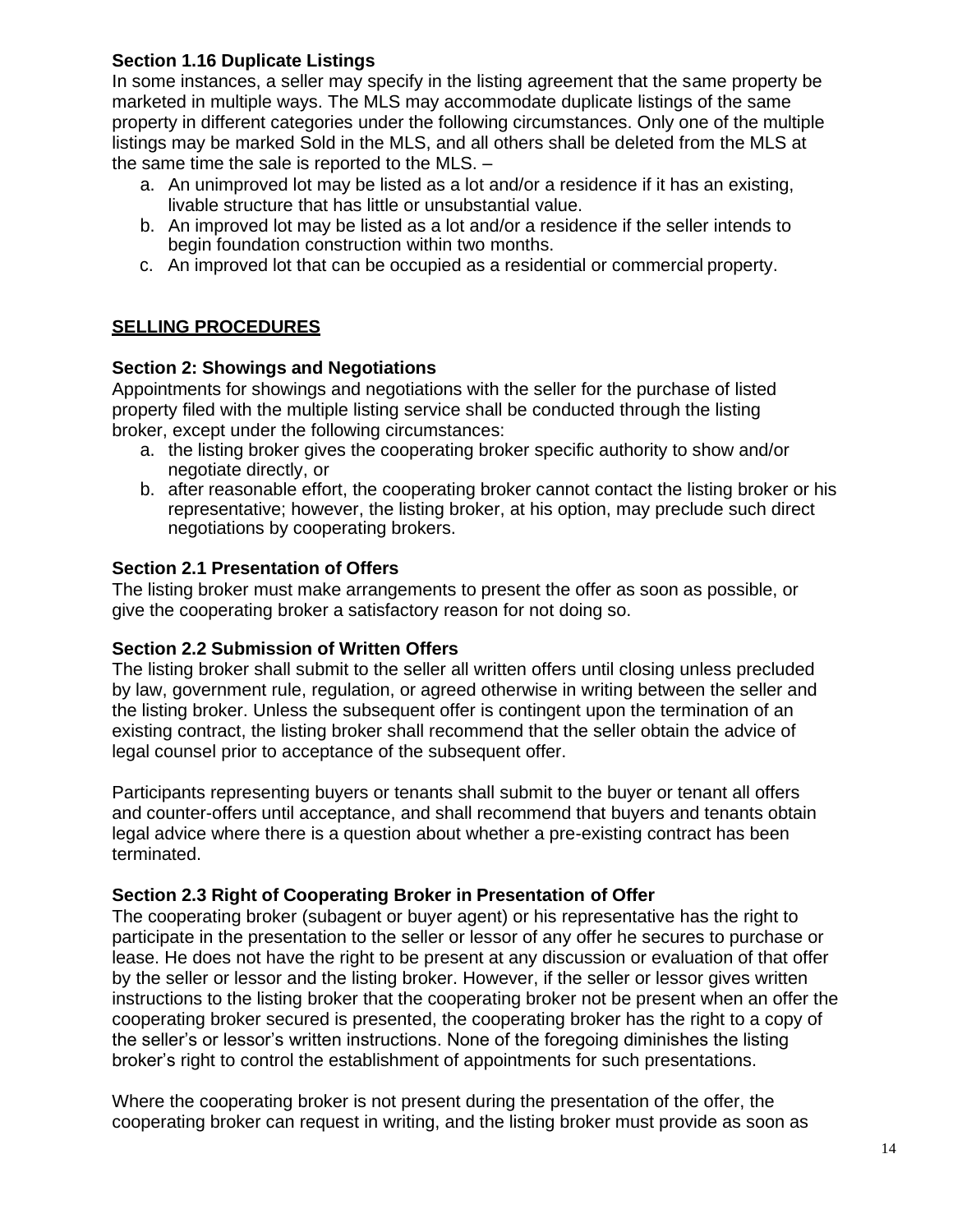practical, written affirmation stating that the offer has been submitted to the seller, or written notification that the seller has waived the obligation to have the offer presented.

#### <span id="page-14-0"></span>**Section 2.4 Right of Listing Broker in Presentation of Counter-offer**

The listing broker or his representative has the right to participate in the presentation of any counter-offer made by the seller or lessor. He does not have the right to be present at any discussion or evaluation of a counter-offer by the purchaser or lessee (except when the cooperating broker is a subagent). However, if the purchaser or lessee gives written instructions to the cooperating broker that the listing broker not be present when a counteroffer is presented, the listing broker has the right to a copy of the purchaser's or lessee's written instructions.

### **Section 2.5 Reporting Sales to the Service**

Status changes, including final closing of sales and sale prices, shall be reported to the multiple listing service by the listing broker within twenty-four (24) hours after they have occurred. If negotiations were carried on under Section 2 a. or b. hereof, the cooperating broker shall report accepted offers and prices to the listing broker within 24

hours after occurrence and the listing broker shall report them to the MLS within 24 hours after receiving notice from the cooperating broker.

- Note 1: The listing agreement of a property filed with the MLS by the listing broker should include a provision expressly granting the listing broker authority to advertise; to file the listing with the MLS; to provide timely notice of status changes of the listing to the MLS; and to provide sales information including selling price to the MLS upon sale of the property. If deemed desirable by the MLS to publish sales information prior to final closing (settlement) of a sales transaction, the listing agreement should also include a provision expressly granting the listing broker the right to authorize dissemination of this information by the MLS to its participants.
- Note 2: In disclosure states, if the sale price of a listed property is recorded, the reporting of the sale price may be required by the MLS. In states where the actual sale prices of completed transactions are not publicly accessible, failure to report sale prices can result in disciplinary action only if the MLS:
	- a. categorizes sale price information as confidential and
	- b. limits use of sale price information to participants and subscribers in providing real estate services, including appraisals and other valuations, to customers and clients; and to governmental bodies and third-party entities only as provided below.

The MLS may provide sale price information to governmental bodies only to be used for statistical purposes (including use of aggregated data for purposes of valuing property) and to confirm the accuracy of information submitted by property owners or their representatives in connection with property valuation challenges; and to thirdparty entities only to be used for academic research, statistical analysis, or for providing services to participants and subscribers. In any instance where a governmental body or third-party entity makes sale price information provided by the MLS available other than as provided for in this provision, a listing participant may request the sale price information for a specific property be withheld from dissemination for these purposes with written authorization from the seller, and withholding of sale price information from those entities shall not be construed as a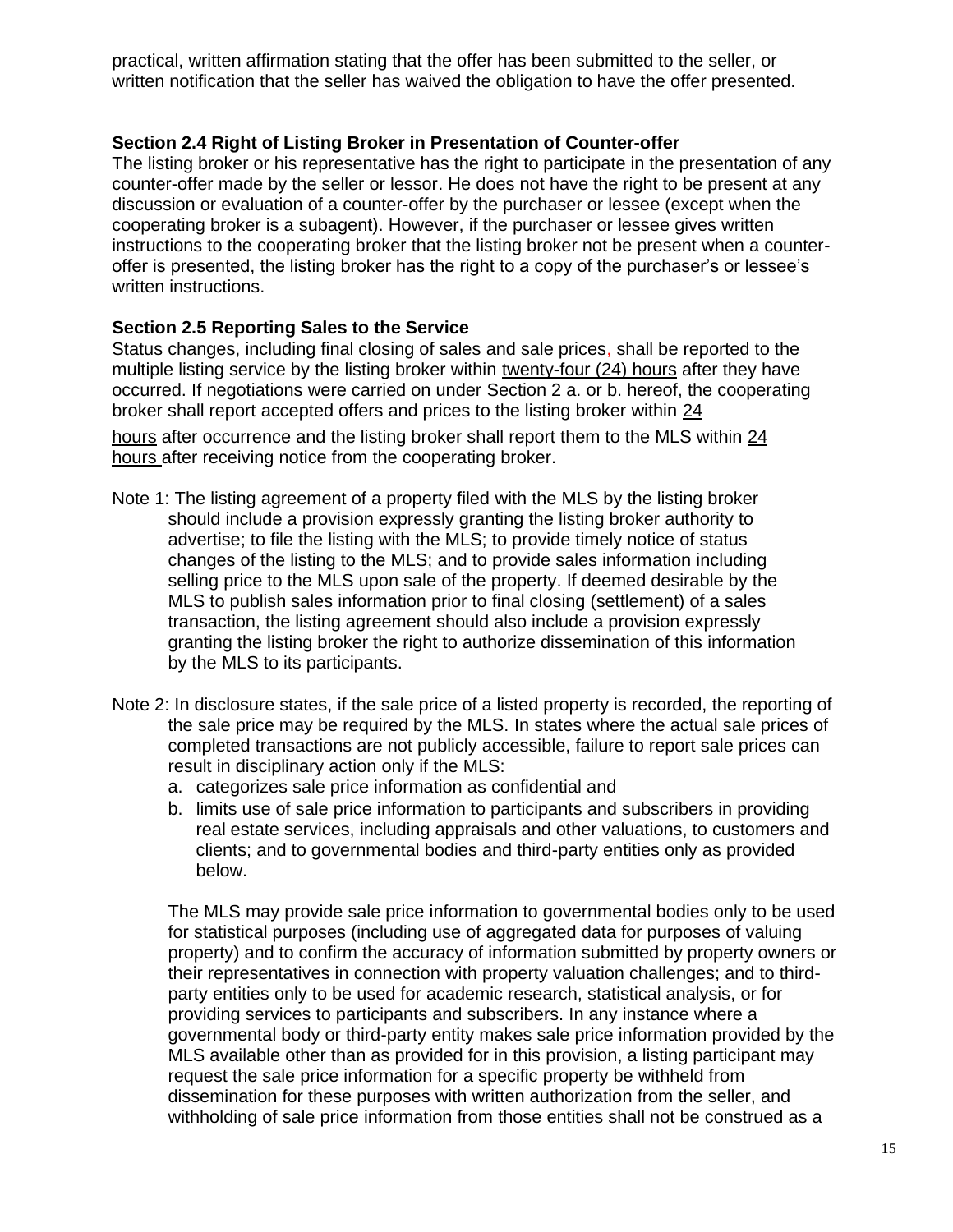violation of the requirement to report sale prices.

Note 3: As established in the Virtual Office Website ("VOW") policy, sale prices can only be categorized as confidential in states where the actual sale prices of completed transactions are not accessible from public records.)

## **Section 2.6 Reporting Resolution of Contingencies**

The listing broker shall report to the multiple listing service within twenty-four (24) hours that a contingency on file with the multiple listing service has been fulfilled or renewed, or the agreement cancelled.

## **Section 2.7 Advertising of Listings Filed with the Service**

A listing shall not be advertised by any participant other than the listing broker without the prior consent of the listing broker.

### **Section 2.8 Reporting Cancellation of Pending Sale**

The listing broker shall report immediately to the multiple listing service the cancellation of any pending sale, and the listing shall be reinstated immediately.

# **Section 2.9 Disclosing the Existence of Offers**

Listing brokers, in response to inquiries from buyers or cooperating brokers, shall, with the seller's approval, disclose the existence of offers on the property. Where disclosure is authorized, the listing broker shall also disclose, if asked, whether offers were obtained by the listing licensee, by another licensee in the listing firm, or by a cooperating broker.

### **Section 2.10 Availability of Listed Property**

Listing brokers shall not misrepresent the availability of access to show or inspect listed property.

# **REFUSAL TO SELL**

# **Section 3: Refusal to Sell**

If the seller of any listed property filed with the multiple listing service refuses to accept a written offer satisfying the terms and conditions stated in the listing, such fact shall be transmitted immediately to the service and to all participants.

# **PROHIBITIONS**

### **Section 4: Information for Participants Only**

Any listing filed with the service shall not be made available to any broker or firm not a member of the MLS without the prior consent of the listing broker.

# **Section 4.1 For Sale Signs**

Only the for sale sign of the listing agent or broker may be placed on a property. No advertisement/sign of any kind is allowed without the written consent of the owner of the land the sign is on. That means the day a listing agreement expires, the sign must come down. The day a property closes, the sign must come down. The only exception is if the buyer signs something agreeing to leave the sign there after closing, but it must always have a calendar date to start and end.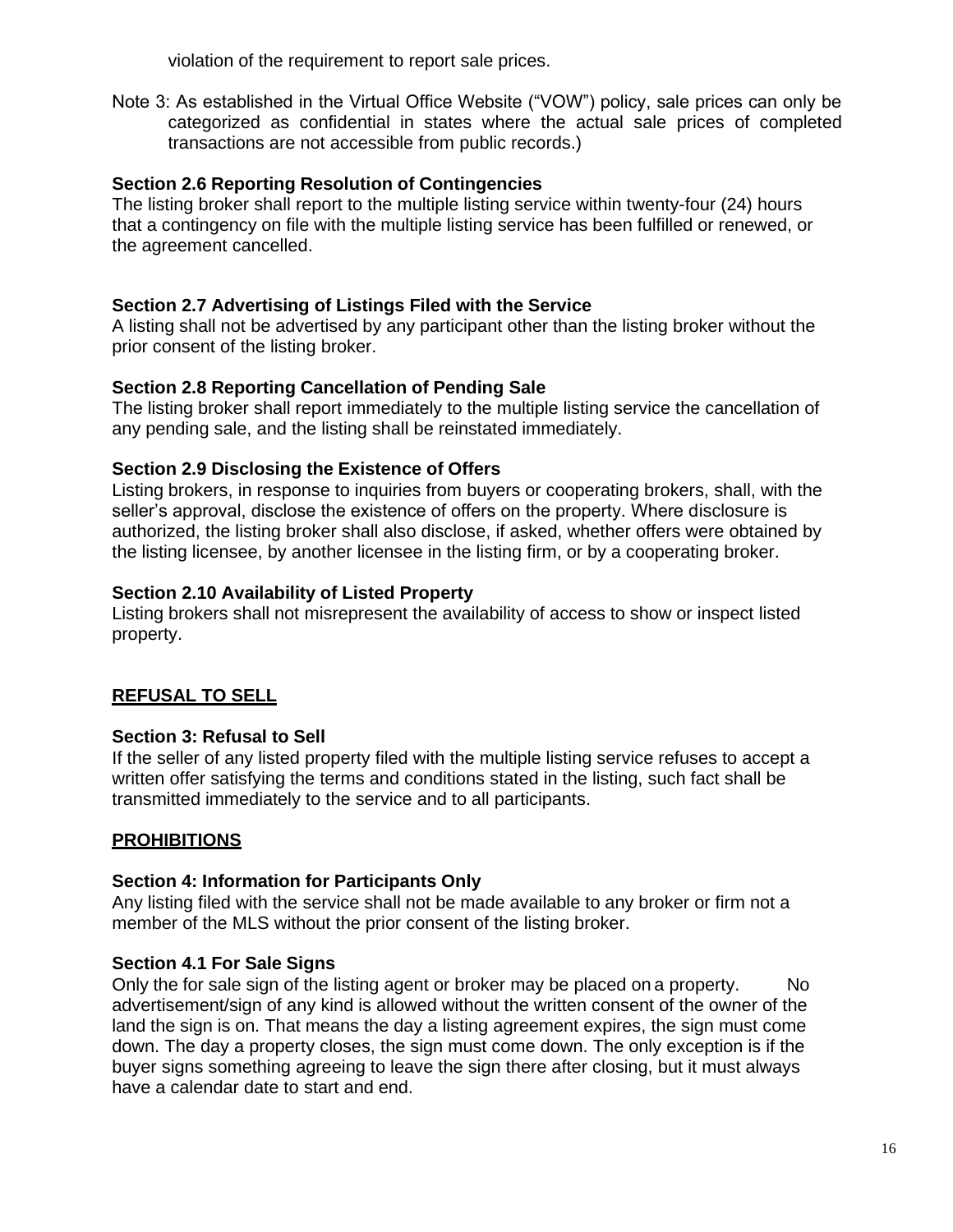### **Section 4.2 Sold Signs**

Prior to closing, only the sold sign of the listing agent or broker may be placed on a property, unless the listing agent or broker authorizes the cooperating (selling) broker to post such a sign.

### **Section 4.3 Solicitation of Listing Filed with the Service**

Participants shall not solicit a listing on property filed with the service unless such solicitation is consistent with Article 16 of the REALTORS<sup>®</sup>' Code of Ethics, its Standards of Practice, and its Case Interpretations.

Note: This section is to be construed in a manner consistent with Article 16 of the Code of Ethics and particularly Standard of Practice 16-4. This section is intended to encourage sellers to permit their properties to be filed with the service by protecting them from being solicited, prior to expiration of the listing, by brokers and salespersons seeking the listing upon its expiration.

Without such protection, a seller could receive hundreds of calls, communications, and visits from brokers and salespersons who have been made aware through MLS filing of the date the listing will expire and desire to substitute themselves for the present broker.

This section is also intended to encourage brokers to participate in the service by assuring them that other participants will not attempt to persuade the seller to breach the listing agreement or to interfere with their attempts to market the property. Absent the protection afforded by this section, listing brokers would be most reluctant to generally disclose the identity of the seller or the availability of the property to other brokers.

This section does not preclude solicitation of listings under the circumstances otherwise recognized by the Standards of Practice related to Article 16 of the Code of Ethics.

#### **Section 4.4 Use of the Terms MLS and Multiple Listing Service**

No MLS participant, subscriber, or licensee affiliated with any participant shall, through the name of their firm, their URLs, their e-mail addresses, their website addresses, or in any other way represent, suggest, or imply that the individual or firm is an MLS, or that they operate an MLS. Participants, subscribers and licensees affiliated with participants shall not represent, suggest, or imply that consumers or others have direct access to MLS databases, or that consumers or others are able to search MLS databases available only to participants and subscribers. This does not prohibit participants and subscribers from representing that any information they are authorized under MLS rules to provide to clients or customers is available on their websites or otherwise.

### **Section 4.5 Services Advertised as "Free"**

 MLS participants and subscribers must not represent that their brokerage services to a client or customer are free or available at no cost to their clients, unless the participant or subscriber will receive no financial compensation from any source for those services.

#### DIVISION OF COMMISSIONS

### **Section 5: Compensation Specified on Each Listing**

The listing broker shall specify, on each listing filed with the multiple listing service, the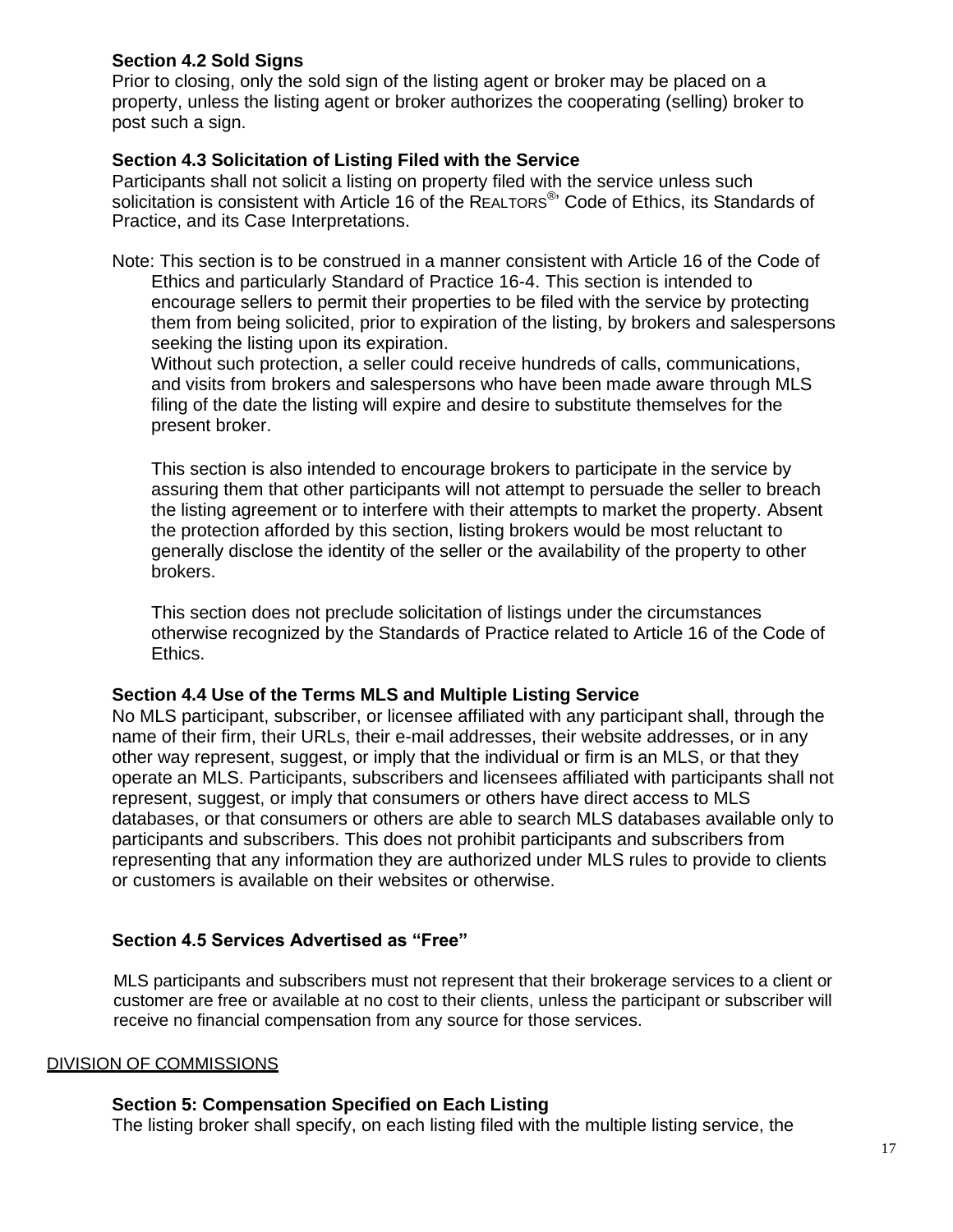compensation offered to other multiple listing service participants for their services in the sale of such listing. Such offers are unconditional except that entitlement to compensation is determined by the cooperating broker's performance as the procuring cause of the sale (or lease) or as otherwise provided for in this rule. The listing broker's obligation to compensate any cooperating broker as the procuring cause of the sale (or lease) may be excused if it is determined through arbitration that, through no fault of the listing broker and in the exercise of good faith and reasonable care, it was impossible or financially unfeasible for the listing broker to collect a commission pursuant to the listing agreement. In such instances, entitlement to cooperative compensation offered through MLS would be a question to be determined by an arbitration hearing panel based on all relevant facts and circumstances including, but not limited to, why it was impossible or financially unfeasible for the listing broker to collect some or all of the commission established in the listing agreement; at what point in the transaction did the listing broker know (or should have known) that some or all of the commission established in the listing agreement might not be paid; and how promptly had the listing broker communicated to cooperating brokers that the commission established in the listing agreement might not be paid.

In filing a property with the multiple listing service of an association of REALTORS<sup>®</sup>, the participant of the service is making blanket unilateral offers of compensation to the other MLS participants, and shall therefore specify on each listing filed with the service, the compensation being offered to the other MLS participants. Specifying the compensation on each listing is necessary, because the cooperating broker has the right to know what his compensation shall be prior to his endeavor to sell.

The compensation specified on listings filed with the multiple listing service shall appear in one of two forms. The essential and appropriate requirement by an association multiple listing service is that the information to be published shall clearly inform the participants as to the compensation they will receive in cooperative transactions, unless advised otherwise by the listing broker, in writing, in advance of submitting an offer to purchase. The compensation specified on listings published by the MLS shall be shown in one of the following forms:

- a. by showing a percentage of the gross selling price
- b. by showing a definite dollar amount.

Note: MLSs may also, as a matter of local discretion, allow participants to offer cooperative compensation as a percentage of the net sales price, with the net sales price defined as the gross sales price minus buyer upgrades (new construction) and seller concessions (as defined by the MLS unless otherwise defined by state law or regulation). (Not adopted by RVLG)

The listing broker retains the right to determine the amount of compensation offered to other participants (acting as subagents, buyer agents, or in other agency or non-agency capacities defined by law) which may be the same or different.

This shall not preclude the listing broker from offering any MLS participant compensation other than the compensation indicated on any listing published by the MLS, provided the listing broker informs the other broker, in writing, in advance of submitting an offer to purchase, and provided that the modification in the specified compensation is not the result of any agreement among all or any other participants in the service. Any superseding offer of compensation must be expressed as either a percentage of the gross sales price or as a flat dollar amount.

Note 1: The association multiple listing service shall not have a rule requiring the listing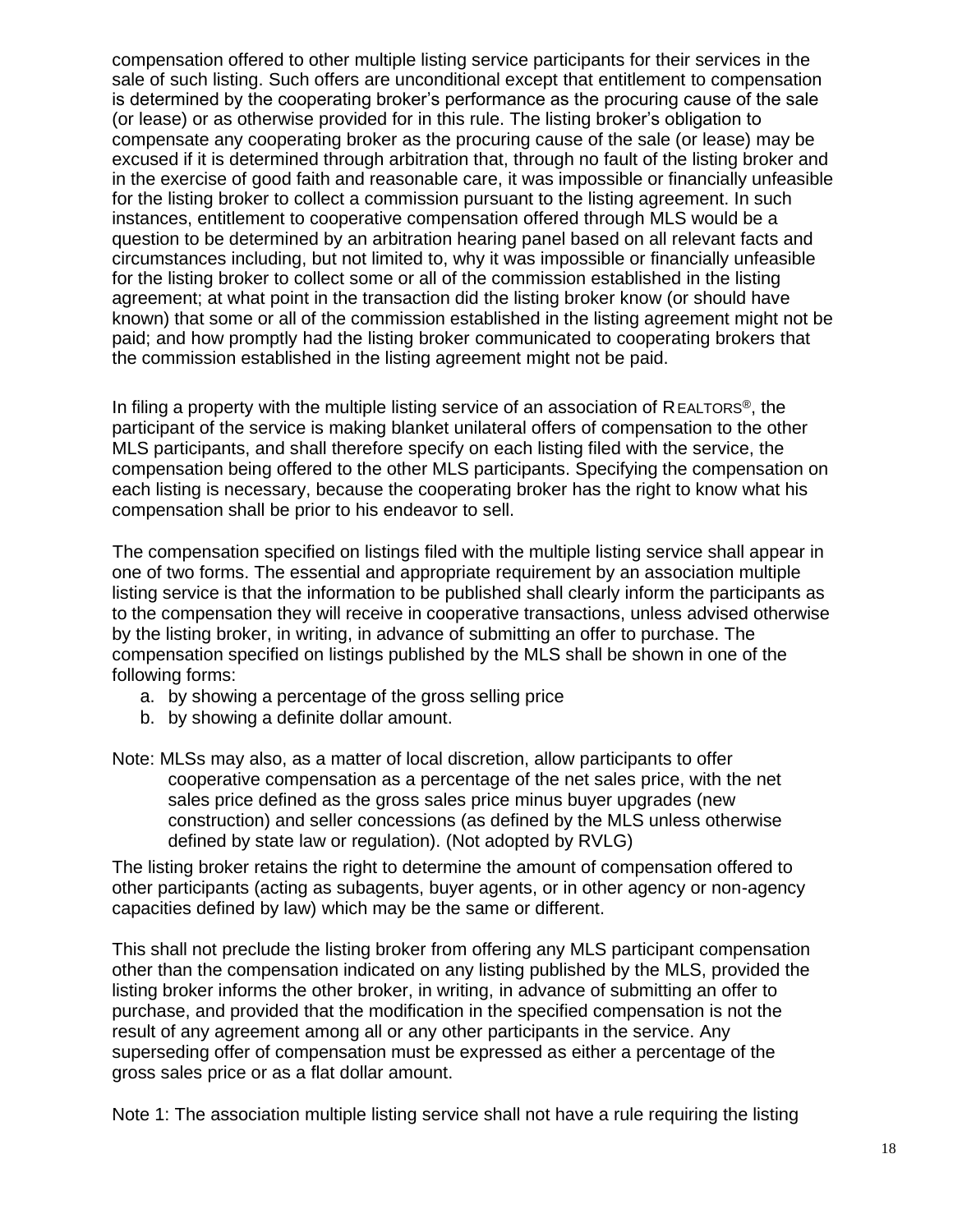broker to disclose the amount of total negotiated commission in his listing contract, and the association multiple listing service shall not publish the total negotiated commission on a listing which has been submitted to the MLS by a participant. The association multiple listing service shall not disclose in any way the total commission negotiated between the seller and the listing broker.

- Note 2: The listing broker may, from time to time, adjust the compensation offered to other multiple listing service participants for their services with respect to any listing by advance published notice to the service so that all participants will be advised. Note 3: The multiple listing service shall make no rule on the division of commissions between participants and nonparticipants. This should remain solely the responsibility of the listing broker.
- Note 4: Multiple listing services, at their discretion, may adopt rules and procedures enabling listing brokers to communicate to potential cooperating brokers that gross commissions established in listing contracts are subject to court approval, and that compensation payable to cooperating brokers may be reduced if the gross commission established in the listing contract is reduced by a court. In such instances, the fact that the gross commission is subject to court approval and either the potential reduction in compensation payable to cooperating brokers or the method by which the potential reduction in compensation will be calculated must be clearly communicated to potential cooperating brokers prior to the time they submit an offer that ultimately results in a successful transaction.
- Note 5: Nothing in these MLS rules precludes a listing participant and a cooperating participant, as a matter of mutual agreement, from modifying the cooperative compensation to be paid in the event of a successful transaction*.*
- Note 6: Multiple listing services must give participants the ability to disclose to other participants any potential for a short sale. As used in these rules, short sales are defined as a transaction where title transfers, where the sale price is insufficient to pay the total of all liens and costs of sale and where the seller does not bring sufficient liquid assets to the closing to cure all deficiencies. Multiple listing services may, as a matter of local discretion, require participants to disclose potential short sales when participants know a transaction is a potential short sale. In any instance where a participant discloses a potential short sale, they must also be permitted to communicate to other participants how any reduction in the gross commission established in the listing contract required by the lender as acondition of approving the sale will be apportioned between listing and cooperating participants. All confidential disclosures and confidential information related to shortsales, if allowed by local rules must be communicated through dedicated fields or confidential "remarks" available only to participants and subscribers.

#### **Section 5.0.1 Disclosing Potential Short Sales**

participants must disclose potential short sales (defined as a transaction where title transfers, where the sale price is insufficient to pay the total of all liens and costs of sale and where the seller does not bring sufficient liquid assets to the closing to cure all deficiencies) when reasonably known to the listing participants.

When disclosed, participants may, at their discretion, advise other participants whether and how any reduction in the gross commission established in the listing contract, required by the lender as a condition of approving the sale, will be apportioned between listing and cooperating participants.

Where participants communicate to other participants how any reduction in the gross commission established in the listing contract required by the lender as a condition of approving the sale will be apportioned between the listing and cooperating participants,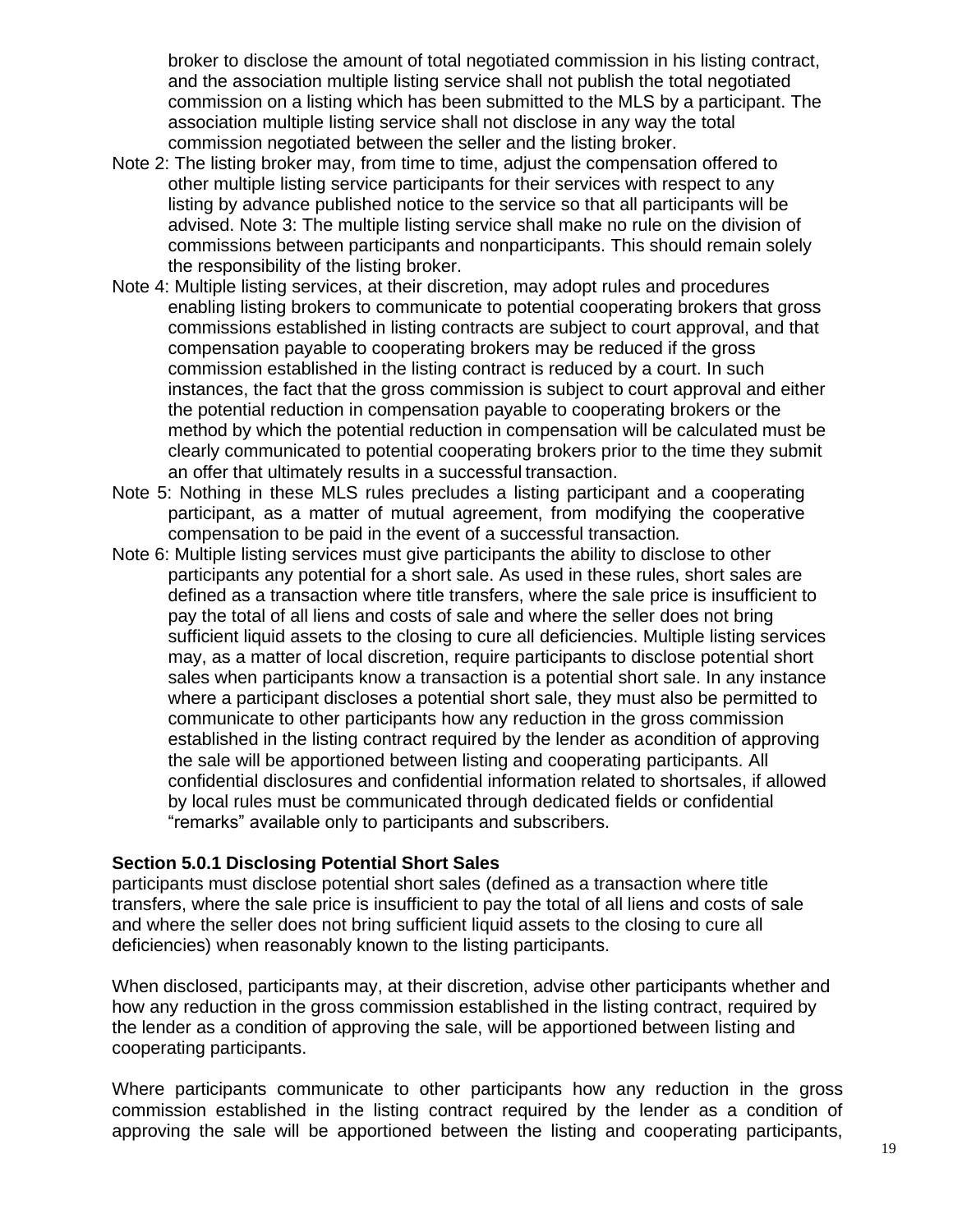listing participants shall disclose to cooperating participants in writing the total reduction in the gross commission and the amount by which the compensation payable to the cooperating broker will be reduced within 48 hours of receipt of notification from the lender.

## **Section 5.2 Participant as Principal**

If a participant or any licensee (or licensed or certified appraiser) affiliated with a participant has any ownership interest in a property, the listing of which is to be disseminated through the multiple listing service, that person shall disclose that interest when the listing is filed with the multiple listing service and such information shall be disseminated to all multiple listing service participants.

# **Section 5.3 Participant as Purchaser**

If a participant or any licensee (including licensed and certified appraisers) affiliated with a participant wishes to acquire an interest in property listed with another participant, such contemplated interest shall be disclosed, in writing, to the listing broker not later than the time an offer to purchase is submitted to the listing broker*.*

# **Section 5.4 Dual or Variable Rate Commission Arrangements**

The existence of a dual or variable rate commission arrangement (i.e., one in which the seller/landlord agrees to pay a specified commission if the property is sold/leased by the listing broker without assistance and a different commission if the sale/lease results through the efforts of a cooperating broker; or one in which the seller/landlord agrees to pay a specified commission if the property is sold/leased by the listing broker either with or without the assistance of a cooperating broker and a different commission if the sale/lease results through the efforts of a seller/landlord) shall be disclosed by the listing broker by a key, code, or symbol as required by the MLS. The listing broker shall, in response to inquiries from potential cooperating brokers, disclose the differential that would result in either a cooperative transaction or, alternatively, in a sale/lease that results throughthe efforts of the seller/landlord. If the cooperating broker is a buyer/tenant representative, the buyer/tenant representative must disclose such information to their client before the client makes an offer to purchase or lease.

Participants and subscribers who share the listing broker's offer of compensation for an active listing must display the following disclaimer or something similar.

*The listing broker's offer of compensation is made only to participants of the MLS where the listing is filed.*

# **SERVICE CHARGES**

# **Section 6 Service Fees and Charges**

The following service charges for operation of the multiple listing service are in effect to defray the costs of the service and are subject to change from time to time in the manner prescribed:

### **Section 6.1 Initial Participation Fee**

An applicant for participation in the service shall pay an application fee of \$1,500.00 with such fee to accompany the application. Appraisal-only firms will pay a reduced application fee of \$1,000.00. In addition, each subscriber will be charged a \$200.00 new subscriber/agent fee for the initial set-up. Note: The initial participation fee shall approximate the cost of bringing the service to the participant.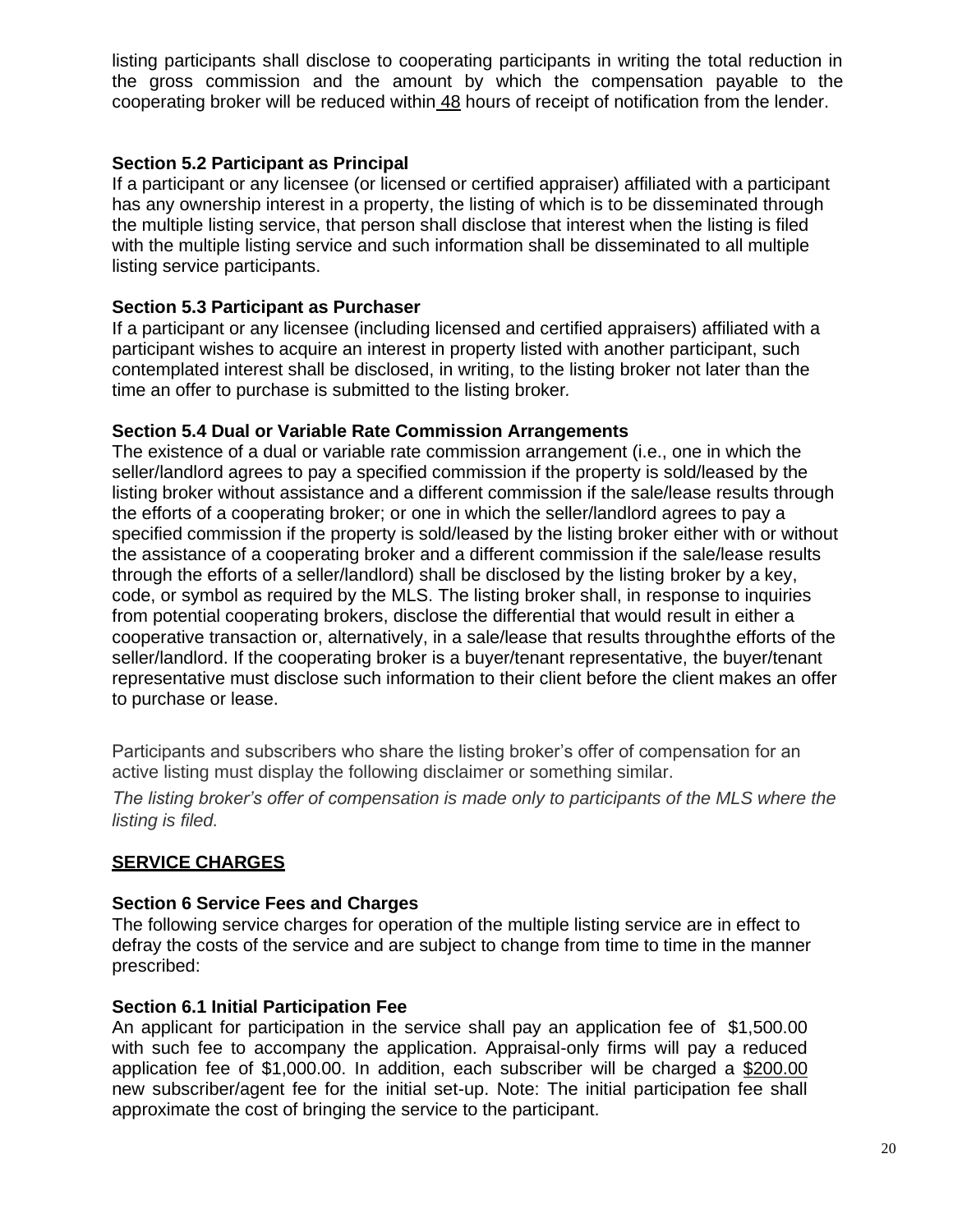### **Section 6.1.1 Recurring Participation Fee**

The annual participation fee of each participant shall be an amount equal to \$576.00 times each salesperson and licensed or certified appraiser who has access to and use of the service, whether licensed as a broker, sales licensee, or licensed or certified appraiser who is employed by or affiliated as an independent contractor with such participant.

The annual participation fee shall be an amount equal to \$240.00 times each participant's administrative personnel (office staff, personal assistants) who has access to and use of the service.

Fees shall be prorated on a monthly basis. Payment of such fees shall be made to the Multiple Listing Service quarterly, in advance of service, and received by the Service on or before the 25<sup>th</sup> day of the months of November (for 1<sup>st</sup> Quarter), February (for 2<sup>nd</sup> Quarter), May (for 3<sup>rd</sup> Quarter) and August (for 4<sup>th</sup> Quarter).

However, MLSs must provide participants the option of a no-cost waiver of MLS fees, dues, and charges for any licensee or licensed or certified appraiser who can demonstrate subscription to a different MLS or CIE where the principal broker participates. MLSs may, at their discretion, require that broker participants sign a certification of nonuse of its MLS services by their licensees, which can include penalties and termination of the waiver if violated.

Failure by a participant to pay the quarterly participation fee within ten days of its due date shall (or may at the discretion of the Service) result in a late payment charge as indicted in Section 6.3.1. Refer to Section 7.1 (a) for additional penalties.

### **Section 6.1.2 Initial Subscriber Application Fee**

Participant must submit new subscriber application and fees associated with such for each & every licensee affiliated with participant within 14 days of affiliation. Failure to do so within 14 days shall result in a participant fine on the 15<sup>th</sup> day. If application, fees and fine are not received within 30 days of the infraction date, additional fine(s) will be imposed every 30 days from that day forward until receipt of application, fee, and fines, as indicated in Section 6.3.1.

Note 2: Multiple listing services that choose to include affiliated unlicensed administrative and clerical staff, personal assistants, and/or individuals seeking licensure or certification as real estate appraisers among those eligible for access to and use of MLS information as subscribers may, at their discretion, charge recurring fees.

### **Section 6.2 Listing Fee**

A participant shall pay a monthly listing fee in an amount equal to the number of listings he filed with the service during the previous month, multiplied by the listing fee of \$ zero per listing.

### **Section 6.3 Additional Fees / Fines**

6.3.1 Participant

- \$ 25.00 Late Fee per quarter per subscriber for Recurring Participation (6.1.1.) with a \$50.00 minimum.
- \$ 300.00 Fine for Late Initial Subscriber Application & Fee (6.1.2)
- \$ 50.00 Additional Fine each 30-day period for continued late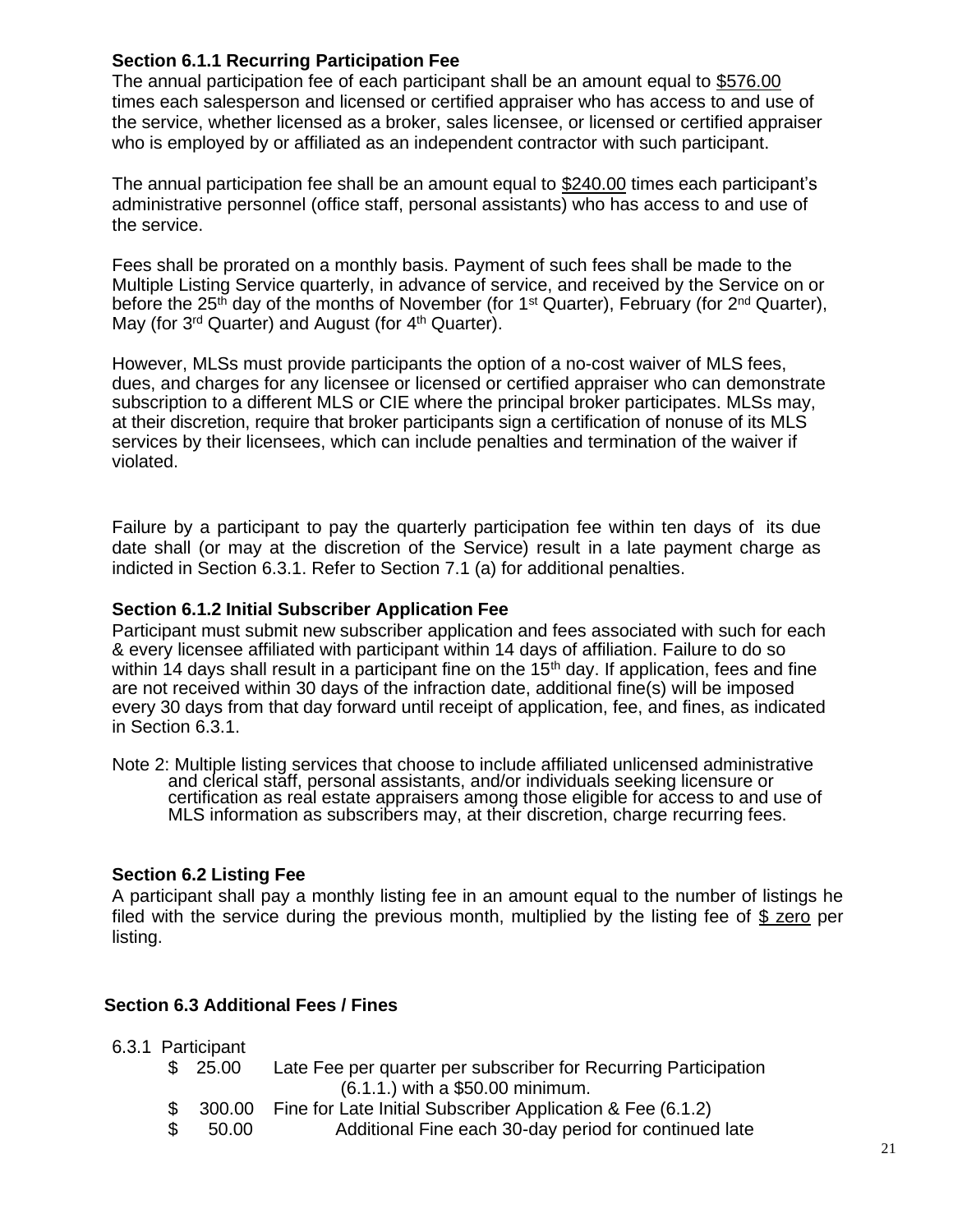payment of Initial Subscriber Application, Fees, and Fines (6.1.2) \$ 750.00 Reinstatement fee (firm deactivated for non-payment of any service charge or fee for a period of 0-6 months). \$1,500.00 Reinstatement fee (firm deactivated for non-payment of any service charge or fee for a period of more than 6 months or 180 days).

#### Late Listing Entry-

Listings not entered into the MLS in a timely manner, as outlined in MLS listing procedures. Fines will begin January 1, 2021. All fines will be billed to the Participant. The Participant can handle the fine with the agent as they desire.

Fine is based upon violations of each individual agent affiliated with Participant. Email notification of violation will be sent to the listing agent and listing firm.

1st violation-Warning

2nd violation- \$250.00 fine

3rd and \* subsequent violations- \$500.00 \*subsequent violations fine is subject to change

#### 6.3.2 Subscriber

- \$ 100.00 Subscriber Transfer Fee
- \$ 200.00 New Subscriber Setup Fee (defined as any subscriber/agent that is new or has been inactive for more than 180 days). [Refer to Section 6.1]
- \$ 50.00 New Administrator Setup Fee (office staff, personal assistants)

\$ 200.00 MLS Team Setup Fee

#### Lockbox

- \$ 25.00 Lost or Broken Card Fee for Lock Box participants (this fee is waived if subscriber has been active in system for two consecutive years with no replacement or breakage claims)
- \$ 100.00 Failure to notify MLS of lost Key Card
- \$1,000.00 Loaning, selling or borrowing a Key Card
- \$ 100.00 Replacement Lock Box Fee for Lock Box participants

#### 6.3.3 Administrative / Miscellaneous

- \$ 50.00 RETS Feed (per month)
- \$ 50.00 RETS Feed/FTP Data Pull Setup Charges<br>\$ 25.00 FTP Data Pull (per month)
- 25.00 FTP Data Pull (per month)
- \$ .-- Ads (depends on ad)
- \$ 75.00 Custom Framing Link Fee
- \$ 1,000.00 Non compliance with Subscription Waiver-participant Fine
- \$ 50.00 Unlicensed Office Staff or Personal Assistant MLS Access Setup<br>\$ 20.00 Unlicensed Office Staff or PA MLS access monthly recurring fee<br>\$ 25.00 Unlicensed Office Staff Keycard Setup Charge<br>\$ 12.00 Unlicensed Office S
- 20.00 Unlicensed Office Staff or PA MLS access monthly recurring fee
- 25.00 Unlicensed Office Staff Keycard Setup Charge
- \$ 12.00 Unlicensed Office Staff Keycard Recurring monthly fee<br>\$ 500.00 Existing Participating Firm/Change in Participant fee
- \$ 500.00 Existing Participating Firm/Change in Participant fee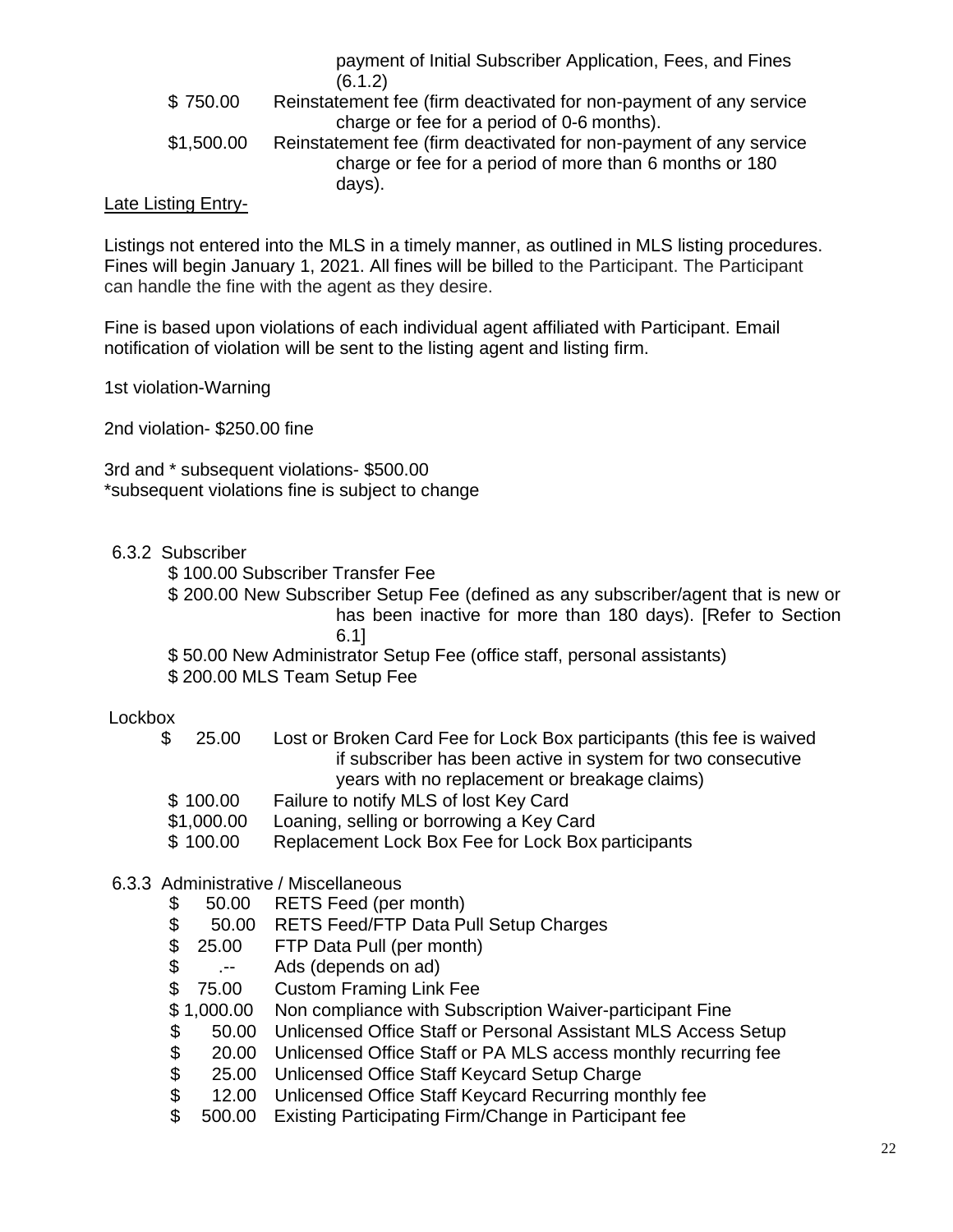6.3.4 Multiple Listing Service

\$1,000.00 Loaning, selling or borrowing MLS username and/or password(s) COMPLIANCE WITH RULES

# **Section 7: Compliance with Rules - Authority to Impose Discipline**

By becoming and remaining a participant or subscriber in this MLS, each participant and subscriber agrees to be subject to the rules and regulations and any other MLS governance provision. The MLS may, through the administrative and hearing procedures established in these rules, impose discipline for violations of the rules and other MLS governance provisions. Discipline that may be imposed may only consist of one or more of the following:

- a. letter of warning
- b. letter of reprimand
- c. attendance at MLS orientation or other appropriate courses or seminars which the participant or subscriber can reasonably attend taking into consideration cost, location, and duration
- d. appropriate, reasonable fine not to exceed \$15,000.00
- e. suspension of MLS rights, privileges, and services for not less than thirty (30) days nor more than one (1) year
- f. termination of MLS rights, privileges, and services with no right to reapply for a specified period not to exceed three (3) years.
- Note 1: A participant (or user/subscriber, where appropriate) can be placed on probation. Probation is not a form of discipline. When a participant (or user/subscriber, where appropriate) is placed on probation the discipline is held in abeyance for a stipulated period of time not longer than one (1) year. Any subsequent finding of a violation of the MLS rules during the probationary period may, at the discretion of the Board of Directors, result in the imposition of the suspended discipline. Absent any subsequent findings of a violation during the probationary period, both the probationary status and the suspended discipline are considered fulfilled, and the individual's record will reflect the fulfillment. The fact that one or more forms of discipline are held in abeyance during the probationary period does not bar imposition of other forms of discipline which will not be held in abeyance.
- Note 2**:** MLS participants and subscribers can receive no more than three (3) administrative sanctions in a calendar year before they are required to attend a hearing for their actions and potential violations of MLS rules, except that the MLS may allow more administrative sanctions for violations of listing information provided by participants and subscribers before requiring a hearing. The MLS must send a copy of all administrative sanctions against a subscriber to the subscriber's

participant and the participant is required to attend the hearing of a subscriber who has received more than three (3) administrative sanctions within a calendar year.

### **Section 7.1 Compliance with Rules**

The following action may be taken for noncompliance with the rules:

- a. for failure to pay any service charge or fee within one (1) month of the date due, and provided that at least ten (10) days' notice has been given, the service shall be suspended and firm deactivated until service charges or fees are paid in full.
- b. A reinstatement fee will be charged to any firm deactivated for failure to comply with any other rule, the provisions of Sections 9 and 9.1 shall apply.

Note: Generally, warning, censure, and the imposition of a moderate fine are sufficient to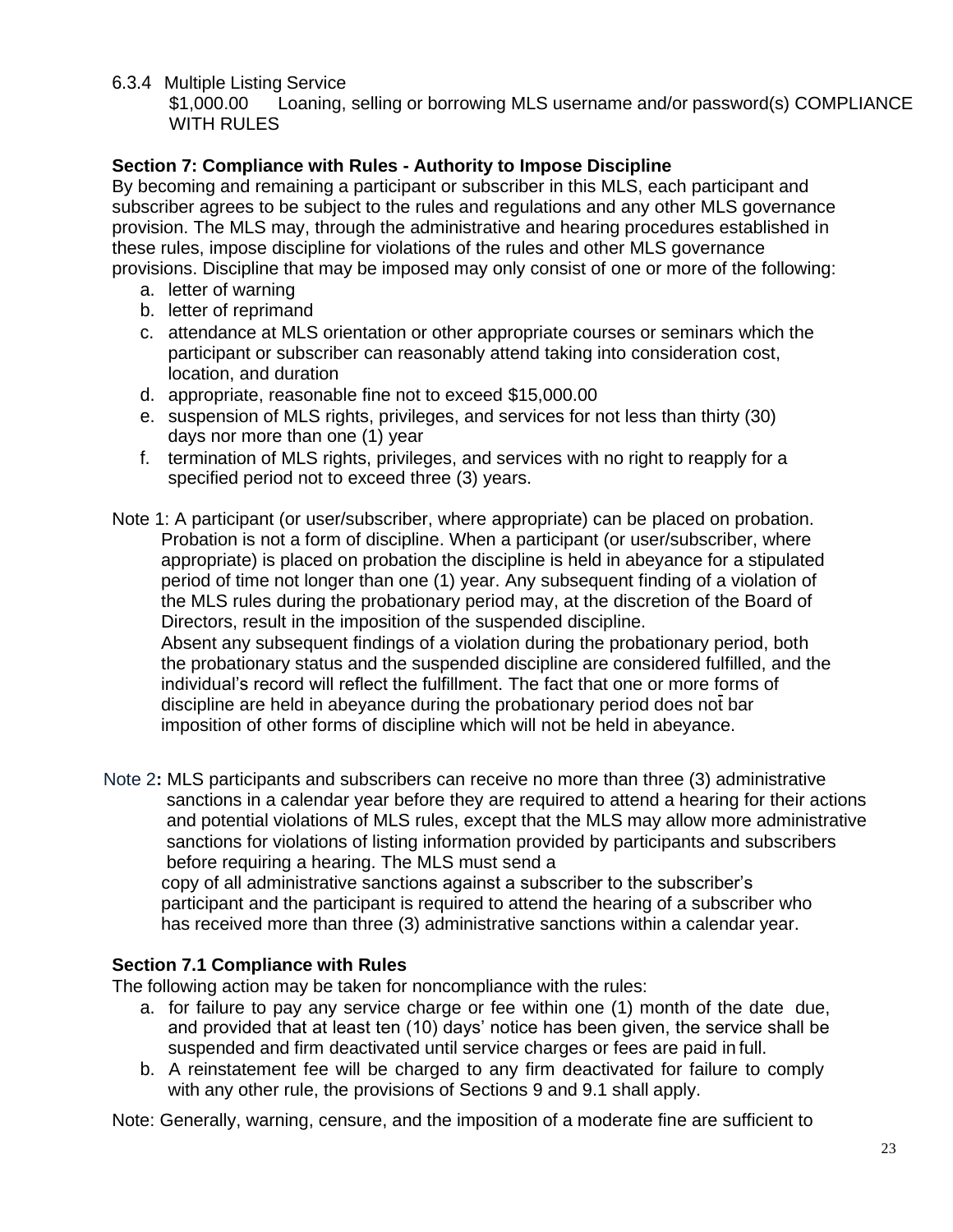constitute a deterrent to violation of the rules and regulations of the multiple listing service. Suspension or termination is an extreme sanction to be used in cases of extreme or repeated violation of the rules and regulations of the service. If the MLS desires to establish a series of moderate fines, they should be clearly specified in the rules and regulations.

### **Section 7.2 Applicability of Rules to Users and/or Subscribers**

Non-principal brokers, sales licensees, appraisers, and others authorized to have access to information published by the MLS are subject to these rules and regulations and may be disciplined for violations thereof provided that the user or subscriber has signed an agreement acknowledging that access to and use of MLS information is contingent on compliance with the rules and regulations. Further, failure of any user or subscriber to abide by the rules and/or any sanction imposed for violations thereof can subject the participant to the same or other discipline. This provision does not eliminate the participant's ultimate responsibility and accountability for all users or subscribers affiliated with the participant.

Note: Adoption of Section 7.2 is optional and should be adopted by multiple listing services desiring to establish authority to impose discipline on non-principal users or subscribers affiliated with MLS members or participants*.*

### **MEETINGS**

#### **Section 8: Meetings**

The meetings of the participants in the service **or** the board of directors of the multiple listing service for the transaction of business of the service shall be held in accordance with the provisions of Article II, bylaws of the service.

#### **ENFORCEMENT OF RULES OR DISPUTES**

#### **Section 9: Considerations of Alleged Violations**

The board of directors shall give consideration to all written complaints having to do with violations of the rules and regulations*.* By becoming and remaining a participant, each participant agrees to be subject to these rules and regulations, the enforcement of which are at the sole discretion of the Committee (Board of Directors).

When requested by a complainant, the MLS will process a complaint without revealing the complainant's identity. If a complaint is subsequently forwarded to a hearing, and the original complainant does not consent to participating in the process, the MLS will appoint a representative to serve as the complainant.

#### **Section 9.1 Violations of Rules and Regulations**

If the alleged offense is a violation of the rules and regulations of the service and does not involve a charge of alleged unethical conduct or request for arbitration, it may be administratively considered and determined by the board of directors of the service, and if a violation is determined, the board of directors may direct the imposition of sanction,

provided the recipient of such sanction may request a hearing before the professional standards committee of the association in accordance with the bylaws and rules and regulations of the association of REALTORS® within twenty (20) days following receipt of the directors' decision.

If, rather than conducting an administrative review, the MLS has a procedure established to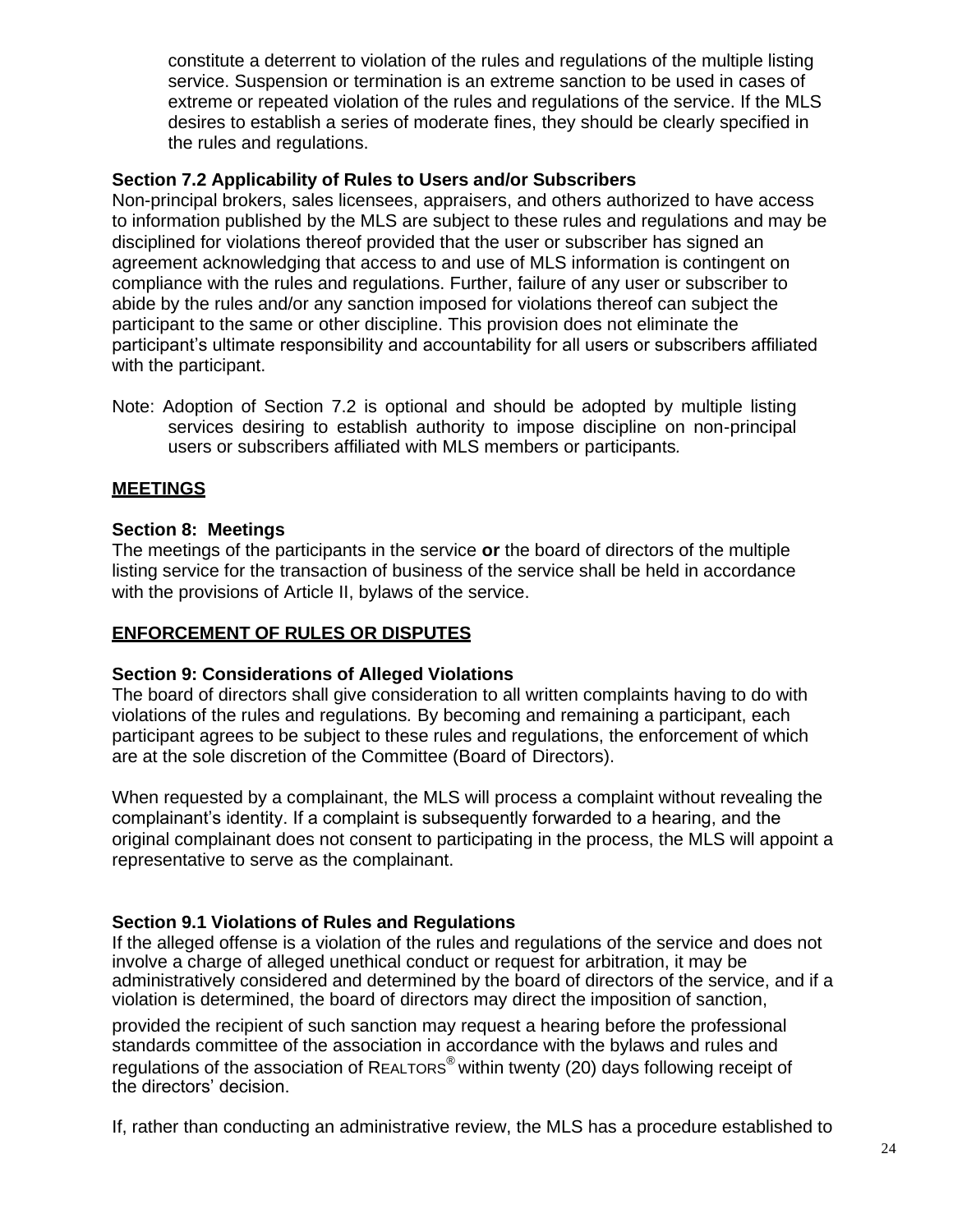conduct hearings, any appeal of the decision of the hearing tribunal may be appealed to the board of directors of the MLS within twenty (20) days of the tribunal's decision. Alleged violations involving unethical conduct shall be referred to the

professional standards committee of the association of REALTORS® for processing in accordance with the professional standards procedures of the association. If the charge alleges a refusal to arbitrate, such charge shall be referred directly to the board of directors of the association of REALTORS<sup>®</sup>.

### **Section 9.2 Complaints of Unethical Conduct**

All other complaints of unethical conduct shall be referred by the board of directors of the service to the association of REALTORS<sup>®</sup> for appropriate action in accordance with the professional standards procedures established in the association's bylaws. (Amended 11/88).

### <span id="page-24-0"></span>**Section 9.3 Complaints of Unauthorized Use of Listing Content**

Any participant who believes another participant has engaged in the unauthorized use or display of listing content, including photographs, images, audio or video recordings, and virtual tours, shall send notice of such alleged unauthorized use to the MLS. Such notice shall be in writing, specifically identify the allegedly unauthorized content, and be delivered to the MLS not more than sixty (60) days after the alleged misuse was first identified. No participant may pursue action over the alleged unauthorized use and display of listing content in a court of law without first completing the notice and response procedures outlined in this Section 9.3 of the MLS rules.

Upon receiving a notice, the committee (Board of Directors) will send the notice to the participant who is accused of unauthorized use. Within ten (10) days from receipt, the participant must either: 1) remove the allegedly unauthorized content, or 2) provide proof to the committee (Board of Directors) that the use is authorized. Any proof submitted will be considered by the Committee (Board of Directors), and a decision of whether it establishes authority to use the listing content will be made within thirty (30) days.

If the Committee (Board of Directors) determines that the use of the content was unauthorized, the Committee (Board of Directors) may issue a sanction pursuant to Section 7 of the MLS rules, including a request to remove and/or stop the use of the unauthorized content within ten (10) days after transmittal of the decision. If the unauthorized use stems from a violation of the MLS rules, that too will be considered at the time of establishing an appropriate sanction.

If after ten (10) days following transmittal of the Committee's (Board of Director's) determination the alleged violation remains uncured (i.e. the content is not removed or the rules violation remains uncured), then the complaining party may seek action through a court of law.

### <span id="page-24-1"></span>**Section 9.4 MLS Rules Violations**

MLS participants may not take legal action against another participant for alleged rules violation(s) unless the complaining participant has first exhausted the remedies provided in these rules.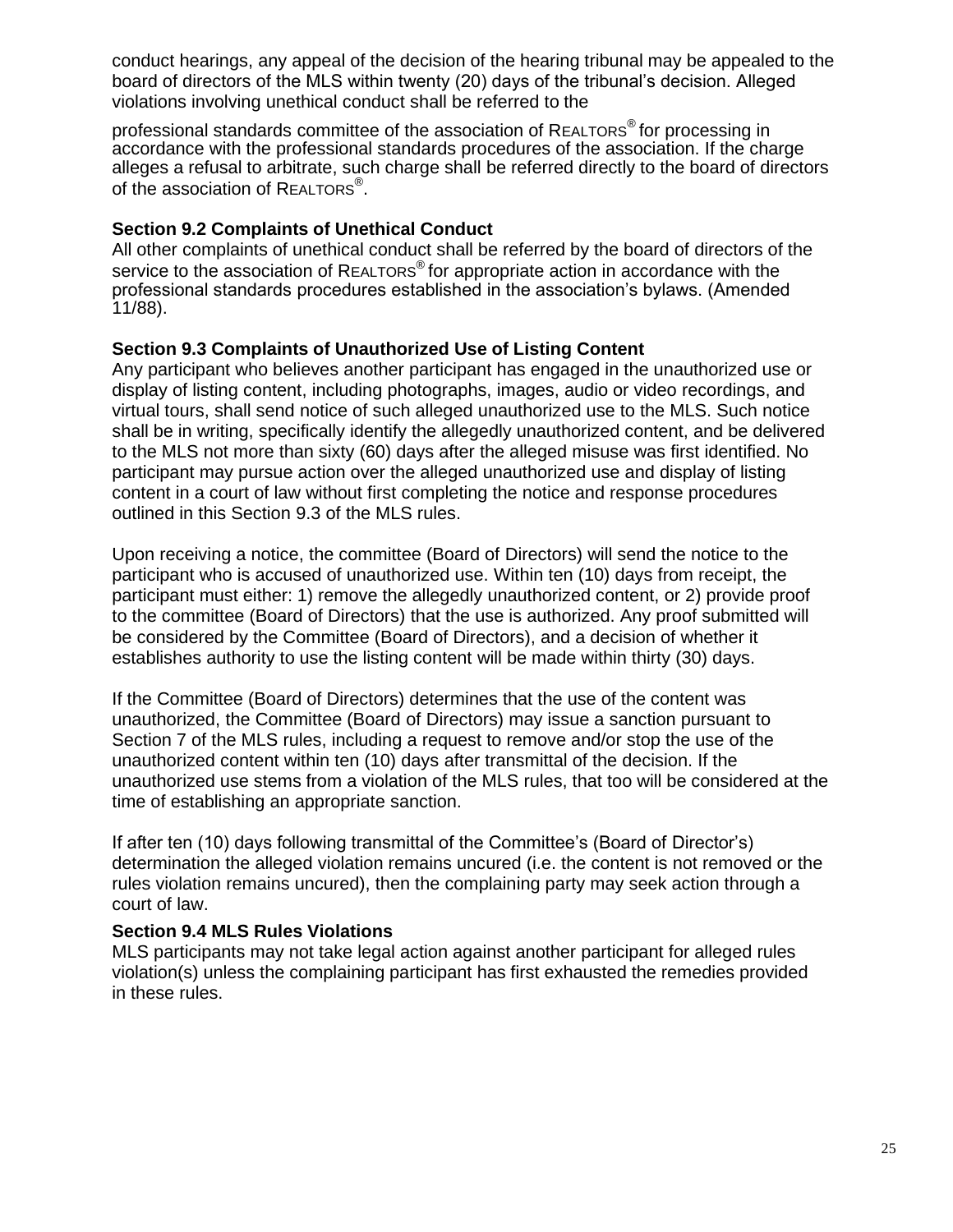# **CONFIDENTIALITY OF MLS INFORMATION**

# **Section 10: Confidentiality of MLS Information**

Any information provided by the multiple listing service to the participants shall be considered official information of the service. Such information shall be considered confidential and exclusively for the use of participants and real estate licensees affiliated with such participants and those participants who are licensed or certified by an appropriate state regulatory agency to engage in the appraisal of real property and licensed or certified appraisers affiliated with such participants.

# **Section 10.1 MLS Responsibility for Accuracy of Information**

The information published and disseminated by the service is communicated verbatim, without change by the service, as filed with the service by the participant. The service does not verify such information provided and disclaims any responsibility for its accuracy. Each participant agrees to hold the service harmless against any liability arising from any inaccuracy or inadequacy of the information such participant provides.

# **OWNERSHIP OF MLS COMPILATION AND COPYRIGHT**

The term MLS compilation, as used in Sections 11 and 12 herein, shall be construed to include any format in which property listing data is collected and disseminated to the participants, including but not limited to bound book, loose-leaf binder, computer database, card file, or any other format whatsoever.

# **Section 11: Ownership of MLS Compilation and Copyright**

By the act of submitting any property listing content to the MLS, the participant represents and warrants that he or she if fully authorized to license the property listing content as contemplated by and in compliance with this section and these rules and regulations, and also thereby does grant to the MLS license to include the property listing content in its copyrighted MLS compilation, and also in any statistical report on comparables. Listing content includes, but is not limited to, photographs, images, graphics, audio and video recordings, virtual tours, drawings, descriptions, remarks, narratives, pricing information, and other details or information related to listed property.

Each participant who submits listing content to the MLS agrees to defend and hold the MLS and every other participant harmless from and against any liability or claim arising from any inaccuracy of the submitted listing content or any inadequacy of ownership, license, or title to the submitted listing content*.*

# **Section 11.1 All Rights**

All right, title, and interest in each copy of every multiple listing compilation created and copyrighted by the Roanoke Valley Lake Gaston Board of REALTORS® and in the copyrights therein, shall at all times remain vested in the Roanoke Valley Lake Gaston Board of $\mathsf R$ ealtors  $^\circledR$ .

# **Section 11.2 Participants Rights**

Each participant shall be entitled to lease from the Roanoke Valley Lake Gaston Board of REALTORS® a number of copies of each MLS compilation sufficient to provide the participant and each person affiliated as a licensee (including licensed or certified appraisers) with such participant with one copy of such compilation. The participant shall pay for each such copy the rental fee set by the association.

Participants shall acquire by such lease only the right to use the MLS compilation in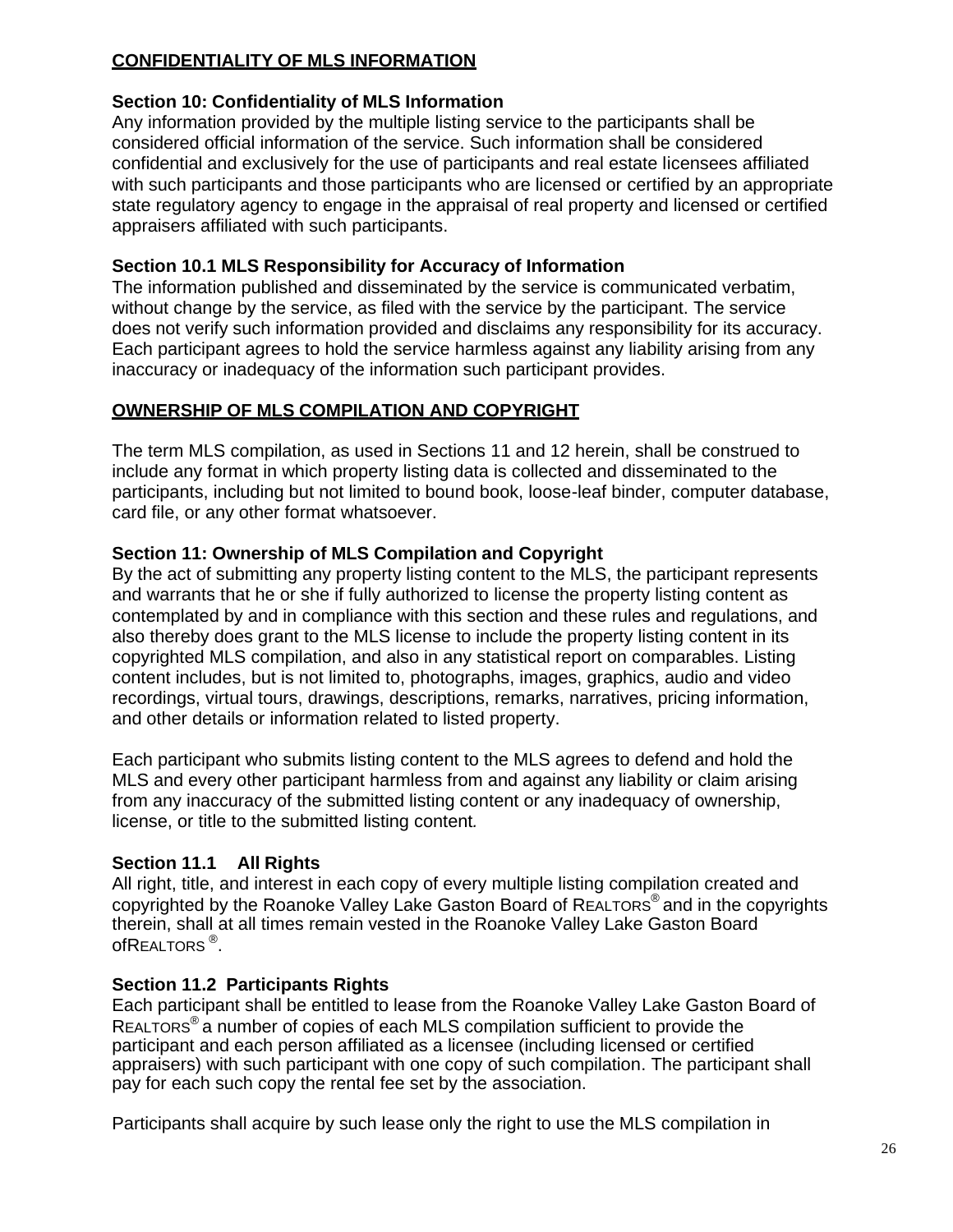accordance with these rules.

Note: This section should not be construed to require the participant to lease a copy of the MLS compilation for any licensee (or licensed or certified appraiser) affiliated with the participant who is engaged exclusively in a specialty of the real estate business other than listing, selling, or appraising the types of properties which are required to be filed with the MLS and who does not, at any time, have access to or use of the MLS information or MLS facility of the association.

# **USE OF COPYRIGHTED MLS COMPILATION**

### **Section 12: Distribution**

Participants shall, at all times, maintain control over and responsibility for each copy of any MLS compilation leased to them by the association of REALTORS $^{\circledast}$ , and shall not distribute any such copies to persons other than subscribers who are affiliated with such participant as licensees, those individuals who are licensed or certified by an appropriate state regulatory agency to engage in the appraisal of real property, and any other subscribers as authorized pursuant to the governing documents of the MLS. Use of information developed by or published by an association multiple listing service is strictly limited to the activities authorized under a participant's licensure(s) or certification, and unauthorized uses are prohibited. Further, none of the foregoing is intended to convey participation or membership or any right of access to information developed or published by an association multiple listing service where access to such information is prohibited by law.

### **Section 12.1 Display**

Participants and those persons affiliated as licensees with such participants shall be permitted to display

the MLS compilation to prospective purchasers only in conjunction with their ordinary business activities of attempting to locate ready, willing, and able buyers for the properties described in said MLS compilation.

### **Section 12.2 Reproduction**

Participants or their affiliated licensees shall not reproduce any MLS compilation or any portion thereof, except in the following limited circumstances:

Participants or their affiliated licensees may reproduce from the MLS compilation and distribute to prospective purchasers a reasonable number of single copies of property listing data contained in the MLS compilation which relate to any properties in which the prospective purchasers are or may, in the judgment of the participant or their affiliatedlicensees, be interested.

*[Reasonable Number: It is intended that the participant be permitted to provide prospective purchasers with listing data relating to properties which the prospective purchaser has a bona fide interest in purchasing or in which the participant is seeking to promote interest. The term reasonable, as used herein, should therefore be construed to permit only limited reproduction of property listing data intended to facilitate the prospective purchaser's decision-making process in the consideration of a purchase.*

*Factors which shall be considered in deciding whether the reproductions made are consistent with this intent and thus reasonable in number, shall include, but are not limited to, the total number of listings in the MLS compilation, how closely the types of properties contained in such listings accord with the prospective purchaser's expressed desires and ability to purchase, whether the reproductions were made on a selective basis, and whether the type of properties contained in the property listing data is consistent with a normal*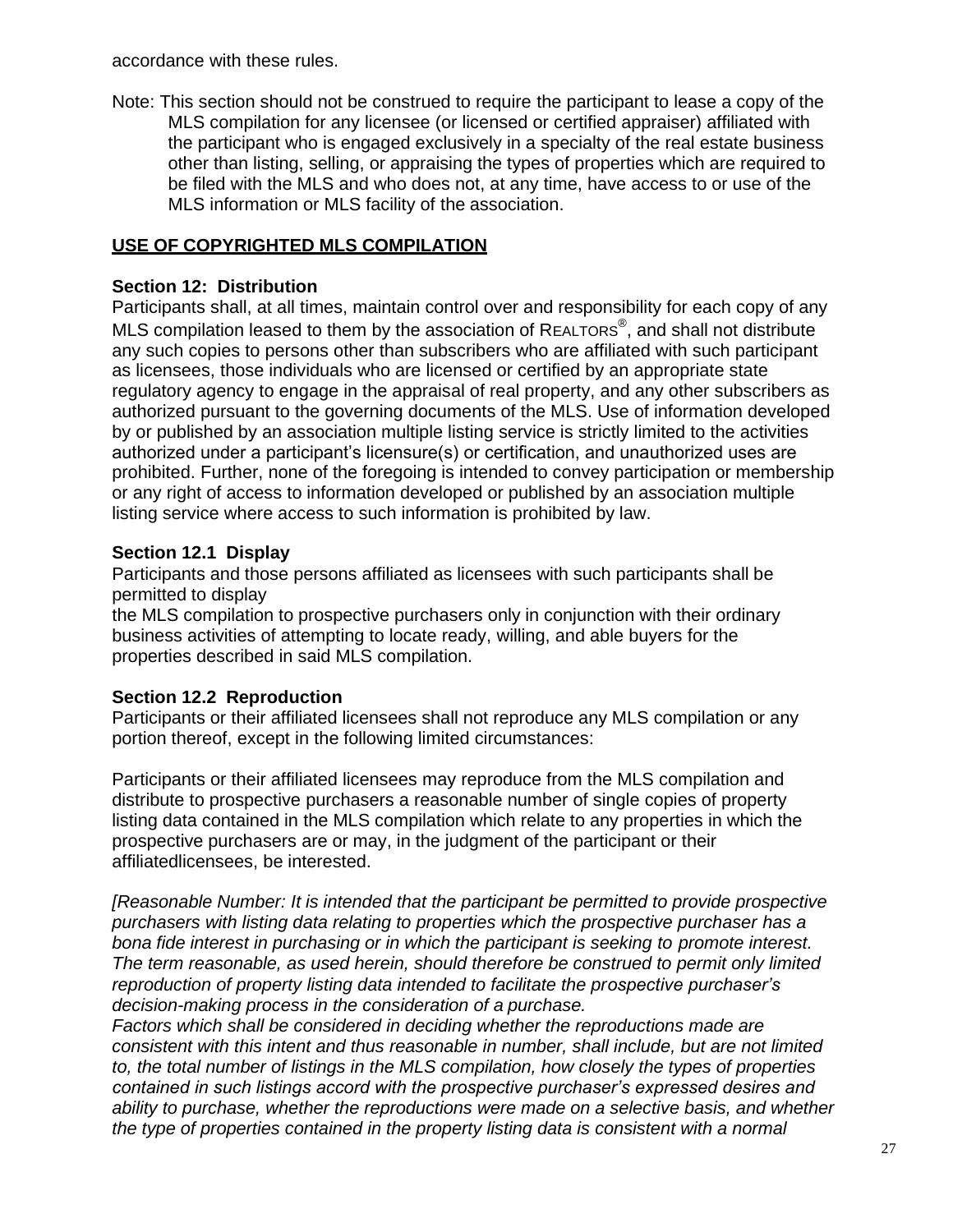### *itinerary of properties which would be shown to the prospective purchaser.]*

Reproductions made in accordance with this rule shall be prepared in such a fashion that the property listing data of properties other than that in which the prospective purchaser has expressed interest, or in which the participant or the affiliated licensees are seeking to promote interest, does not appear on such reproduction.

Nothing contained herein shall be construed to preclude any participant from utilizing, displaying, distributing, or reproducing property listing sheets or other compilations of data pertaining exclusively to properties currently listed for sale with the participant.

Any MLS information, whether provided in written or printed form, provided electronically, or provided in any other form or format, is provided for the exclusive use of the participant and those licensees affiliated with the participant who are authorized to have access to such information. Such information may not be transmitted, retransmitted, or provided in any manner to any unauthorized individual, office, or firm.

None of the foregoing shall be construed to prevent any individual legitimately in possession of current listing information, sold information, comparables or statistical information from utilizing such information to support valuations on a particular properties for clients and customers. Any MLS content in data feeds available to participants for real estate brokerage purposes must also be available to participants for valuation purposes, including automated valuations. MLSs must either permit use of existing data feeds, or create a separate data feed, to satisfy this requirement. MLSs may require execution of a third-party license agreement where deemed appropriate by the MLS. MLSs may require participants who will use such data feeds to pay the reasonably estimated costs incurred by the MLS in adding or enhancing its downloading capacity for this purpose. Information deemed confidential may not be used as

supporting documentation. Any other use of such information is unauthorized and prohibited by these rules and regulations.

### **USE OF MLS INFORMATION**

**Section 13: Limitations on Use of MLS InformationUse of information from MLS compilation of current listing information, from the board/association's statistical report, or from any sold or comparable report of the association or MLS for public mass-media advertising by an MLS participant or in otherpublic representations may not be prohibited.**

However, any print or non-print forms of advertising or other forms of public representations based in whole or in part on information supplied by the association or its MLS must clearly demonstrate the period of time over which such claims are based and must include the following, or substantially similar, notice:

Based on information from the Roanoke Valley Lake Gaston Board of R $\mathtt{ReLU}_{\mathsf{RS}}^{\phantom{\dag}}$  for the period *(date)* through *(date)*.

#### **CHANGES IN RULES AND REGULATIONS**

#### **Section 14: Changes in Rules and Regulations**

Amendments to the rules and regulations of the service shall be by consideration and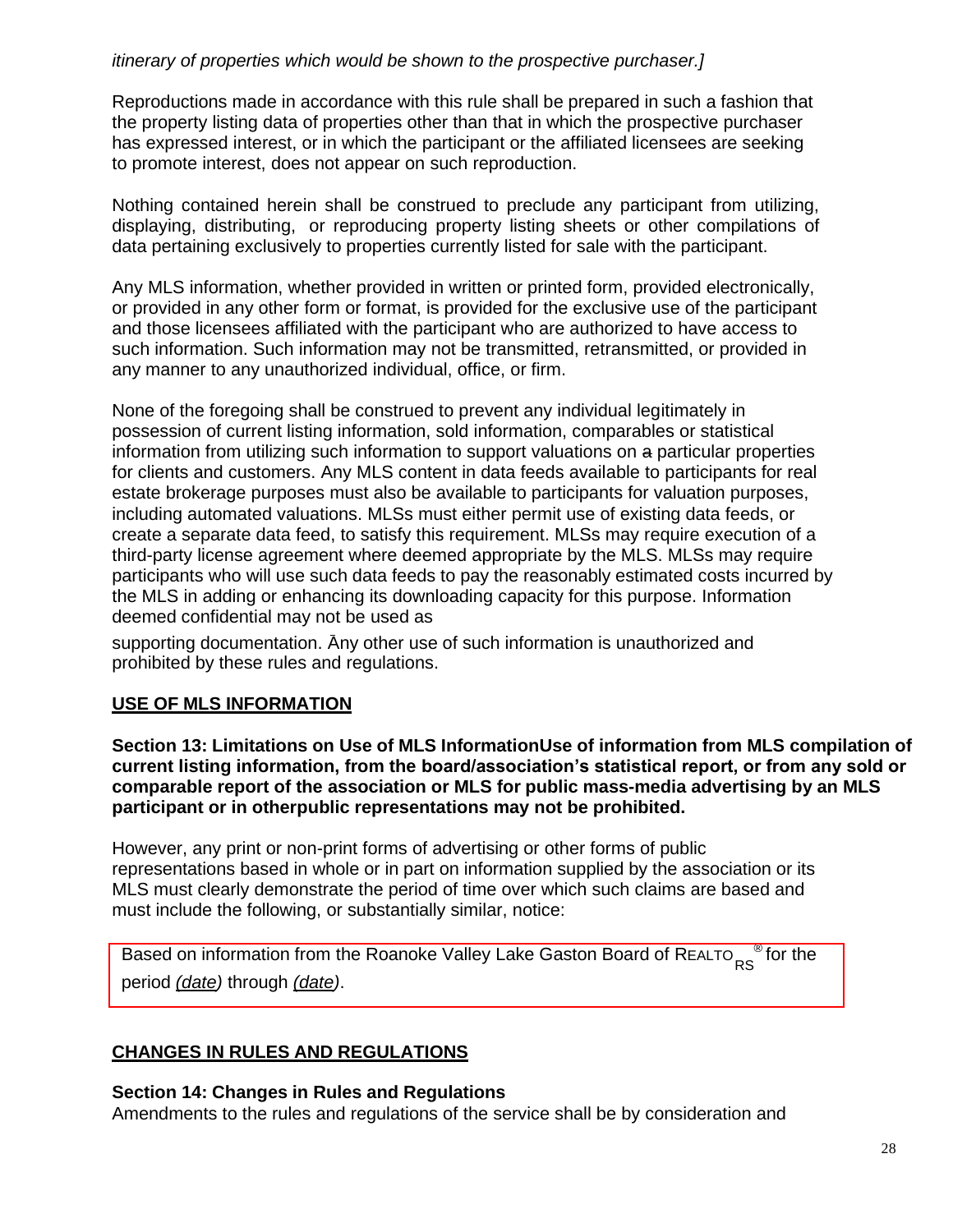approval of the board of directors of the multiple listing service, subject to final approval by the board of directors of the Roanoke Valley Lake Gaston Board of REALTORS<sup>®</sup> (shareholder).

# **ARBITRATION OF DISPUTES**

**Section 15: Arbitration of Disputes** (Not Applicable here – MLS not open to nonmembers)

### **STANDARDS OF CONDUCT FOR MLS PARTICIPANTS**

**Section 16: Standards of Conduct** (Not Applicable here – MLS not open to nonmembers)

# **ORIENTATION**

### **Section 17: Orientation**

Any applicant for MLS participation and any licensee (including licensed or certified appraisers) affiliated with an MLS participant who has access to and use of MLSgenerated information shall complete an orientation program of no more than eight (8) classroom hours devoted to the MLS rules and regulations and computer training

related to MLS information entry and retrieval and the operation of the MLS within thirty (30) days after access has been provided.

Participants and subscribers may be required, at the discretion of the MLS, to complete additional training of not more than four (4) classroom hours in any twelve (12) month period when deemed necessary by the MLS to familiarize participants and subscribers with system changes or enhancement and/or changes to MLS rules or policies.

Participants and subscribers must be given the opportunity to complete any mandated orientation and additional training remotely.

### **INTERNET DATA EXCHANGE (IDX)**

### **Section 18: IDX Defined**

IDX affords MLS participants the ability to authorize limited electronic display of their listings by other participants.

### **Section 18.1 Authorization**

Participants' consent for display of their listings by other participants pursuant to these rules and regulations is presumed unless a participant affirmatively notifies the MLS that the participant refuses to permit display (either on a blanket or on a listing-by-listing basis). If a participant refuses on a blanket basis to permit the display of that

participant's listings, that participant may not download, frame or display the aggregated MLS data of other participants. Even where participants have given blanket authority for other participants to display their listings on IDX sites, such consent may be withdrawn on a listing-by-listing basis where the seller has prohibited all Internet display or other electronic forms of display or distribution.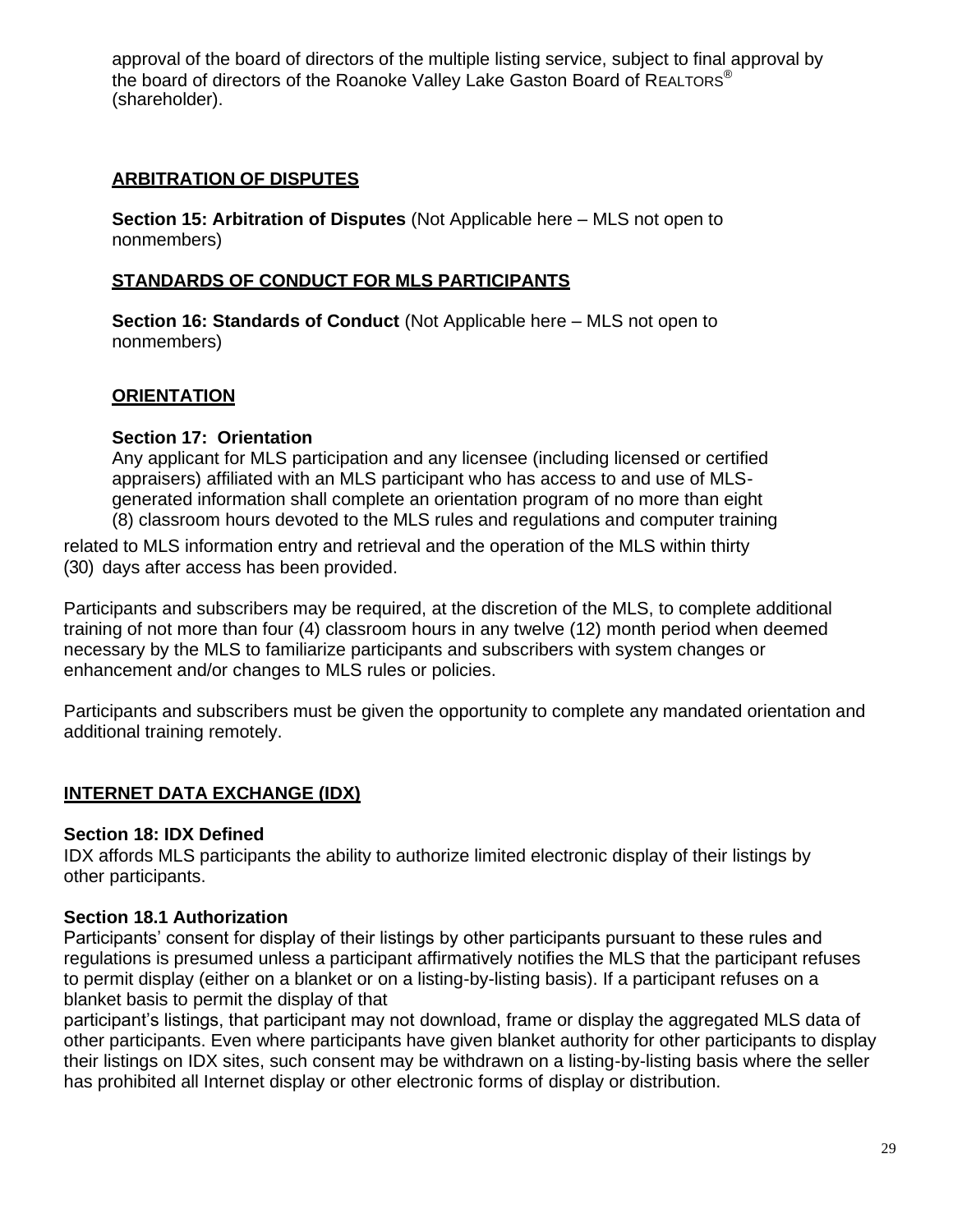# **Section 18.2 Participation**

Participation in IDX is available to all MLS participants who are REALTORS<sup>®</sup>who are engaged in real estate brokerage and who consent to display of their listings by other participants.

# **Section 18.2.1 Monitoring Sites**

Participants must notify the MLS of their intention to display IDX information and must give the MLS direct access for purposes of monitoring/ensuring compliance with applicable rules and policies.

## **Section 18.2.2 Participants Sole Use**

MLS participants may not use IDX-provided listings for any purpose other than display as provided for in these rules. This does not require participants to prevent indexing of IDX listings by recognized search engines.

# **Section 18.2.3 Property Address**

Listings, including property addresses, can be included in IDX displays except where a seller has directed their listing broker to withhold their listing or the listing's property address from all display on the Internet (including, but not limited to, publicly-accessible websites or VOWs) or other electronic

forms of display or distribution.

# <span id="page-29-0"></span>**Section 18.2.4 Selection of Listings**

Participants may select the listings they choose to display through IDX based only on objective criteria including, but not limited to, factors such as geography or location ("uptown," "downtown,"

etc.), list price, type of property (e.g., condominiums, cooperatives, single-family detached, multifamily), or type of listing (e.g., exclusive right-to- sellor exclusive agency). Selection of listings displayed through IDX must be independently made by each participant.

## <span id="page-29-1"></span>**Section 18.2.5 Data Refresh Rate**

Participants must refresh all MLS downloads and displays automatically fed by those downloads not less frequently than every 12 hours.

# <span id="page-29-2"></span>**Section 18.2.6 Participants Use Only**

Except as provided in the IDX policy and these rules, an IDX site or a participant or user operating an IDX site or displaying IDX information as otherwise permitted may not distribute, provide, or make any portion of the MLS database available to any person or entity.

### <span id="page-29-3"></span>**Section 18.2.7 Display of Brokerage Firm**

Any IDX display controlled by a participant must clearly identify the name of the brokerage firm under which they operate in a readily visible color and typeface. For purposes of the IDX policy and these rules, "control" means the ability to add, delete, modify and update information as required by the IDX policy and MLS rules.

# <span id="page-29-4"></span>**Section 18.2.8 Third Party Comments**

Any IDX display controlled by a participant or subscriber that

- a. allows third-parties to write comments or reviews about particular listings or displays a hyperlink to such comments or reviews in immediate conjunction with particular listings, or
- b. displays an automated estimate of the market value of the listing (or hyperlink to such estimate) in immediate conjunction with the listing,

either or both of those features shall be disabled or discontinued for the seller's listings at the request of the seller. The listing broker or agent shall communicate to the MLS that the seller has elected to have one or both of these features disabled or discontinued on all displays controlled by participants. Except for the foregoing and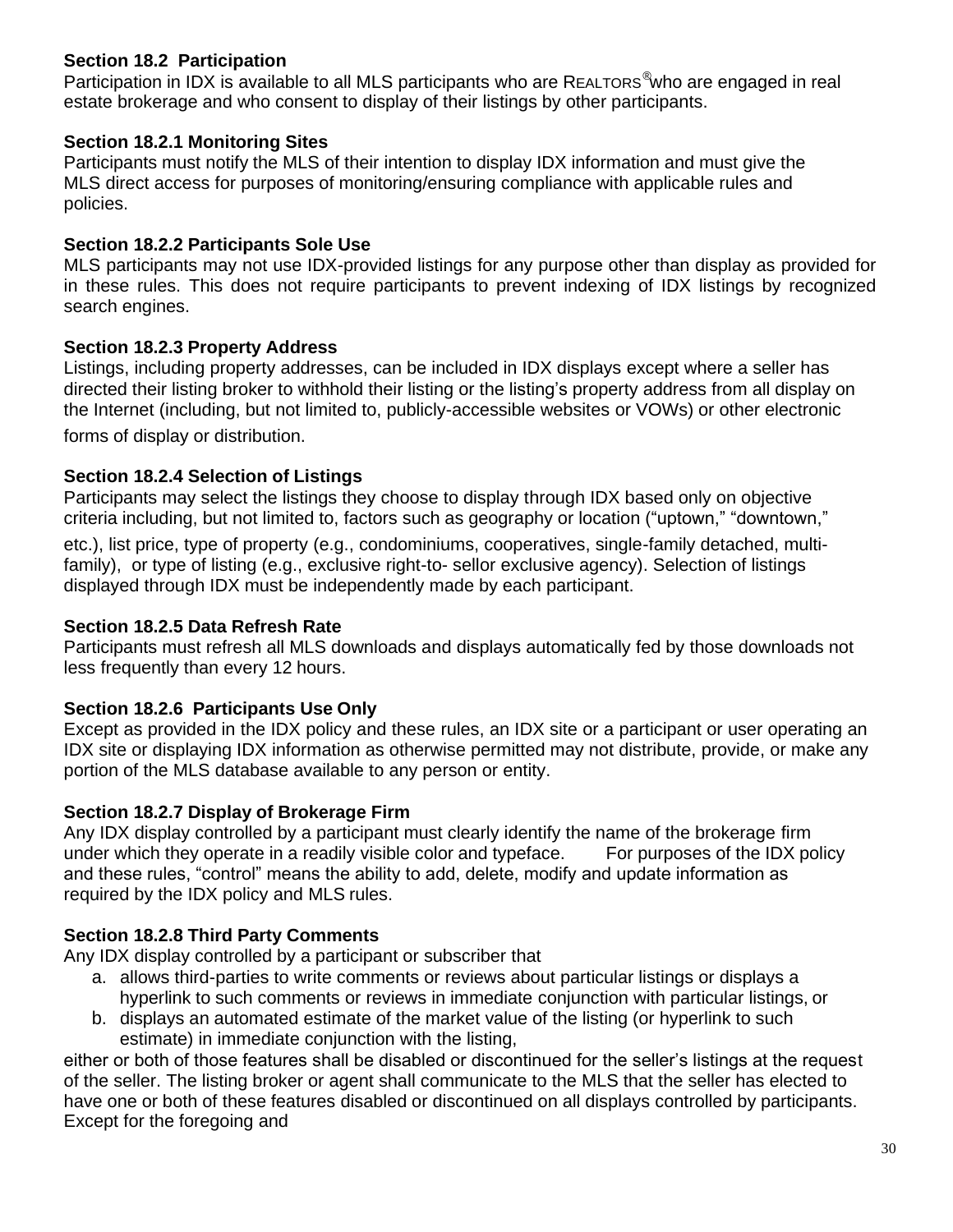subject to Section 18.2.9, a participant's IDX display may communicate the participant's professional judgment concerning any listing. Nothing shall prevent an IDX display from notifying its customers that a particular feature has been disabled at the request of the seller.

**Section 18.2.9 Means to Communicate Inaccurate 3rd Party Information** Participants shall maintain a means (e.g., e-mail address, telephone number) to receive comments about the accuracy of any data or information that is added by or on behalf of the participant beyond that supplied by the MLS and that relates to a specific property. Participants shall correct or remove any false data or information relating to a specific property upon receipt of a communication from the listing broker or listing agent for the property explaining why the data or information is false.

However, participants shall not be obligated to remove or correct any data or information that simply reflects good faith opinion, advice, or professional judgment.

# <span id="page-30-0"></span>**Section 18.2.10 Listings Co-mingled**

An MLS participant (or where permitted locally, an MLS Subscriber) may co-mingle the listings of other brokers received in an IDX feed with listings available from other MLS IDX feeds, provided all such displays are consistent with the IDX rules, and the MLS participant (or MLS Subscriber) holds

participatory rights in those MLSs. As used in this policy, "co-mingling" means that consumers are able to execute a single property search of multiple IDX data feeds resulting in the display of IDX information from each of the MLSs on a single search results page; and that participants may display listings from each IDX feed on a single webpage or display.

# <span id="page-30-1"></span>**Section 18.2.12 Identify the Listing Firm**

All listings displayed pursuant to IDX shall identify the listing firm, and the email or phone number provided by the listing participant in a reasonably prominent location and ina readily visible color and typeface not smaller than the median used in the display of listing data.

Displays of minimal information (e.g., "thumbnails", text messages, "tweets", etc., of two hundred (200) characters or less) are exempt from this requirement but only when linked directly to a display that includes all required disclosures. For audio delivery of listing content, all required disclosures must be subsequently delivered electronically to the registered consumer performing the property search or linked to through the devices application.

### <span id="page-30-2"></span>**Section 18.3 Display**

Display of listing information pursuant to IDX is subject to the following rules:

### <span id="page-30-3"></span>**Section 18.3.1 Selected Fields**

Listings displayed pursuant to IDX shall contain only those fields of data designated by the MLS. Display of all other fields (as determined by the MLS) is prohibited. Confidential fields intended only for other MLS participants and users (e.g., showing instructions and propertysecurity information, etc.) may not be displayed on IDX sites.

# <span id="page-30-4"></span>**Section 18.3.1.1 Type of Listing Agreement**

The type of listing agreement (e.g., exclusive right to sell, exclusive agency, etc.) may not be displayed.

### <span id="page-30-5"></span>**Section 18.3.2 Data Modification**

Participants shall not modify or manipulate information relating to other participants' listings. MLS participants may augment their IDX displays of MLS data with applicable property information from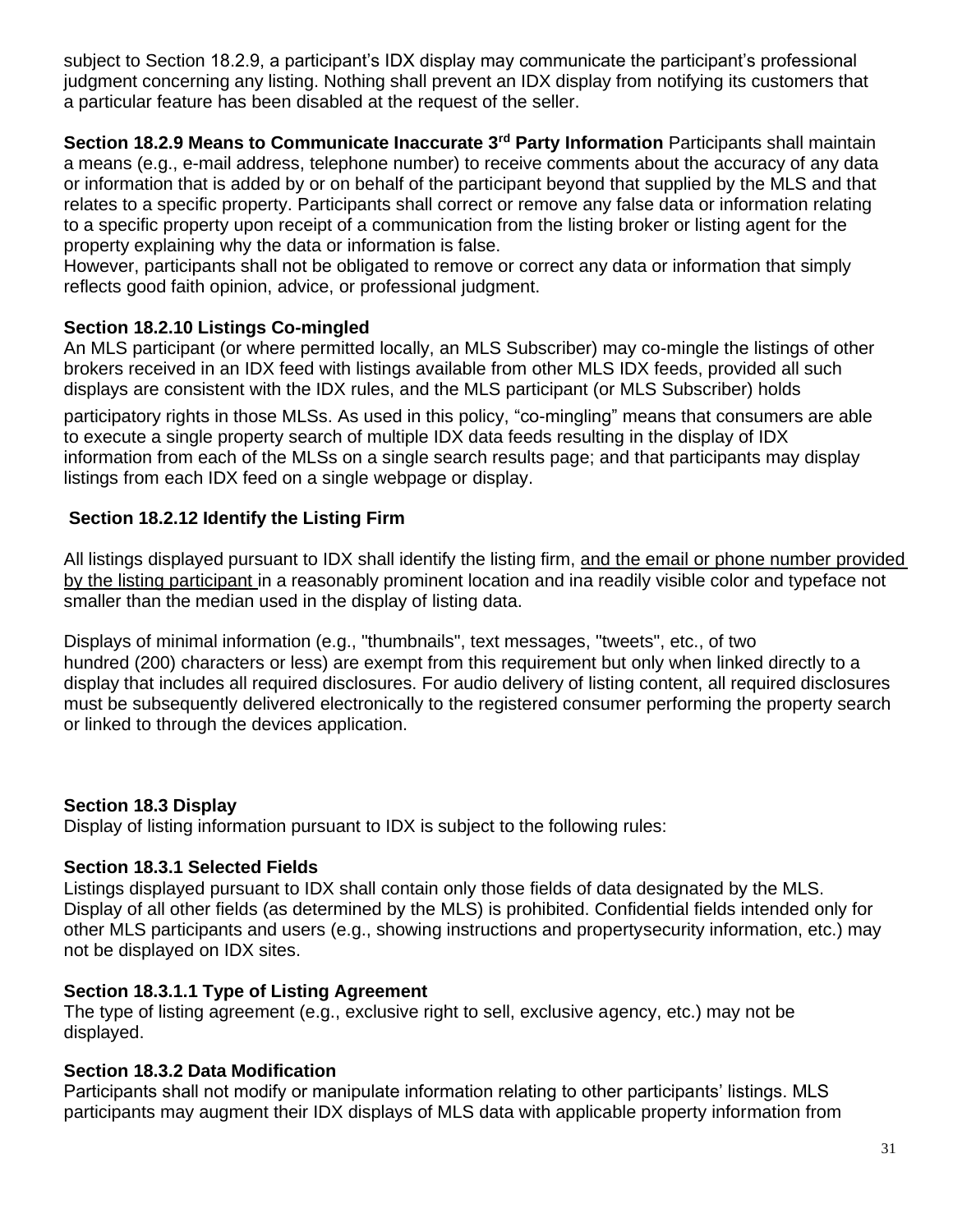other sources to appear on the same webpage or display, clearly separated from the data supplied by the MLS. The source(s) of the information must be clearly identified in the immediate proximity to such data. This requirement does not restrict the format of MLS data display or display of fewer than all of the available listings or fewer authorized fields.

# <span id="page-31-0"></span>**Section 18.3.4 Subscribers Consent to Display**

Non-principal brokers and sales licensees affiliated with IDX participants may display information available through IDX on their own websites subject to their participant's consent and control and the requirements of state law and/or regulation.

## <span id="page-31-1"></span>**Section 18.3.5 MLS as Source**

All listings displayed pursuant to IDX shall show the MLS as the source of the information.

### <span id="page-31-2"></span>**Section 18.3.6 Use of MLS Data**

Participants (and their affiliated licensees, if applicable) shall indicate on their websites that IDX information is provided exclusively for consumers' personal, non-commercial use, that it may not be used for any purpose other than to identify prospective properties consumers may be interested in purchasing, and that the data is deemed reliable but is not guaranteed accurate by the MLS. The MLS may, at its discretion, require use of other disclaimers as necessary to protect participants and/or the MLS from liability. Displays of minimal information (e.g. "thumbnails", text messages, "tweets", etc., of two hundred (200) characters or less are exempt from this requirement but only when linked directly to a display that includes all required disclosures.

# <span id="page-31-3"></span>**Section 18.3.7 Number of Listings Displayed**

The data consumers can retrieve or download in response to an inquiry shall be determined by the MLS but in no instance shall be limited to fewer than five hundred (500) listings or fifty percent (50%) of the listings available for IDX display, whichever is fewer

### <span id="page-31-4"></span>**Section 18.3.8 Right to Display**

The right to display other participants' listings pursuant to IDX shall be limited to a participant's office(s) holding participatory rights in this MLS.

### <span id="page-31-5"></span>**Section 18.3.9 Display of Non-MLS Listings**

Listings obtained through IDX feeds from REALTOR® Association MLSs where the MLS participant holds participatory rights must be displayed separately from listings obtained from other sources. Listings obtained from other sources (e.g., from other MLSs, from non-participating brokers, etc.) must display the source from which each such listing

was obtained. Displays of minimal information (e.g., "thumbnails", text messages, "tweets", etc., of two hundred [200] characters or less) are exempt from this requirement but only when linked directly to a display that includes all required disclosures.

Note: An MLS participant (or where permitted locally, an MLS Subscriber) may co- mingle the listings of other brokers received in an IDX feed with listings available from other MLS IDX feeds, provided all such displays are consistent with the IDX rules, and the MLS participant (or MLS Subscriber) holds participatory rights in those MLSs. As used in this policy, "co- mingling" means that consumers are

able to execute a single property search of multiple IDX data feeds resulting in the display of IDX information from each of the MLSs on a single search results page; and that participants may display listings from each IDX feed on a single webpage or display.

### <span id="page-31-6"></span>**Section 18.3.10 Types of Listings Displayed**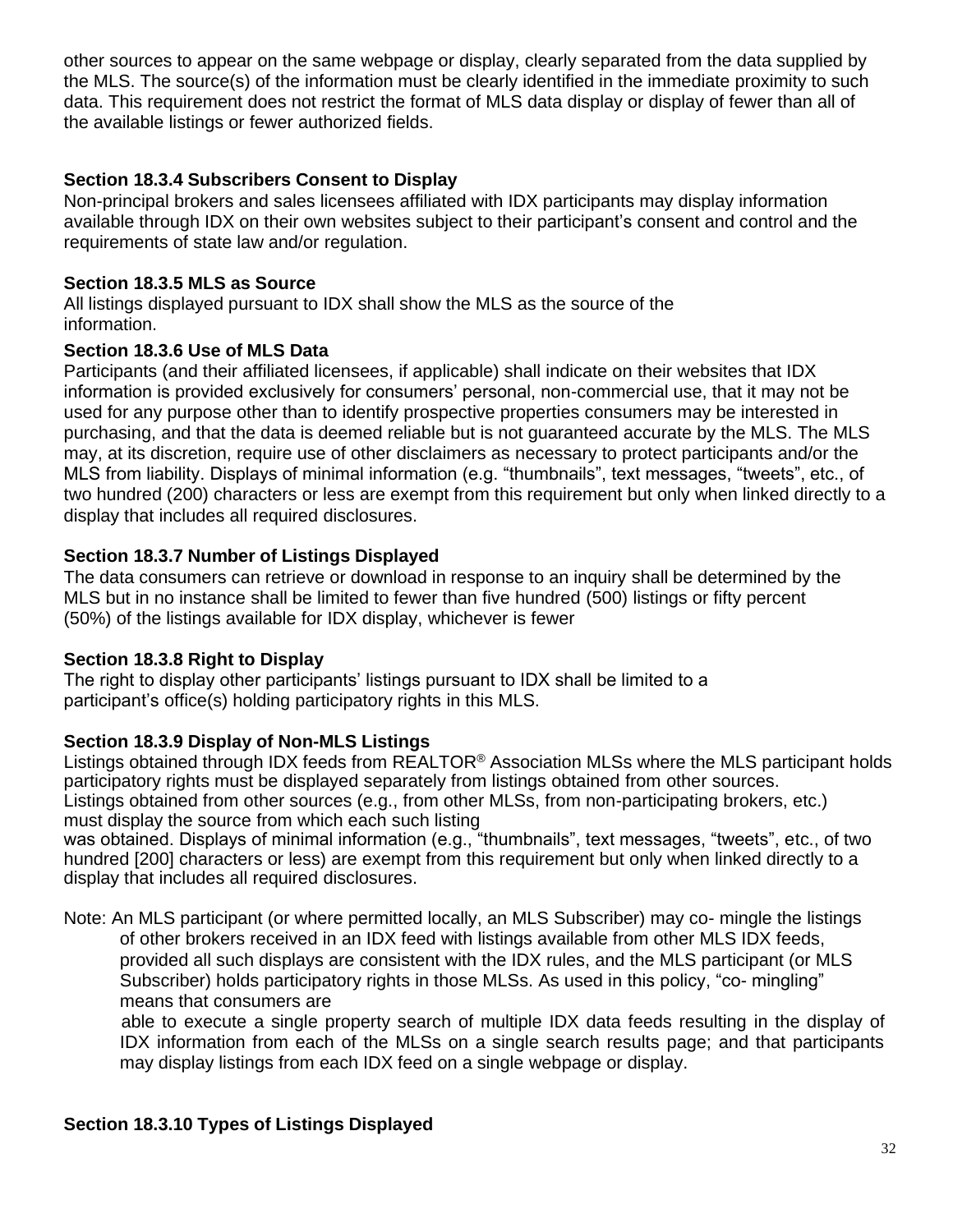Display of expired, withdrawn, and sold listings is prohibited.

# <span id="page-32-0"></span>**Section 18.3.11 Sellers Information**

Display of seller's(s') and/or occupant's(s') name(s), phone number(s), and e-mail address(es) is prohibited.

# <span id="page-32-1"></span>**Section 18.3.12 Firewall Protection**

Participants are required to employ appropriate security protection such as firewalls on their websites and displays provided that any security measures required may not be greater than those employed by the MLS.

# <span id="page-32-2"></span>**Section 18.3.13 Consumer Activity Audit**

Participants must maintain an audit trail of consumer activity on their website and make that information available to the MLS if the MLS believes the IDX site has caused or permitted a breach in the security of the data or a violation of MLS rules related to use by consumers.

# <span id="page-32-3"></span>**Section 18.3.14 Advertising & Co-Branding**

Deceptive or misleading advertising (including co-branding) on pages displaying IDX- provided listings is prohibited. For purposes of these rules, co-branding will be presumed not to be deceptive or misleading if the participant's logo and contact information is larger than that of any third party.

# <span id="page-32-4"></span>**Section 18.4 Service Fees and Charges**

Service fees and charges for participation in IDX shall be as established annually by the Board of Directors.

# <span id="page-32-5"></span>**VIRTUAL OFFICE WEBSITES (VOWS)**

### <span id="page-32-6"></span>**Section 19.1 VOW Defined**

**VOW Defined:** A "Virtual Office Website" (VOW) is a participant's Internet website, or a feature of a participant's website, through which the participant is capable of providing real estate brokerage services to consumers with whom the participant has first established a broker-consumer relationship (as defined by state law) where the consumer has the opportunity to search MLS listing information, subject to the participant's oversight, supervision, and accountability. A non-principal broker or sales licensee affiliated with a participant may, with his or her participant's consent, operate a VOW. Any VOW of a non-principal broker or sales licensee is subject to the participant's oversight, supervision, and accountability.

**Participant Defined:** As used in Section 19 of these rules, the term "Participant" includes a participant's affiliated non-principal brokers and sales licensees—except when the term is used in the phrases "participant's consent" and "participant's oversight, supervision, and accountability". References to "VOW" and "VOWs" include all Virtual Office Websites, whether operated by a participant, by a non-principal broker or sales licensee, or by an "Affiliated VOW Partner" (AVP) on behalf of a participant.

**AVP Defined:** "Affiliated VOW Partner" (AVP) refers to an entity or person designated by a participant to operate a VOW on behalf of the participant, subject to the participant's supervision, accountability, and compliance with the VOW policy. No AVP has independent participation rights in the MLS by virtue of its right to receive information on behalf of a participant. No AVP has the right to use MLS listing information, except in connection with operation of a VOW on behalf of one or more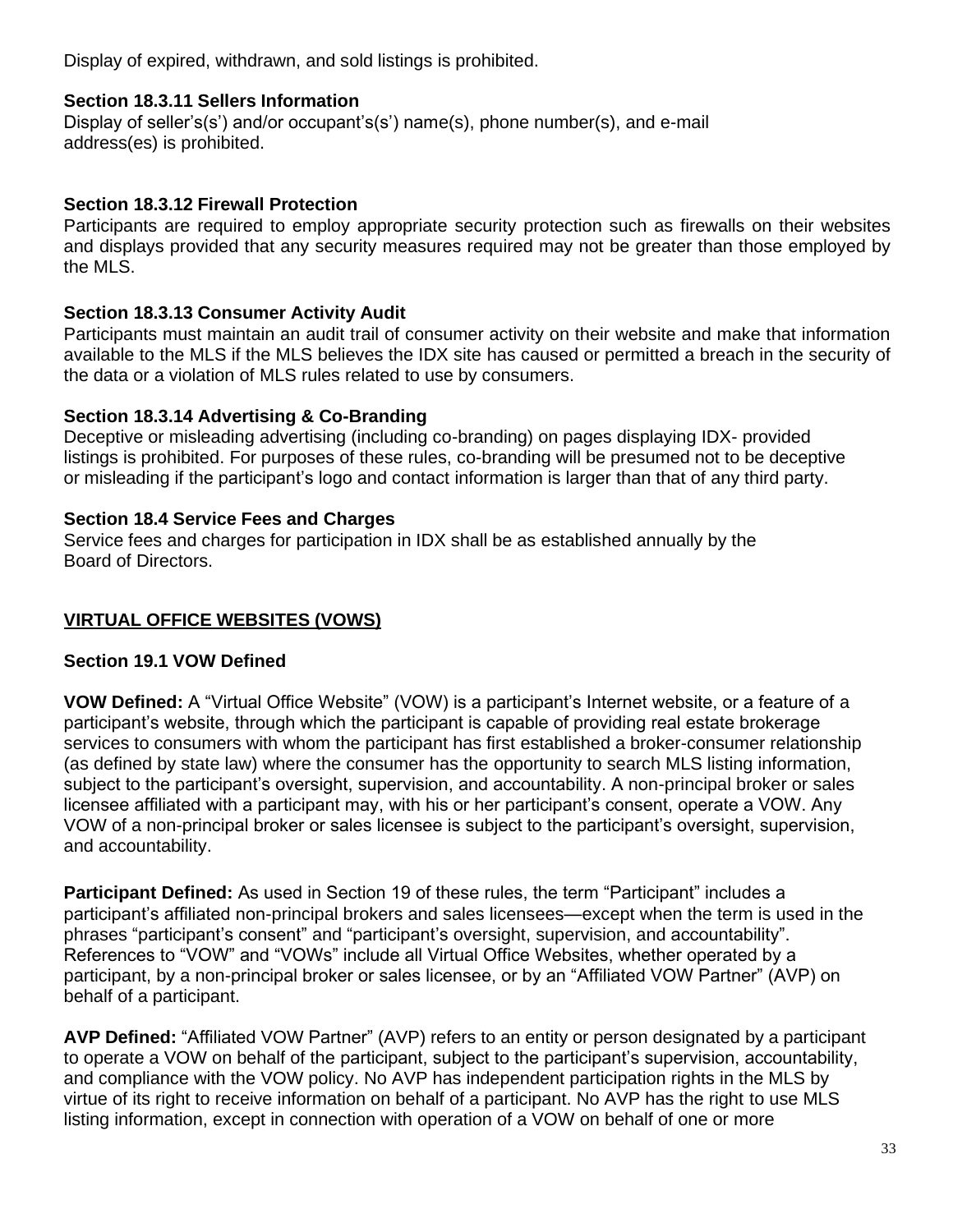participants. Access by an AVP to MLS listing information is derivative of the rights of the participant on whose behalf the AVP operates a VOW.

**MLS Listing Information Defined:** As used in Section 19 of these rules, the term "MLS listing information" refers to active listing information and sold data provided by participants to the MLS and aggregated and distributed by the MLS to participants.

# <span id="page-33-0"></span>**Section 19.2 Right to Display**

.

- a. The right of a participant's VOW to display MLS listing information is limited to that supplied by the MLS(s) in which the participant has participatory rights. However, a participant with offices participating in different MLSs may operate a master website with links to the VOWs of the other offices.
- b. Subject to the provisions of the VOW policy and these rules, a participant's VOW, including any VOW operated on behalf of a participant by an AVP, may provide other features, information, or functions, e.g., "Internet Data Exchange" (IDX).
- a. Except as otherwise provided in the VOW policy or in these rules, a participant need not obtain separate permission from other MLS participants whose listings will be displayed on the participant's VOW.

# **Section 19.3 Consumer Use and Relationship**

# **Requirements of Use**

Before permitting any consumer to search for or retrieve any MLS listing information on his or her VOW, the participant must take each of the following steps:

- a. The participant must first establish with that consumer a lawful broker-consumer relationship (as defined by state law), including completion of all actions required by state law in connection with providing real estate brokerage services to clients and customers (hereinafter, "Registrants"). Such actions shall include, but are not limited to, satisfying all applicable agency, non-agency, and other disclosure obligations, and execution of any required agreements.
- b. The participant must obtain the name of and a valid e-mail address for each Registrant. The participant must send an e-mail to the address provided by the Registrant confirming that the Registrant has agreed to the terms of use (described in Subsection d., below). The participant must verify that the e-mail address provided by the Registrant is valid and that the Registrant has agreed to the terms of use.
- c. The participant must require each Registrant to have a user name and a password, the combination of which is different from those of all other Registrants on the VOW. The participant may, at his or her option, supply the user name and password or may allowthe Registrant to establish its user name and password. The participant must also assure that any e-mail address is associated with only one user name and password.

# <span id="page-33-1"></span>**Password Expiration, Maintaining Records**

The participant must assure that each Registrant's password expires on a date certain, but may provide for renewal of the password. The participant must at all times maintain a record of the name, e-mail address, user name, and current password of each

Registrant. The participant must keep such records for not less than one hundred eighty (180) days after the expiration of the validity of the Registrant's password.

# <span id="page-33-2"></span>**Breach of Security**

If the MLS has reason to believe that a participant's VOW has caused or permitted a breach in the security of MLS listing information or a violation of MLS rules, the participant shall, upon request of the MLS, provide the name, e-mail address, user name, and current password, of any Registrant suspected of involvement in the breach or violation. The participant shall also, if requested by the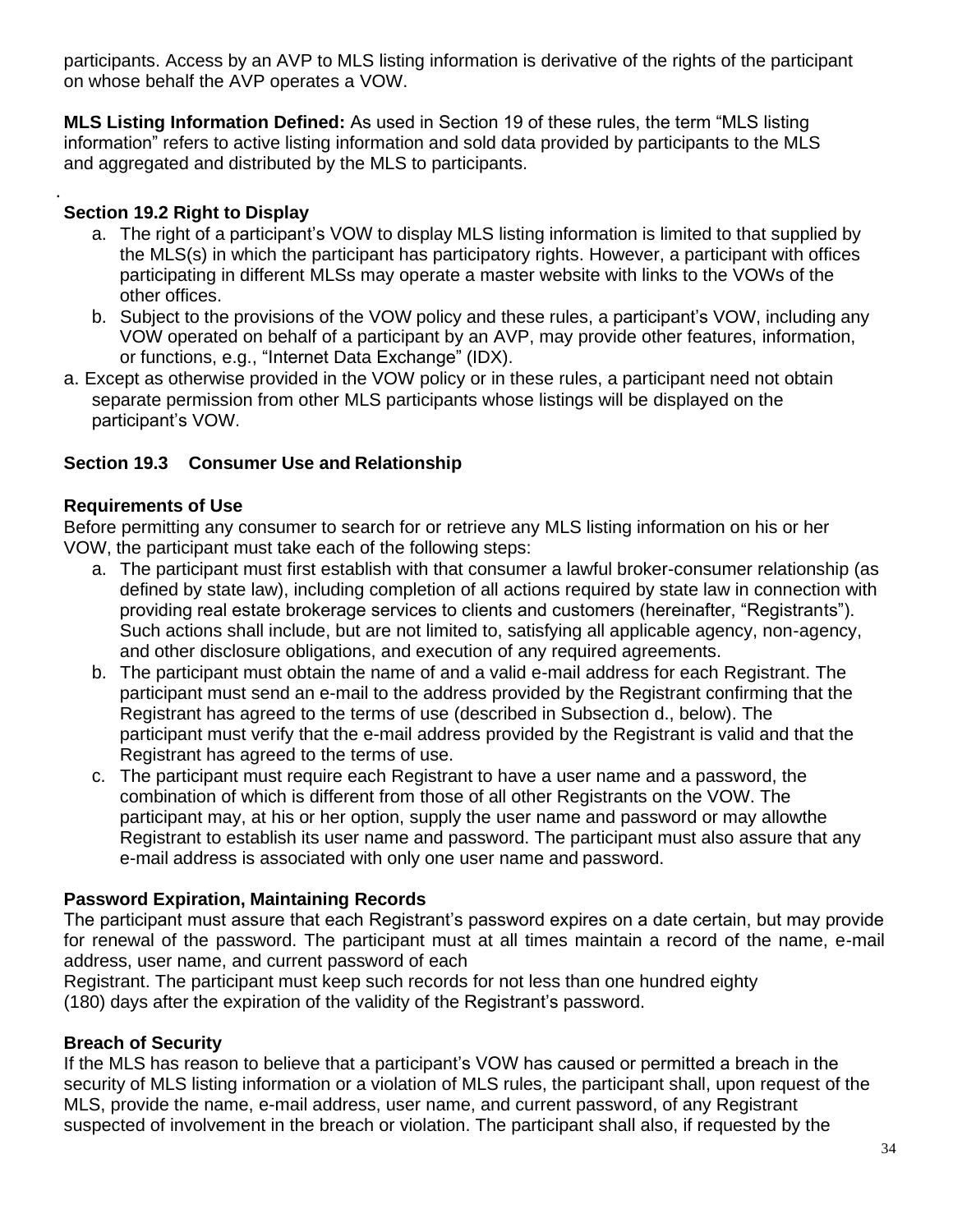<span id="page-34-0"></span>MLS, provide an audit trail of activity by any such Registrant.

# **Terms of Use**

The participant shall require each Registrant to review and affirmatively to express agreement (by mouse click or otherwise) to a terms of use provision that provides at least the following:

- a. that the Registrant acknowledges entering into a lawful consumer-broker relationship with the participant
- b. that all information obtained by the Registrant from the VOW is intended only for the Registrant's personal, non-commercial use
- c. that the Registrant has a bona fide interest in the purchase, sale, or lease of real estate of the type being offered through the VOW
- d. that the Registrant will not copy, redistribute, or retransmit any of the information provided, except in connection with the Registrant's consideration of the purchase or sale of an individual property

e. that the Registrant acknowledges the MLS' ownership of and the validity of the MLS' copyright in the MLS database

# <span id="page-34-1"></span>**May Not Impose Representation**

The terms of use agreement may not impose a financial obligation on the Registrant or create any representation agreement between the Registrant and the participant. Any agreement entered into at any time between the participant and Registrant imposing a financial obligation on the Registrant or creating representation of the Registrant by the participant must be established separately from the terms of use, must be prominently labeled as such, and may not be accepted solely by mouse click.

# <span id="page-34-2"></span>**Authorization to Access VOW**

The terms of use agreement shall also expressly authorize the MLS and other MLS participants or their duly authorized representatives to access the VOW for the purposes of verifying compliance with MLS rules and monitoring display of participants' listings by the VOW. The agreement may also include such other provisions as may be agreed to between the participant and the Registrant.

# <span id="page-34-3"></span>**Section 19.4 Means of Communication**

A participant's VOW must prominently display an e-mail address, telephone number, or specific identification of another mode of communication (e.g., live chat) by which a consumer can contact the participant to ask questions or get more information about any property displayed on the VOW. The participant or a non-principal broker or sales licensee licensed with the participant must be willing and able to respond knowledgeably to inquiries from Registrants about properties within the market area served by that participant and displayed on the VOW.

# <span id="page-34-4"></span>**Section 19.5 Security of Data**

A participant's VOW must employ reasonable efforts to monitor for and prevent misappropriation, scraping, and other unauthorized uses of MLS listing information. A participant's VOW shall utilize appropriate security protection such as firewalls as long as this requirement does not impose security obligations greater than those employed concurrently by the MLS.

Note: MLSs may adopt rules requiring participants to employ specific security measures, provided that any security measure required does not impose obligations greater than those employed by the MLS.

# <span id="page-34-5"></span>**Section 19.6 Seller's Authorization to Display**

A participant's VOW shall not display the listings or property addresses of any seller who has affirmatively directed the listing broker to withhold the seller's listing or property address from display on the Internet. The listing broker shall communicate to the MLS that the seller has elected not to permit display of the listing or property address on the Internet. Notwithstanding the foregoing,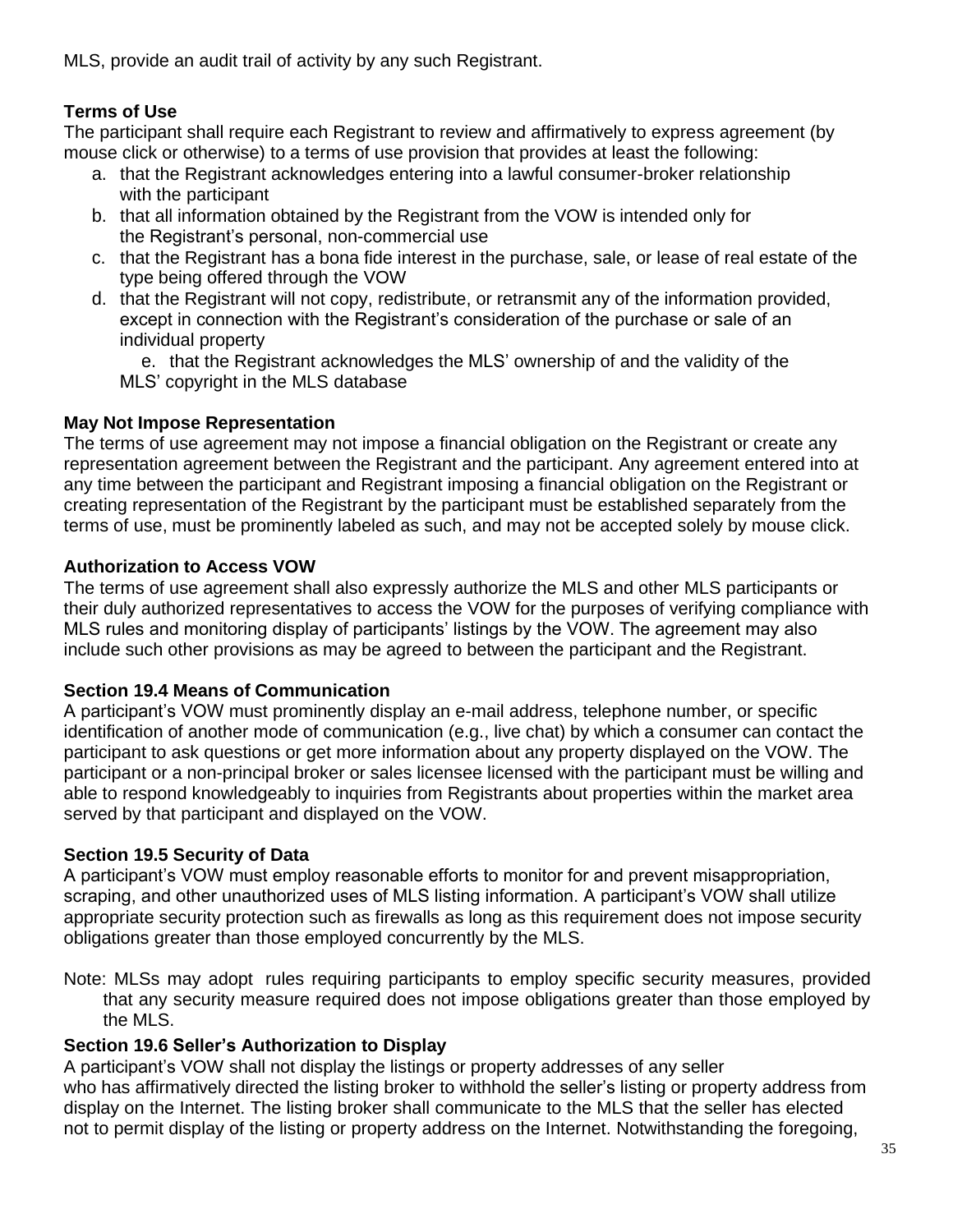a participant who operates a VOW may provide to consumers via other delivery mechanisms, such as e-mail, fax, or otherwise, the listings of sellers who have determined not to have the listing for their property

displayed on the Internet.

A participant who lists a property for a seller who has elected not to have the property listing or the property address displayed on the Internet shall cause the seller to execute a document that includes the following (or a substantially similar) provision.

| <b>Seller Opt-out Form</b>                                                                                                                                                                                                                           |
|------------------------------------------------------------------------------------------------------------------------------------------------------------------------------------------------------------------------------------------------------|
| Check one option:                                                                                                                                                                                                                                    |
| a) I have advised my broker or sales agent that I do not want the listed property to be<br>displayed on the internet.                                                                                                                                |
| b) I understand and acknowledge that if I have selected option a) above, consumers<br>who conduct searches for listings on the internet will not see information about this<br>listed property in response to their searches.<br>Initials of Sellers |
|                                                                                                                                                                                                                                                      |

The participant shall retain such forms for at least one (1) year from the date they are signed or one (1) year from the date the listing goes off the market, whichever is greater.

### <span id="page-35-0"></span>**Copy of Seller's Instructions to Withhold**

Where a seller affirmatively directs his or her listing broker to withhold either the seller's listing or the address of the seller's listing from display on the Internet, a copy of the seller's affirmative direction shall be provided to the MLS within 3 calendar days.

### <span id="page-35-1"></span>**Section 19.7 Third Party Comments**

Subject to Subsection b (below), a participant's VOW may allow third-parties:

a. to write comments or reviews about particular listings or display a hyperlink to such comments or reviews in immediate conjunction with particular listings, or

Notwithstanding the foregoing, at the request of a seller, the participant shall disable or discontinue either or both of those features described in Subsection a. as to any listing of the seller. The listing broker or agent shall communicate to the MLS that the seller has elected to have one or both of these features disabled or discontinued on all

participants' websites. Subject to the foregoing and to Section 19.8, a participant's VOW may communicate the participant's professional judgment concerning any listing. A participant's VOW may notify its customers that a particular feature has been disabled at the request of the seller.

### <span id="page-35-2"></span>**Section 19.8 Means to Communicate Inaccurate 3 rd Party Information**

A participant's VOW shall maintain a means (e.g., e-mail address, telephone number) to receive comments from the listing broker about the accuracy of any information that is added by or on behalf of the participant beyond that supplied by the MLS and that relates to a specific property displayed on the VOW. The participant shall correct or remove any false information relating to a specific property within forty-eight (48) hours following receipt of a communication from the listing broker explaining why the data or information is false. The participant shall not, however, be obligated to correct or remove any data or information that simplyreflects good faith opinion, advice, or professional judgment.

#### <span id="page-35-3"></span>**Section 19.9 Data Refresh Rate**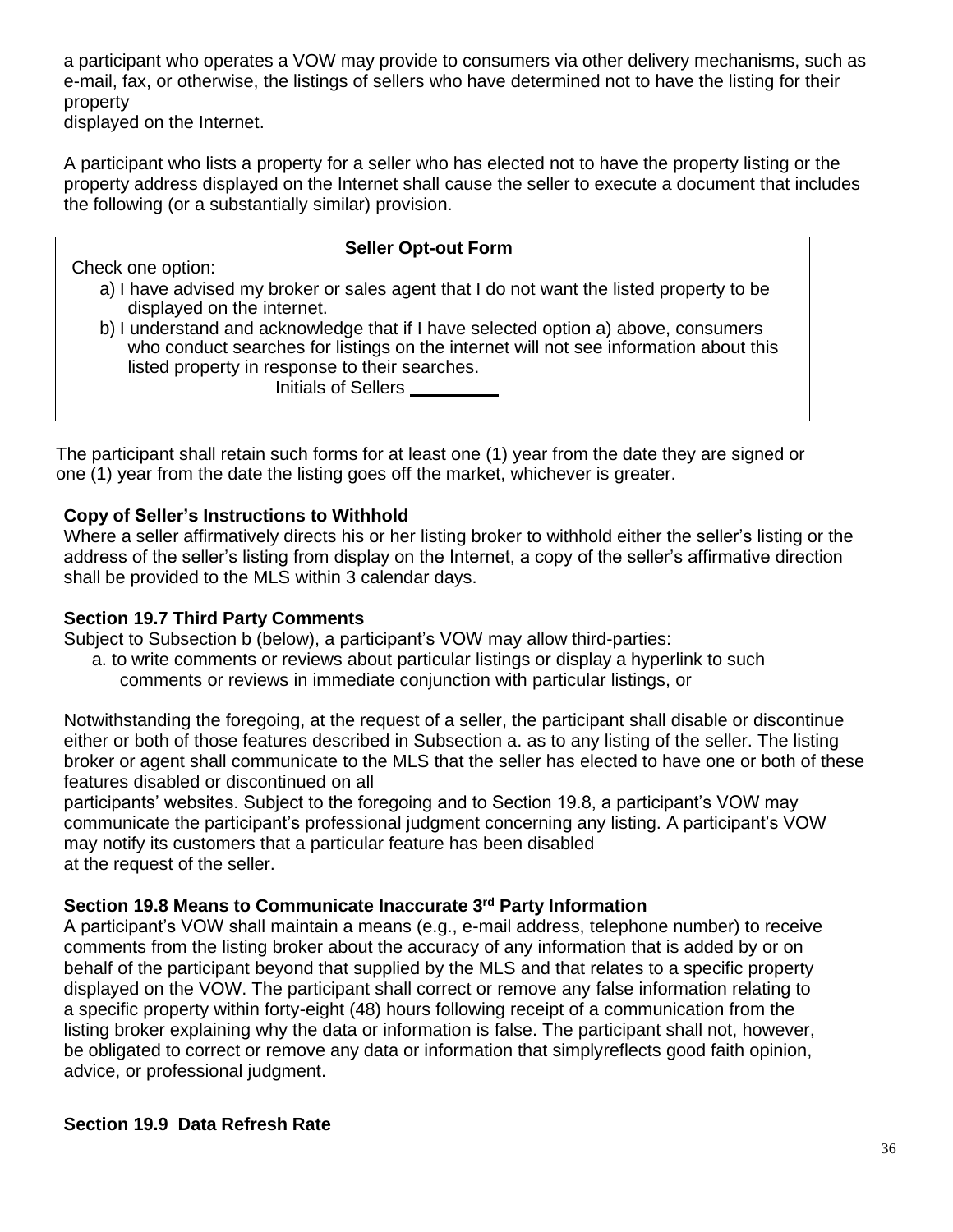A participant shall cause the MLS listing information available on its VOW to be refreshed at least once every three (3) days.

# <span id="page-36-0"></span>**Section 19.10 Participants Sole Use**

Except as provided in these rules, in the NATIONAL AssocIATION OF REALTORS<sup>®</sup>' VOW policy, or in any other applicable MLS rules or policies, no participant shall distribute, provide, or make accessible any portion of the MLS listing information to any person or entity.

# <span id="page-36-1"></span>**Section 19.11 Privacy Policy**

A participant's VOW must display the participant's privacy policy informing Registrants of all of the ways in which information that they provide may be used.

# <span id="page-36-2"></span>**Section 19.12 Selection of Listings**

A participant's VOW may exclude listings from display based only on objective criteria, including, but not limited to, factors such as geography, list price, type of property, cooperative compensation offered by listing broker, and whether the listing broker is a REALTOR<sup>®</sup>.

# <span id="page-36-3"></span>**Section 19.13 Monitoring Sites**

A participant who intends to operate a VOW to display MLS listing information must notify the MLS of its intention to establish a VOW and must make the VOW readily accessible to the MLS and to all MLS participants for purposes of verifying compliance with these rules, the VOW policy, and any other applicable MLS rules or policies.

# <span id="page-36-4"></span>**Section 19.14 Affiliated VOW Partner**

A participant may operate more than one VOW himself or herself or through an AVP. A participant who operates his or her own VOW may contract with an AVP to have the AVP operate other VOWs on his or her behalf. However, any VOW operated on behalf of a participant by an AVP is subject to the supervision and accountability of the participant.

Note: The terms of the following sections (19.15–19.25) apply to VOW's and when providing brokerage service through all other delivery mechanisms*.*

# <span id="page-36-5"></span>**Section 19.15 Type of Listing Agreement**

A participant's VOW may not make available for search by or display to Registrants any of the following information:

- a. expired or withdrawn listings
- b. the compensation offered to other MLS participants
- c. the type of listing agreement, i.e., exclusive right-to-sell or exclusive agency d. the seller's and occupant's name(s), phone number(s), or e-mail address(es) e. instructions or remarks intended for cooperating brokers only, such as those

regarding showings or security of listed property

# <span id="page-36-6"></span>**Section 19.16 Data Modification**

A participant shall not change the content of any MLS listing information that is displayed on a VOW from the content as it is provided in the MLS. The participant may, however, augment MLS listing information with additional information not otherwise prohibited by these rules or by other applicable MLS rules or policies, as long as the source of such other information is clearly identified. This rule does not restrict the format of display of MLS listing information on VOWs or the display on VOWs of fewer than all of the listings or fewer than all of the authorized information fields.

# <span id="page-36-7"></span>**Section 19.17 Disclaimer of Accuracy**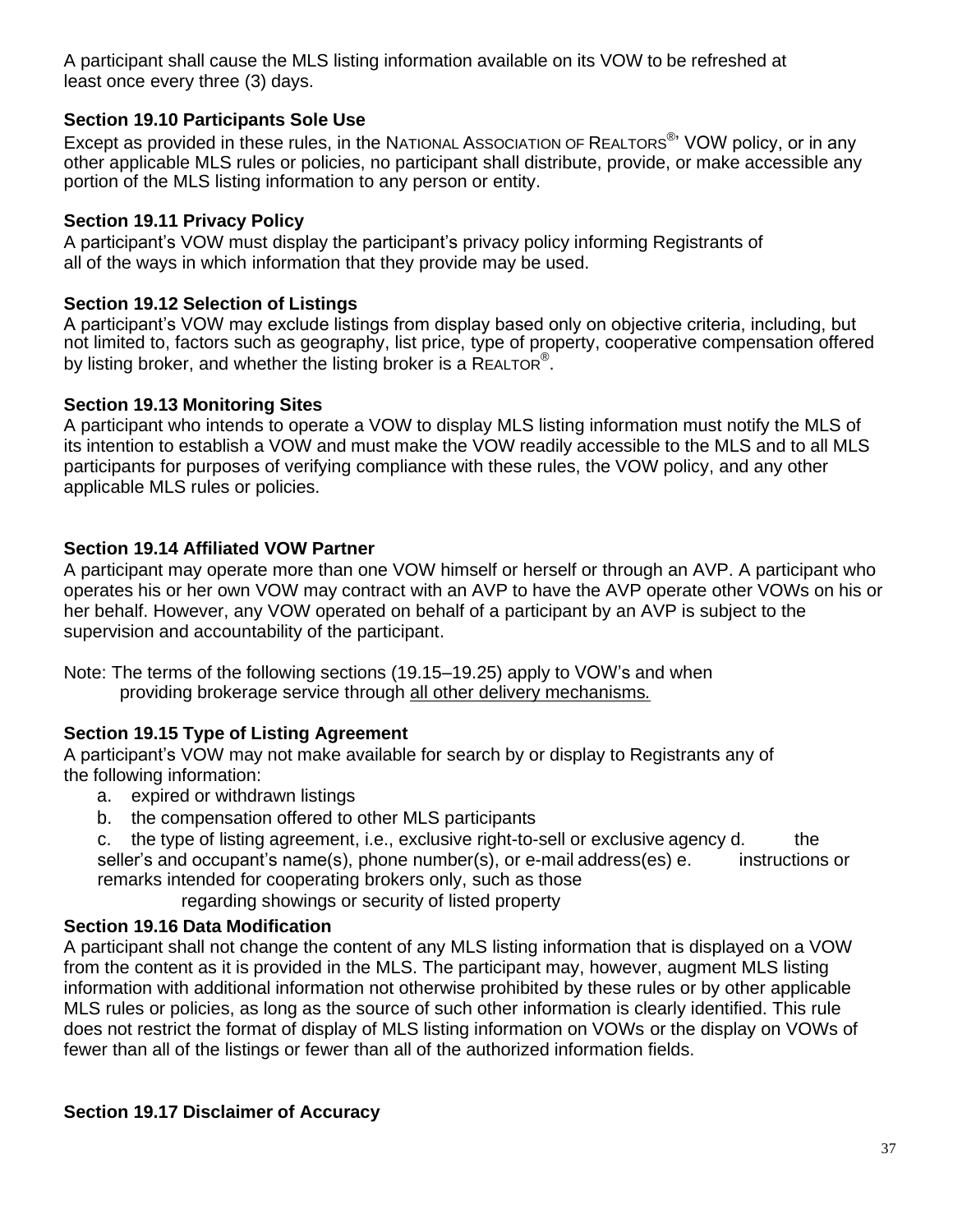A participant shall cause to be placed on his or her VOW a notice indicating that the MLS listing information displayed on the VOW is deemed reliable, but is not guaranteed accurate by the MLS. A participant's VOW may include other appropriate disclaimers necessary to protect the participant and/or the MLS from liability.

## <span id="page-37-0"></span>**Section 19.18 Identify the Listing Firm**

A participant shall cause any listing that is displayed on his or her VOW to identify the name of the listing firm in a readily visible color, in a reasonably prominent location, and in typeface not smaller than the median typeface used in the display of listing data.

# <span id="page-37-1"></span>**Section 19.19 Number of Listings Displayed**

A participant shall limit the number of listings that a Registrant may view, retrieve, or download to not more than 500 current listings and not more than 500 sold listings in response to any inquiry.

Note: The number of listings that may be viewed, retrieved, or downloaded should be specified by the MLS in the context of this rule, but may not be fewer than one hundred (500) listings or five percent (50%) of the listings in the MLS, whichever is less.

# <span id="page-37-2"></span>**Section 19.20 Advertising and Co-branding**

A participant may display advertising and the identification of other entities ("co- branding") on any VOW the participant operates or that is operated on his or her behalf. However, a participant may not display on any such VOW deceptive or misleading advertising or co-branding. For purposes of this section, co-branding will be presumed not to be deceptive or misleading if the participant's logo and contact information (or

that of at least one participant, in the case of a VOW established and operated on behalf of more than one participant) is displayed in immediate conjunction with that of every other party, and the logo and contact information of all participants displayed on the VOW is as large as the logo of the AVP and larger than that of any third party.

### <span id="page-37-3"></span>**Section 19.21 Identify Source of Data**

A participant shall cause any listing displayed on his or her VOW obtained from other sources, including from another MLS or from a broker not participating in the MLS, to identify the source of the listing.

### <span id="page-37-4"></span>**Section 19.22 Separate Search for Non MLS Listings**

A participant shall cause any listing displayed on his or her VOW obtained from other sources, including from another MLS or from a broker not participating in the MLS, to be searched separately from listings in the MLS.

# <span id="page-37-5"></span>**Section 19.23 License Agreement**

Participants and the AVPs operating VOWs on their behalf must execute the license agreement required by the MLS.

# <span id="page-37-6"></span>**LOCK BOX SYSTEM**

# <span id="page-37-7"></span>**Section 20: Lock Box System and Security Requirements**

Eligibility for coverage under NAR's blanket errors and omissions insurance program is contingent on compliance with the following security measures whether the system is operated by the association, its MLS, or on behalf of an association by a recognized lock box vendor:

# <span id="page-37-8"></span>**Section 20.1 Key – Non-duplicative**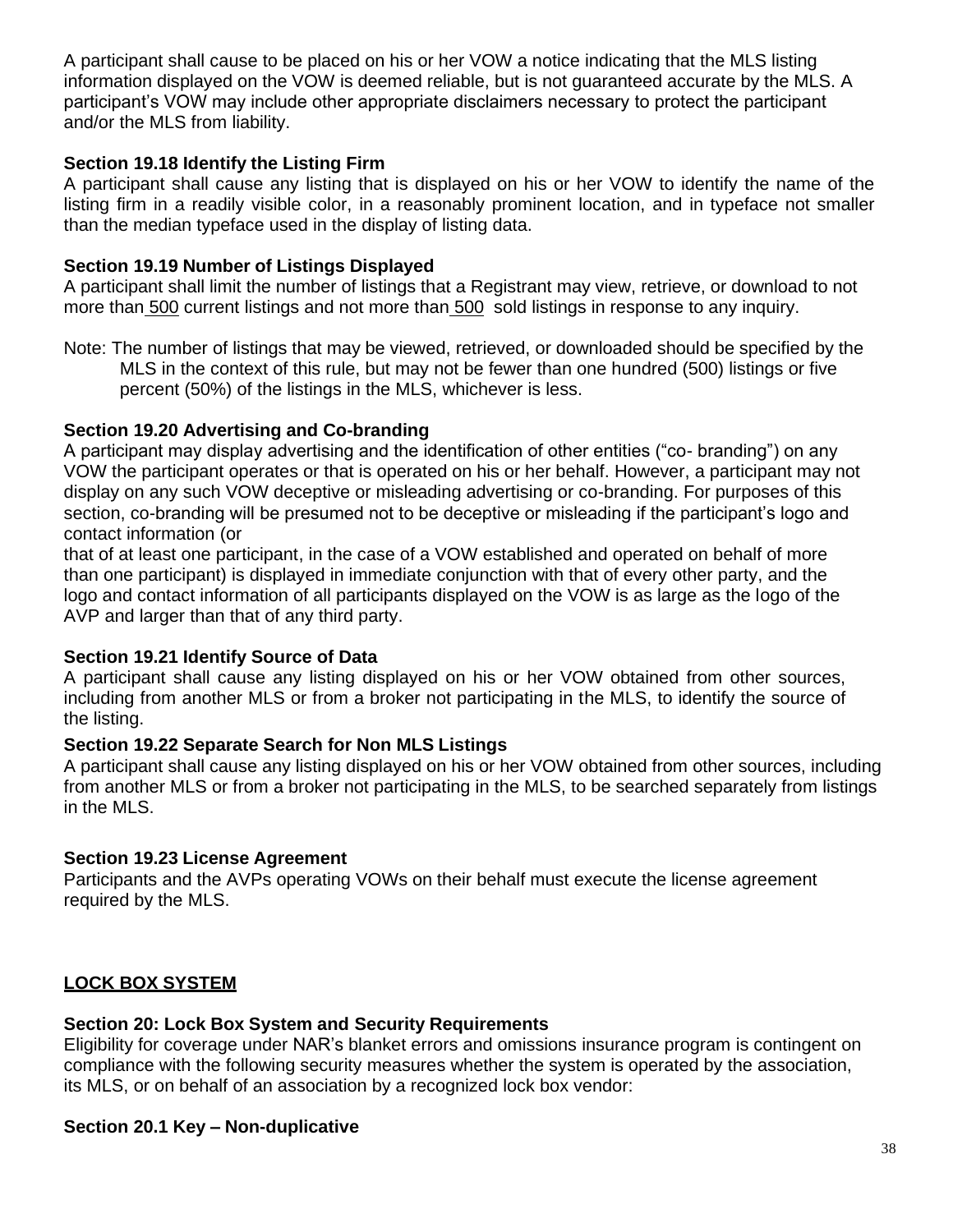Any physical or electronic key, programmer, or other device (hereinafter referred to as key) by which a lock box can be opened must be non-duplicative. Being non-duplicative means that it cannot be readily copied in the manner that other types of keys ordinarily are.

*A mobile device (such as, a smart phone, tablet, fob, etc.) can transmit a key to access a lockbox using standard protocols, including, Bluetooth, ZigBee, infrared technology, and others. The applications and software used by mobile devices must contain security controls to allow only authorized users access to the lockbox.*

*As a matter of local discretion, the listing broker or agent can issue temporary codes/access to the lockbox and property on terms and conditions agreed to in advance by the seller. Temporary codes/access must expire within seventy-two (72) hours after being issued or must be under the control of the listing broker or agent. Temporary codes must be a minimum field size of five (5) characters. (XX,XXX)*

# <span id="page-38-0"></span>**Section 20.2 Key - Original Source**

Keys must be obtained from the original manufacturer, from a recognized vendor of lock box systems or from any other legitimate source. Prior to utilizing previously used keys, lids, or boxes, associations and MLS's must obtain sufficient information from the original manufacturer and surrounding associations and MLS's in order to determine whether the key's pattern, code, or configuration is already in use.

*Electronic lockboxes and electronic keys running on mobile devices must incorporate security protocols to prevent the following types of cyber-attacks:*

- *where an unauthorized user can override or escalate their security credentials*
- *where the communication session between the electronic lockbox and key are recorded and played back later to gain unauthorized access*
- *forging of electronic credentials that could allow an unauthorized user the ability to masquerade as an authorized user*
- *digitally signed updates to electronic keys running on mobile devices or electronic lockbox firmware plus a secured update process to prevent unauthorized software from being introduced into the lockbox system*
- *transmission(s) of frequencies to deceive the lockbox electronics into opening*

# <span id="page-38-1"></span>**Section 20.3 Activity or Association Owned**

Any lock box system must be designated as either an activity of an association of REALTORS<sup>®</sup> or an association-owned and operated MLS. The lock box system is designated as an activity of the association-owned and operated MLS.

The lock box system is an activity of the RVLG Board of Realtors<sup>®</sup> owned and operated MLS, and every MLS participant and every non-principal broker, sales licensee and licensed or certified appraiser who is affiliated with an MLS participant and who is legally eligible for MLS access shall be eligible to hold a key subject to their execution of a lease agreement with the MLS. As a matter of local discretion, associations and MLS's can determine that key lease agreements executed by non-principal brokers, sales licensees, unlicensed personal assistants, administrative and clerical staff, and licensed certified or those seeking to be licensed or certified as appraisers, must also be cosigned by the designated REALTOR<sup>®</sup> or the office's broker of record. Lease agreements shall spell out the responsibilities of the parties and shall incorporate by reference any applicable rules or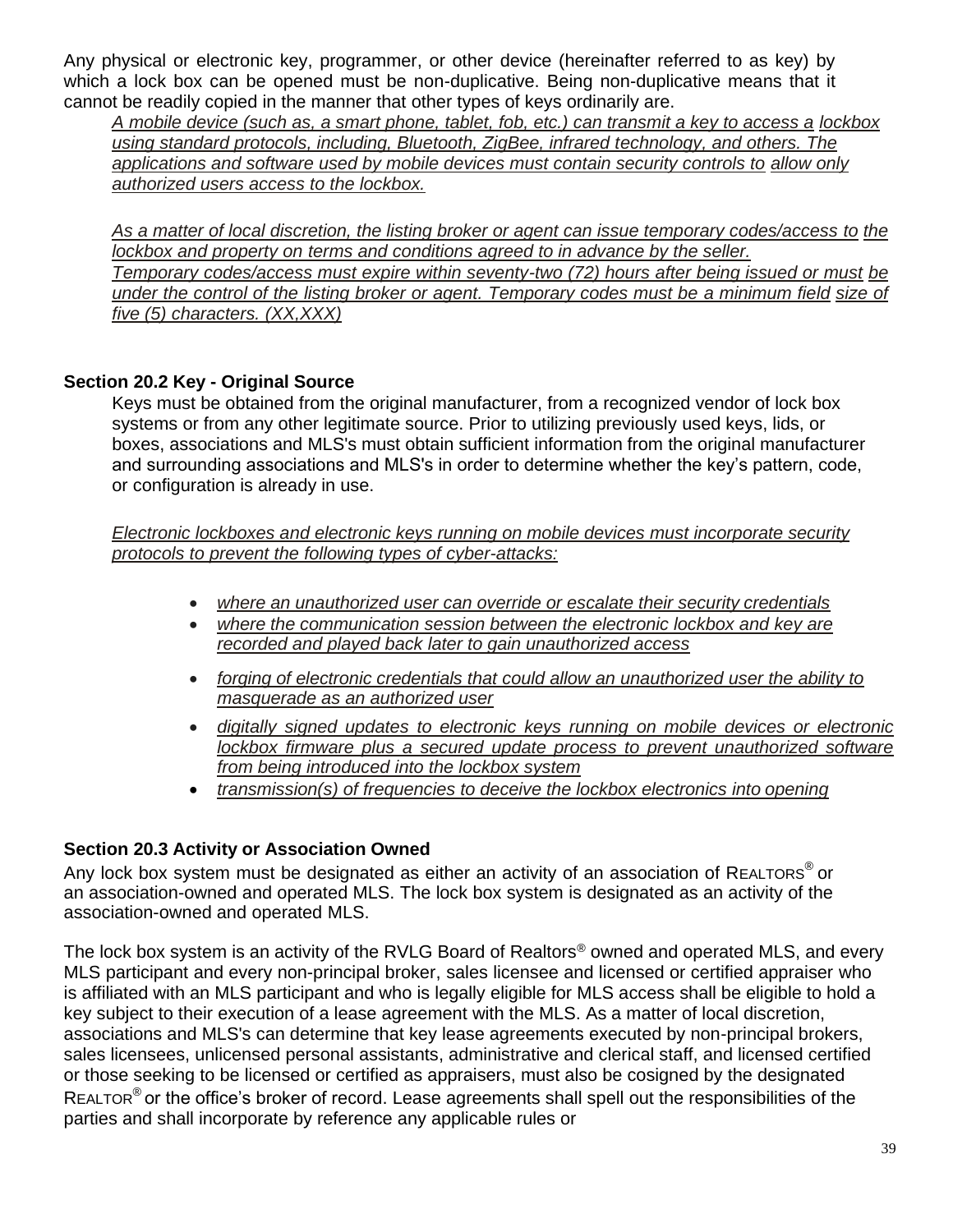regulations or other governing provisions of the RVLG Board of Realtors® or MLS that relate to the operation of the lock box system. The lease agreement shall also provide that keys may not be used under any circumstances by anyone other than the key holder except as provided elsewhere in this statement of policy.

Associations and MLSs may, at their discretion, lease keys to affiliate members of associations who are actively engaged in a recognized field of real estate practice or in related fields. In such instances, the lease agreement shall be signed by the key holder and by a principal, partner, or corporate officer of the key holder's firm.

RVLG MLS will not lease keys to affiliate members.

Individuals may be required to pay lockbox costs as part of association dues or as part of MLS participation fees pursuant to MLS Policy Statement 7.57, Categorization of MLS Services, Information, and Products and pursuant to NAR Bylaws Official Interpretation #32. No one shall be required to lease a key from the association except on a voluntary basis.

Associations and MLSs may refuse to sell or lease lock box keys, may terminate existing key lease agreements, and may refuse to activate or reactivate any key held by an individual who has been convicted of a crime within the past seven (7) years under the following circumstances:

> A. The association or MLS determines that the conviction(s) relates to the real estate business or puts clients, customers, other real estate professionals, or property at risk, for example through dishonest, deceptive, or violent acts; and

B. The association or MLS gives the individual an opportunity to provide and the association or MLS must consider mitigating factors related to the individual's criminal history, including, but not limited to, factors such as:

- $\bullet$  the individual's age at the time of the conviction(s);
- nature and seriousness of the crime;
- extent and nature of past criminal activity;
- time elapsed since criminal activity was engaged in;
- rehabilitative efforts undertaken by the applicant since the conviction(s);
- facts and circumstances surrounding the conviction(s); and
- evidence of current fitness to practice real estate.

Associations and MLSs should be sure to evaluate individuals uniformly, and avoid making exceptions for one individual while denying an exception to another individual with a similar criminal history.

<span id="page-39-0"></span>Associations or MLSs may suspend the right of lock box key holders to use lock box keys following their arrest and prior to a final determination on any such charge if, in the determination of the association or MLS, the charge relates to a crime that relates to the real estate business or puts clients, customers, other real estate professionals, or property at risk.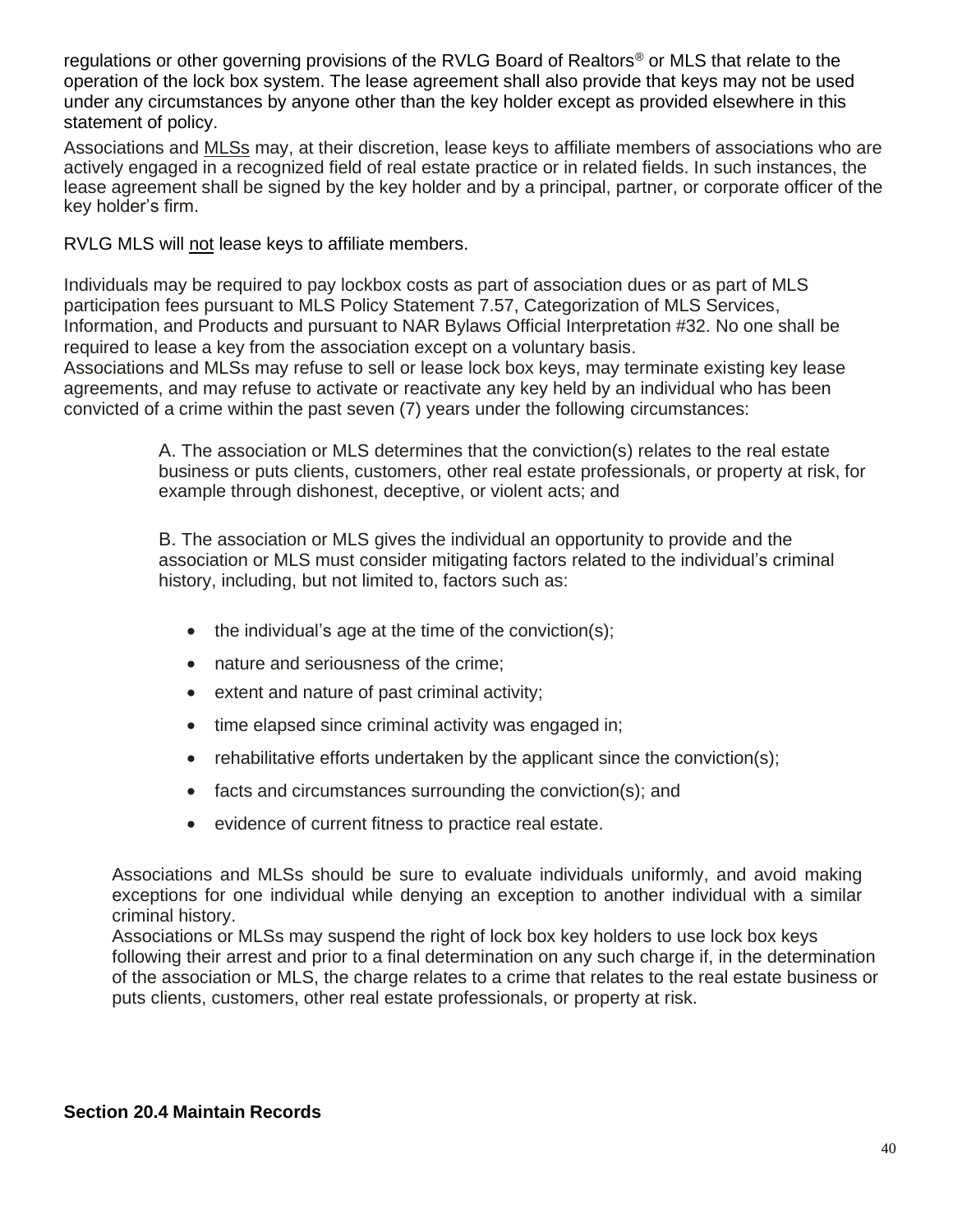The MLS shall maintain current records as to all keys issued and in inventory. Associations or MLSs shall maintain current records as to all keys issued and in inventory, including registered users accessing lockboxes through applications and software used by mobile devices. There shall be an audit, at least annually, of all keys, whether issued or in inventory. This requirement may be satisfied by a physical inventory or, alternatively, by receipt of a statement signed by the key holder and the designated Realtor®, broker of record, or, in the case of an affiliate member, by a principal, partner, or corporate officer of the key holder's firm, attesting that the key is currently in possession of the key holder. If, at the time of inventory, a key is unaccounted for, or if a key holder refuses or is unable to demonstrate that the key is within their physical control, then the key will be considered unaccounted for and any funds on deposit will be forfeited to the association.

Deposits for electronic programmers or electronic keycards which are leased but which can be deactivated within thirty (30) days may be required as a matter of local determination

### <span id="page-40-0"></span>**Section 20.5 Seller's Authority**

Lock boxes may not be placed on a property without written authority from the seller. This authority may be established in the listing contract or any other written document. Inclusion in MLS compilations cannot be required as a condition of placing lock boxes on listed property.

### <span id="page-40-1"></span>**Section 20.6 Security: Lost or Stolen Key**

Associations or MLS's must charge key holders and their cosignatories with the joint obligation of immediately reporting lost, stolen, or otherwise unaccountable keys to the association or MLS. Upon receipt of notice, the association or MLS must take any steps deemed necessary to re-secure the system.

### <span id="page-40-2"></span>**Section 20.7 Written Rules & Procedures**

Associations and MLS's must adopt written, reasonable, and appropriate rules and procedures for administration of lock box systems which may include appropriate fines, not to exceed \$15,000. Any issuing fees, recurring fees, or other administrative costs shall be established at the discretion of the Association or MLS and set forth in these rules and procedures. All key holders, whether or not they are association members or MLS participants , shall agree, as a condition of the key lease agreement, to be bound by the rules and procedures governing the operation of the lock box system.

Key lease agreements may contain a liquidated damages provision to offset some or all of the costs in reestablishing the security of the system if it is determined that the security has been compromised through the negligence or fault of the key holder.

### <span id="page-40-3"></span>**Section 20.8 Issuing electronic programmers or keypads on temporary basis**.

In the event electronic lockbox programmers or keypads are sold or leased, a designated REALTOR® principal or an office's broker of record may purchase or lease additional programmers or keypads to be issued on a temporary basis to other key holders in the same office in the event their programmer or keypad becomes non-functional outside normal business hours or under circumstances where a replacement programmer or keypad is not reasonably available from the issuing association or MLS. When a programmer or keypad is issued on a temporary basis, it shall be the responsibility of the REALTOR® principal or the broker of record to advise the association or MLS in writing that the programmer or keypad has been issued, to whom, and the date and time of issuance within forty-eight (48) hours. It shall also be the responsibility of the REALTOR® principal or the broker of record to advise the association or MLS in writing within two (2) business days after possession of the previously issued programmer or keypad has been reassumed.

**Section 20.9 Requiring "approved" lockbox systems**.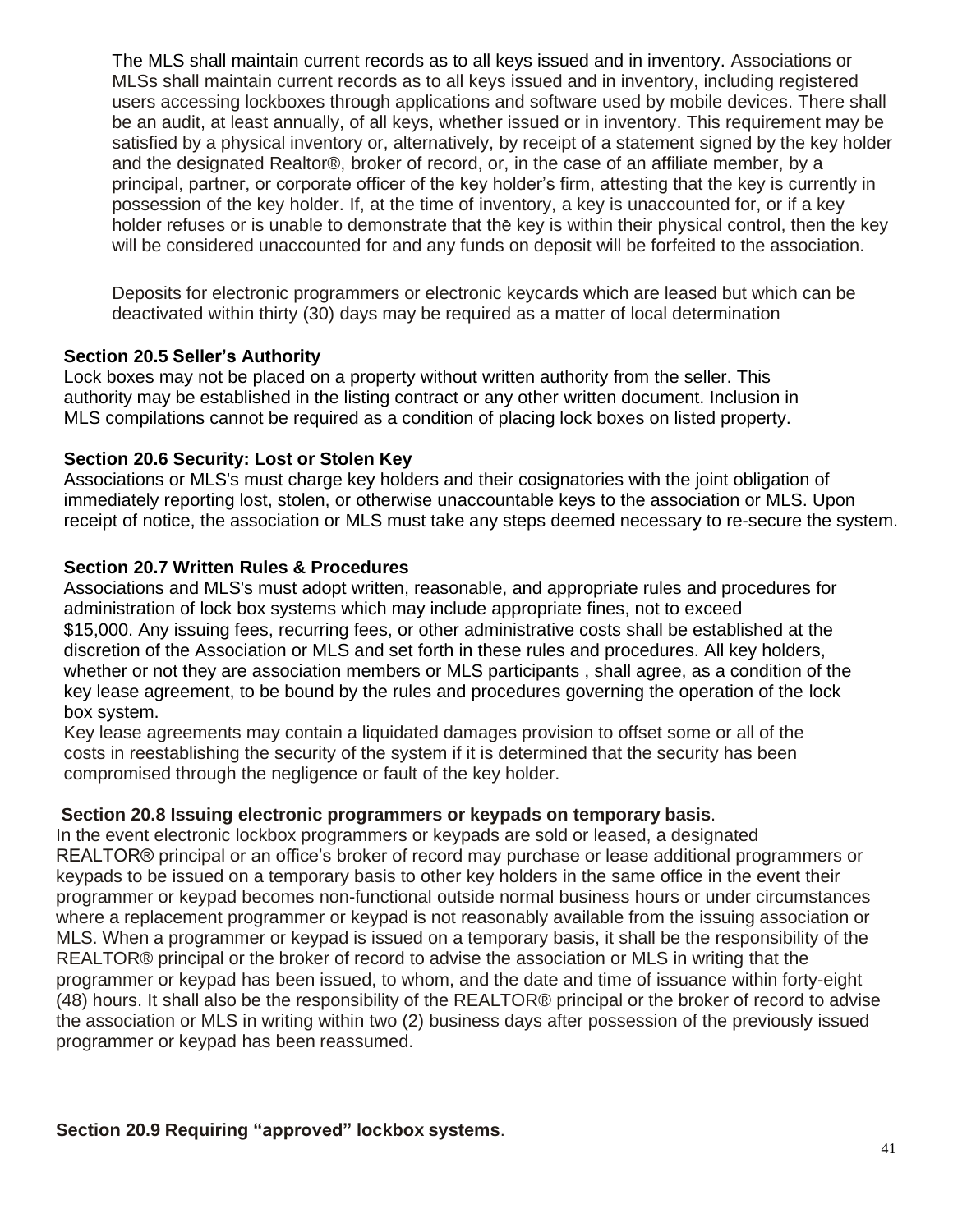As a matter of local discretion, associations and MLSs may require placement of an "approved" lockbox on listed properties if any device giving access to real estate professionals or service providers is authorized by the seller and occupant and is placed on the property. The purpose of this requirement, if adopted by an association or MLS, is to ensure cooperating participants and subscribers have timely access to listed properties. Requiring that a lockbox or other access device be "approved" does not limit the devices that satisfy the requirement to lockboxes leased or sold by an association or MLS. The association or MLS may require that the devices be submitted in advance for approval, and the access device may be any lockbox or other access device that provides reasonable, timely access to listed property. The association or MLS also may revoke the approval or subject the participant to discipline if the device is used in a manner that fails to continue to satisfy this requirement.

MLS-RVLG, Inc. wholly owned by Roanoke Valley Lake Gaston Board of Realtors P. O. Box 746 - Roanoke Rapids, NC 27870 (252) 676-4679

NAR Recertification Submitted: 2 / 2 4 / 2 2 BOD Approved: 02/23/2022